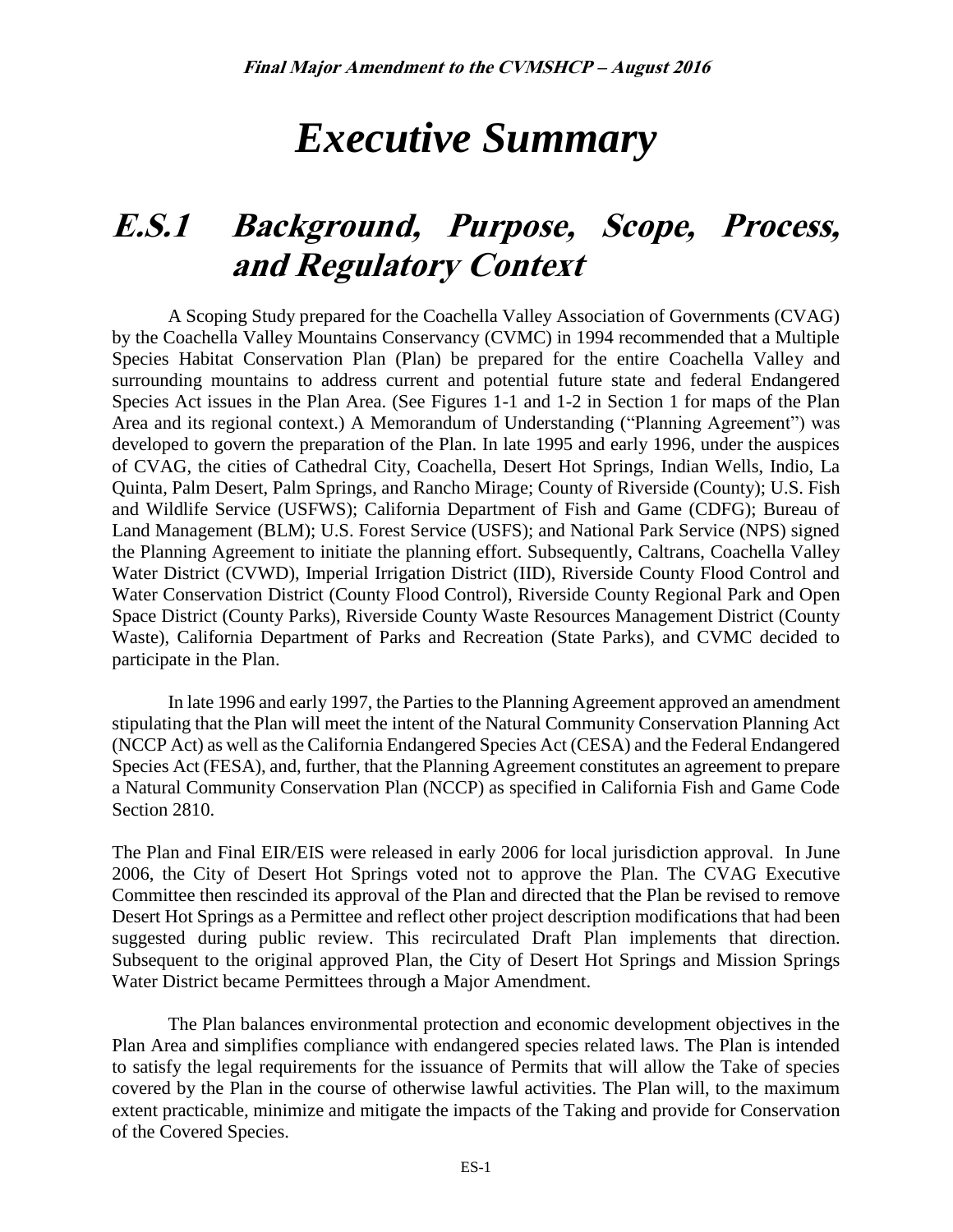The Plan has been prepared under the direction of CVAG, which contracted with CVMC for Plan preparation. A Project Advisory Group (PAG), composed of representatives of the Parties to the Planning Agreement; other public agencies, including CVWD and the University of California (UC); and private sector groups, including the Building Industry Association, the Sierra Club, The Nature Conservancy (TNC), the Center for Natural Lands Management (CNLM), and the Riverside County Farm Bureau, has provided a forum for input from an array of interests. All PAG meetings have been public meetings to provide an opportunity for public input. Public forums were held in 1998, 1999, and 2000, and special meetings and contact by mail have provided opportunities for potentially affected landowners to offer input into the planning process.

A Scientific Advisory Committee (SAC) provided technical expertise on biological issues. The SAC is made up of biologists from BLM, NPS, USFS, UC, initially TNC and subsequently CNLM, and CVWD, and one non-biologist who provided liaison with the PAG. USFWS and CDFG (Wildlife Agencies) have also attended most SAC meetings. A Geographic Information Systems (GIS) Team, composed of staff from BLM, CVAG, CVMC, and the County, has provided GIS services, including developing data layers, natural communities and species distribution mapping and modeling, gap analysis, and reserve design and corridor mapping.

The proposed term of the Permits is 75 years, which is the length of time required to fully fund Plan implementation. The acquisition program is projected to require 30 years to acquire all the Permittee obligation land. Full funding of the endowment for the Monitoring Program, the Management Program, Adaptive Management, and ongoing administration costs is projected to require 75 years

## **E.S.2 Plan Area Profile**

The Coachella Valley is a broad, low elevation, northwest-southeast trending valley comprising the westernmost limits of the Sonoran Desert. It is located in the eastern portion of Riverside County, approximately 100 miles east of Los Angeles. Riverside County as a whole covers over 4,700,000 acres (7,310 square miles), making it California's fourth largest county and roughly equal in size to Connecticut.

The Plan Area boundaries were chosen to maximize inclusion of the Coachella Valley watershed. Portions of the watershed outside Riverside County or outside the jurisdictional boundaries of CVAG were not included in order to avoid institutional and administrative complexity. The Plan Area extends westward to Cabazon where it is bounded by the range line common to Range 1 East and Range 2 East. This is approximately the limit of the Sonoran or Colorado Desert in the San Gorgonio Pass area. The easternmost extent of the Plan Area is the range line common to Range 13 East and Range 14 East. Either the ridgeline of the Little San Bernardino Mountains or the boundary line with San Bernardino County where the ridgeline extends north of the county line bounds the Plan Area on the north. On the south, either the ridgeline of the San Jacinto and Santa Rosa Mountains or the boundary line with San Diego and Imperial Counties forms the Plan Area boundary. The Plan Area encompasses approximately 1.2 million acres. Of this, approximately 69,000 acres are Indian Reservation Lands, which are not included in the Plan, leaving a total of approximately 1.1 million acres addressed by the Plan.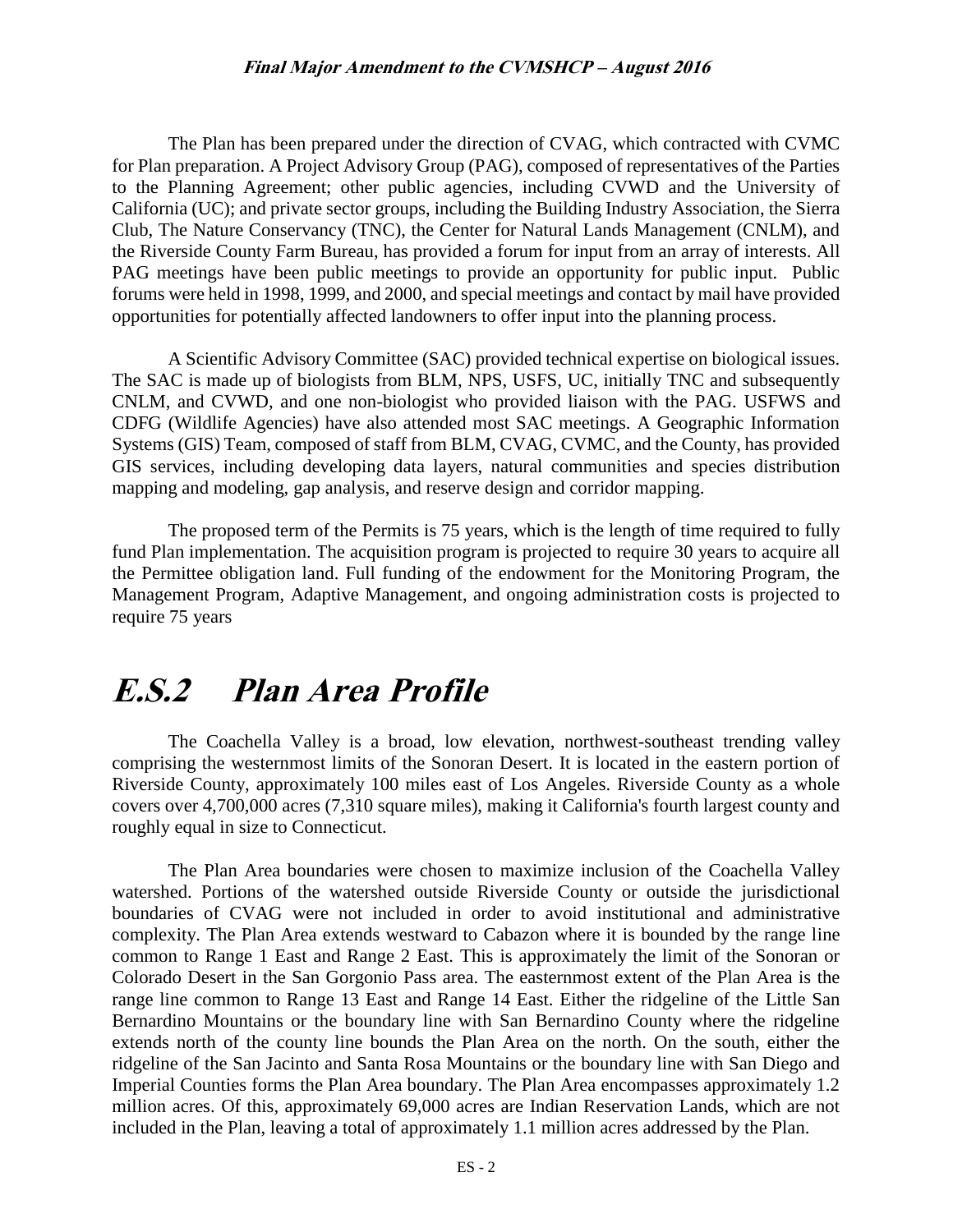Based on census data, the average annual growth rate in the 1970s in the Plan Area was just over 4.1%. This rose to over 5.8% in the 1980s. The annual growth rate between 1990 and 2000 was approximately 3.4%. The rate is projected to decline thereafter to less than 3% per year according to the Southern California Association of Governments Regional Transportation Plan Growth Forecast. It should be noted, however, that the estimated increase in population remains significant after the year 2000, with nearly an anticipated 145,000 new people added between 2000 and 2020. That is more than the total population of the Plan Area in 1980.

The cities of Cathedral City, Coachella, Desert Hot Springs, Indian Wells, Indio, La Quinta, Palm Desert, Palm Springs, and Rancho Mirage lie within the Plan Area, principally on the floor of the Coachella Valley. Together their jurisdictions make up approximately 16% of the Plan Area. The remaining 84% of the Plan Area is unincorporated. Approximately 41% of the land covered by the Plan is privately held. Though not included in the Plan, Indian Reservations within the Plan Area include the Morongo, Agua Caliente, Santa Rosa, Cabazon, Twenty-Nine Palms, Torres-Martinez Band, and Augustine. The balance of the Plan Area is public land managed by various local, state, and federal agencies, including BLM, USFS, NPS, USFWS, Bureau of Reclamation (BOR), CDFG, State Parks, UC, CVMC, and special districts, and open space lands owned by the Cities of Cathedral City, Coachella, Desert Hot Springs, Indian Wells, Indio, La Quinta, Palm Desert, Palm Springs, and Rancho Mirage and the County.

Data derived from the Plan database indicate that approximately 6.0% of the Plan Area is currently urbanized, 1.0% is in rural development, 7.5% of the land is under agriculture, 0.5% has wind energy development on it, and 28.0% is vacant land under private or public non-conservation ownership. Of the remaining land in the Plan Area, 4.0% is covered by the Salton Sea, and 53.0% is public or Private Conservation Land.

While public land and Private Conservation Lands in some areas constitute large blocks of Habitat, in other areas the Habitat on public lands is fragmented by the checkerboard pattern of public lands and Private Conservation Lands with non-conservation private lands. The Conservation lands are not distributed in such a way as to provide adequate protection for all types of Habitat, or to protect Essential Ecological Processes for some Habitats, and Biological Corridors and Linkages for wildlife movement between major open space areas.

## **E.S.3 Plan Development**

The conservation plan was developed in consultation with the SAC, using best available science. The SAC developed a methodology for use in assessing the relative biological value of lands within the Plan Area and the subsequent development of a Preferred Alternative conservation plan. The Peninsular bighorn sheep conservation strategy was primarily based on the *Recovery Plan for Bighorn Sheep in the Peninsular Ranges, California* (USFWS 2000).

The Plan recognizes that there is inevitably an uncertainty factor in scientific information about biological systems. The Monitoring and Adaptive Management Program is designed to increase the level of knowledge about species covered by the Plan, conserved natural communities, ecological processes, and connectivity. Changes in management of the Conservation Areas, and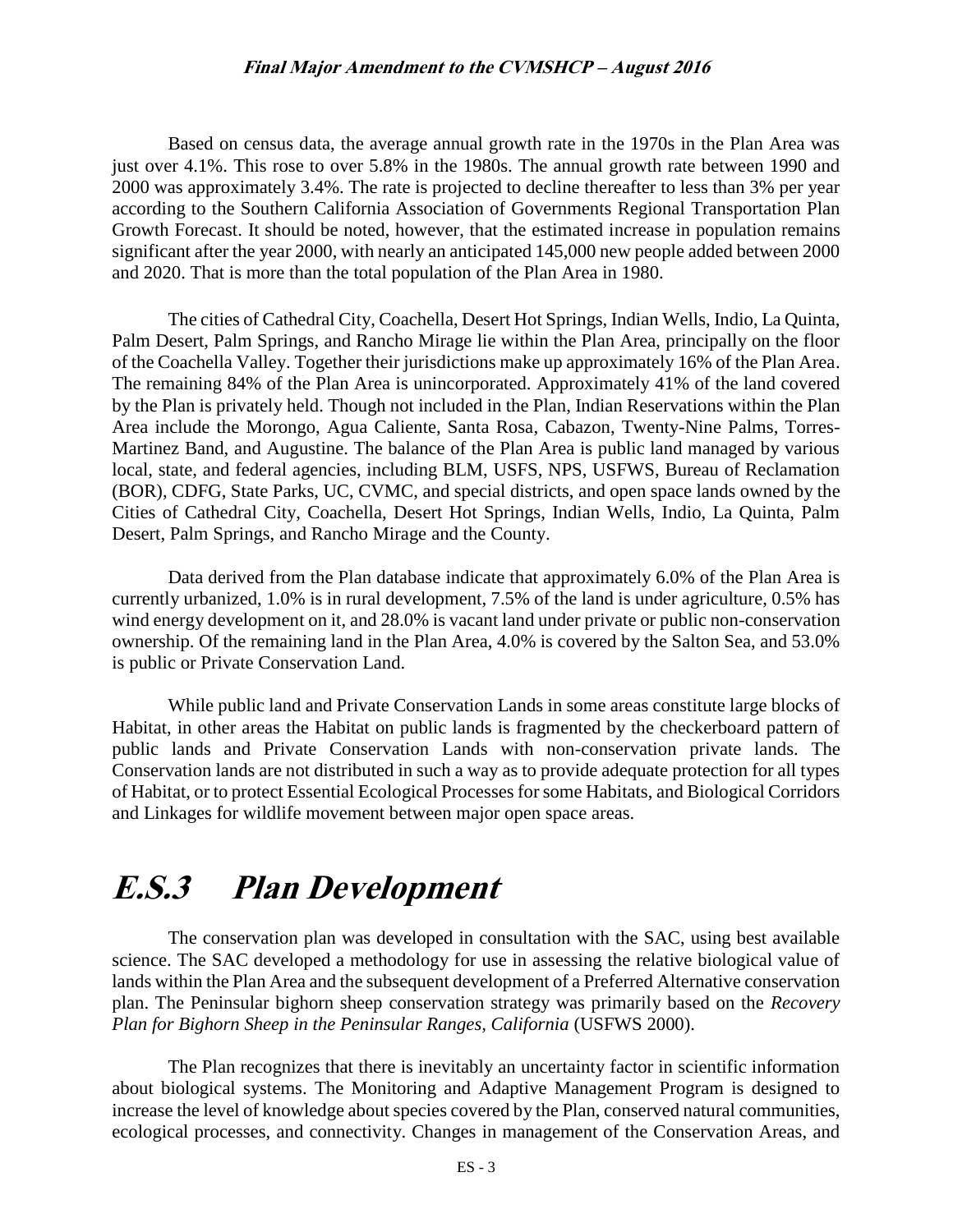minor boundary changes, could result from such increased knowledge. Any such changes would be consistent with the No Surprises Assurances Rule of USFWS and CDFG assurances.

The conservation planning process reflects the broadest goals of the Plan, which are:

- $\triangleright$  Represent native ecosystem types or natural communities across their natural range of variation in a system of conserved areas.
- $\triangleright$  Maintain or restore viable populations of the species included in the Plan so that Take Permits can be obtained for currently Listed animal species and Non-listed animal species can be covered in case they are listed in the future.
- $\triangleright$  Sustain ecological and evolutionary processes necessary to maintain the viability of the conserved natural communities and Habitats for the species included in the Plan.
- $\triangleright$  Manage the system adaptively to be responsive to short-term and long-term environmental change and to maintain the evolutionary potential of lineages.

The planning process consisted of the steps described below.

- 1. *Determine the species and natural communities to be included in the Plan.* The planning team developed the initial list of species and natural communities to be considered. The list was narrowed down through the planning process as described in Section 3.2.
- 2. *Gather information on the species and natural communities*. Information was gathered on individual species from the following sources: (1) existing information from the literature, including Environmental Impact Reports (EIRs) and other environmental documents, museum records, and other reports on species distribution and ecological requirements; (2) California Natural Diversity Data Base (CNDDB) records; (3) presence/absence surveys for species about which more information was needed in selected areas where they have a probability of occurring and some potential to be protected; and (4) information and location maps provided by individual biologists. Information on the natural communities was gathered from: (1) the University of California at Santa Barbara Gap Map (2) LANDSAT satellite thematic mapping imagery, (3) color infrared aerial photographs, (4) blue-line aerial photographs of the Plan Area; (5) aerial photographs from 1939 and 1954 for historic natural communities, and (6) the CNDDB and the Palm Springs Desert Museum for desert fan palm oases.
- 3. *Prepare accounts of individual species and natural communities*. These accounts summarize available information on species' life history, habitat and ecological requirements, overall range, distribution within the Plan Area, threats, and conservation needs. Similar accounts were prepared on the composition and distribution of natural communities, threats, and conservation needs.
- 4. *Gather other pertinent information*. Information was also gathered and entered into the GIS database regarding existing conservation lands, topography and other natural features, watersheds, ecological processes, roads, and current land uses. Information on projected land uses, parcel configuration, and political boundaries was also gathered for use in developing implementation measures.
- 5. *Prepare a Natural Communities Map.* A Natural Communities Map was prepared to delineate the distribution of the natural communities in the Plan Area. This information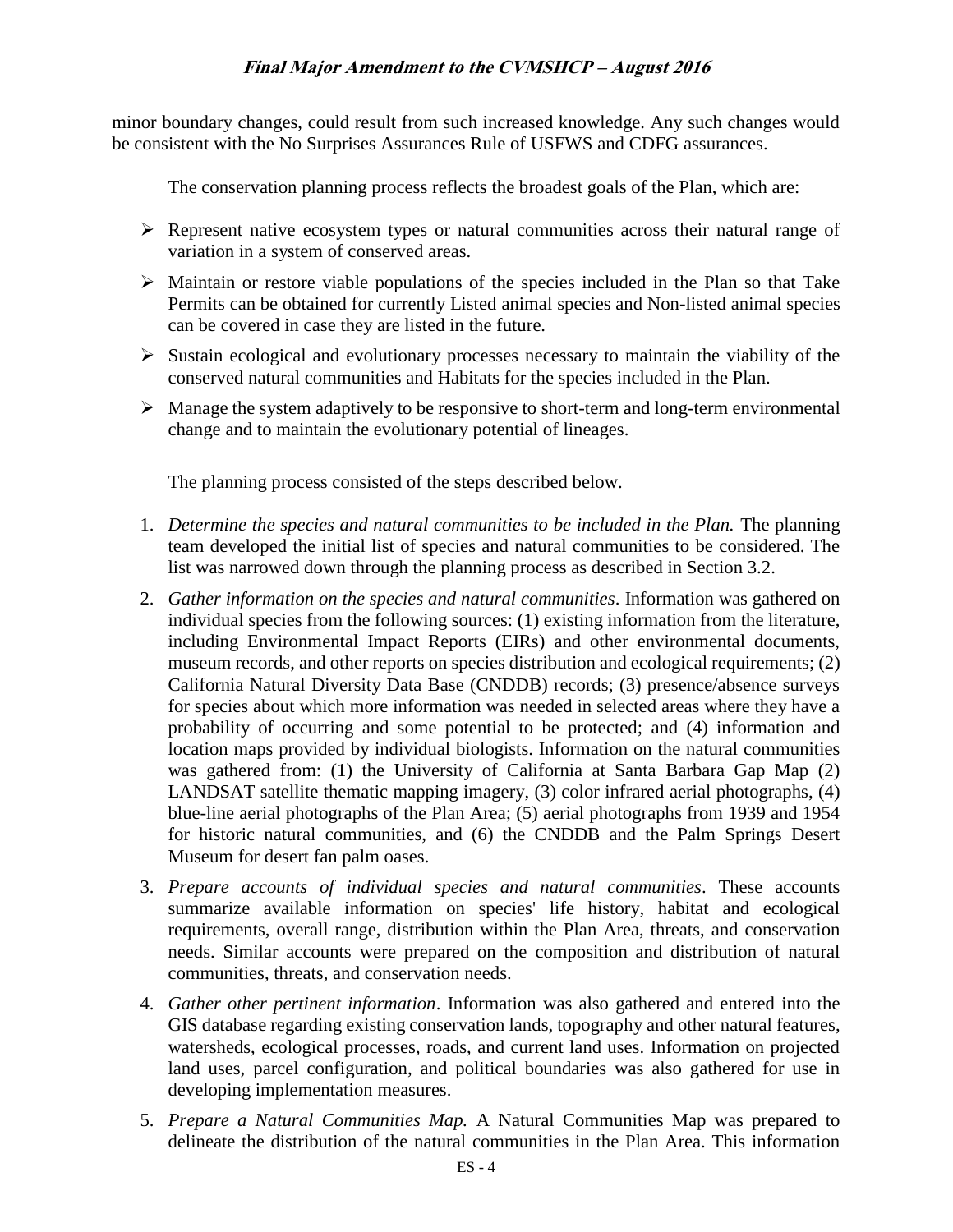was used in (1) modeling species' habitat distribution, (2) developing the Site Identification Maps, and (3) evaluating whether adequate protection will be afforded to the conserved natural communities on which the Plan focuses pursuant to the NCCP Act.

- 6. *Analyze biological resource information to map species' distribution*. Species' Habitat distribution maps were prepared for all species except burrowing owl using known occurrences, Habitat associations based on the Natural Communities Map, and, where relevant, elevation ranges of the species, landform data, sand source data, and soils data. Consensus was then obtained as to the adequacy and accuracy of information about the distribution of species in the Plan Area. Models were prepared for species for which sufficient data existed to use in developing a model. For the burrowing owl only known location information was used in conservation planning.
- 7. *Develop Site Identification Maps*. Site Identification Maps were developed by mapping at the quarter-section level and analyzing data regarding species richness, natural community richness, habitat heterogeneity, and habitat fragmentation, and refining the resulting maps using information about Essential Ecological Processes necessary to sustain Habitats, Core Habitat, endemic species occurrences, and other pertinent information. The Site Identification Maps delineate the areas of highest biological resource value in the Plan Area. See Appendix I for a detailed description of the Site Identification process.
- 8. *Delineate Core Habitat areas, Essential Ecological Process areas, and Biological Corridors and Linkages.* For each of the species for which sufficient data were available, Core Habitat areas were delineated, defined as areas of unfragmented Habitat with intact Essential Ecological Processes large enough to sustain a viable population of the species. See Appendix I for additional information on this process. Areas needed to maintain Essential Ecological Processes to sustain Core Habitat, and Biological Corridors and Linkages were also identified.
- 9. *Develop Conservation alternatives.* Three Conservation alternatives were initially developed for consideration. Conservation Alternative 1 consisted of existing public lands and Private Conservation Lands only. This alternative was included to assess the extent to which Existing Conservation Lands would suffice to protect the Covered Species and the conserved natural communities included in the Plan. Based on the Site Identification Maps, Conservation Alternative 2 was developed to provide Core Habitat for the Covered Species, protect Essential Ecological Processes to sustain those Habitat areas, provide Biological Corridors among Conservation Areas, and conserve natural communities as functioning ecosystems. The Biological Corridors were intended to provide not only for movement of Covered Species, but also for other species, including coyotes, bobcats, mountain lions, and foxes, necessary to maintain predator-prey relationships, general biological diversity, and the opportunity for species adaptation in response to potential climate change. Conservation Alternative 3 included additional areas with potential Conservation value as Habitat, corridor, and ecological process areas. A statistical analysis of the Conservation alternatives was prepared to provide information about the acreage of Habitat protected for each species and natural community under each alternative. The statistical analysis provided quantitative information on species and natural community protection, which was useful in conjunction with the qualitative analysis conducted in Step 10 using the conservation criteria.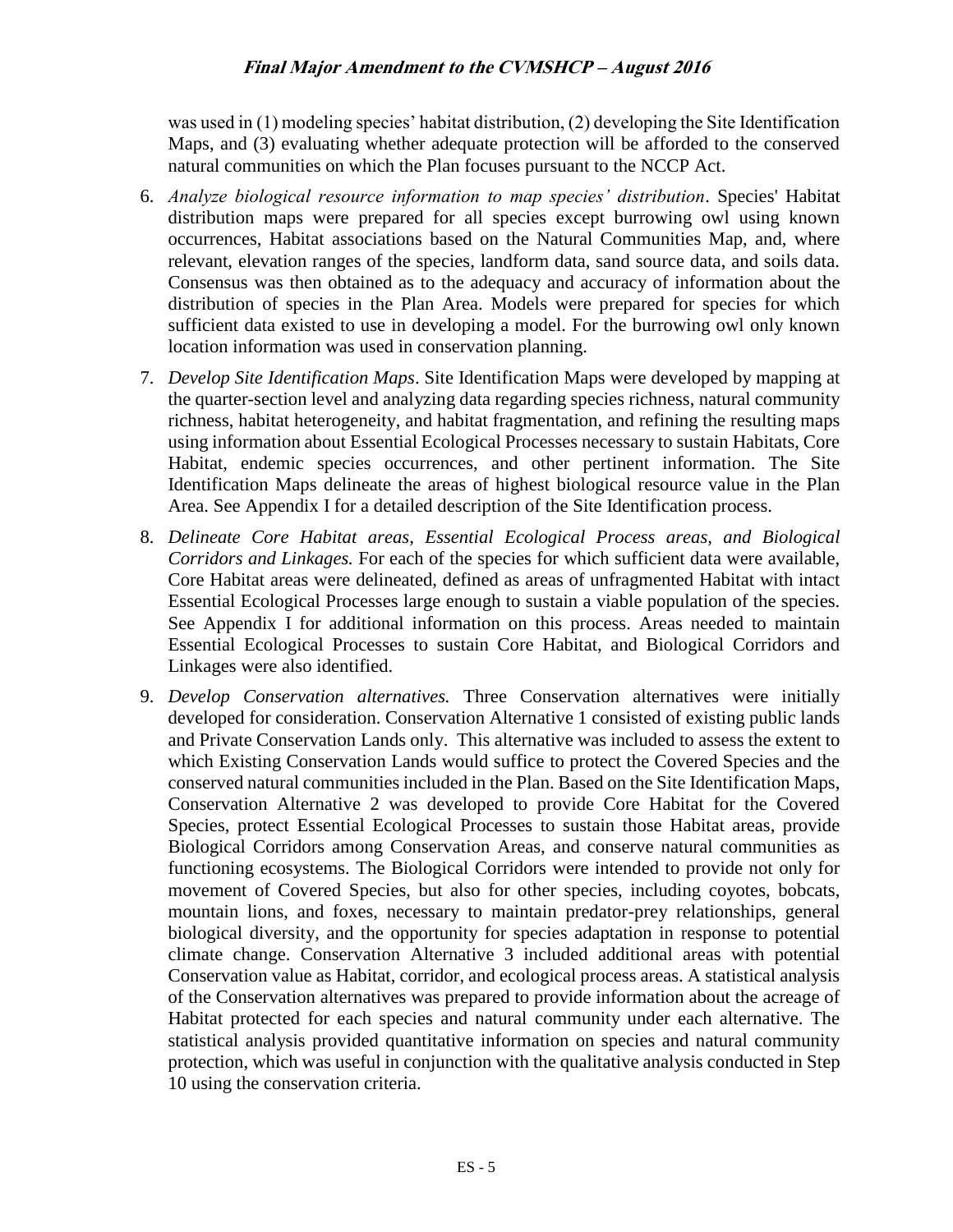- 10. *Develop and use criteria for evaluating the conservation alternatives.* Criteria were created to evaluate whether or not the Conservation Areas provide adequate protection for the species and natural communities on which the Plan focuses.
- 11. *Conduct Independent Science Advisors (ISA) Review.* During the course of the planning process, two workshops were held with leading conservation biologists Dr. Reed Noss, Dr. Michael Soulé, and Dr. C. Richard Tracy to get their input on the conservation plan. The ISA included the aforementioned conservation biologists as well as other scientists. (See Appendix I for additional information.) In early 2001, the ISA reviewed the work completed to date. In addition, a preliminary draft of a study titled Long-term Sand Supply to Coachella Valley Fringe-toed Lizard (*Uma inornata*) Habitat in the Northern Coachella Valley, California (United States Geological Survey 2000) was made available.
- 12*. Develop a Preferred Alternative*. The Conservation Area maps prepared by CVAG were discussed in a series of meetings among CDFG, USFWS, CVAG staff, and local jurisdictions to evaluate land use, and economic and biological considerations. Through this process, the proposed Conservation Areas were further refined and a preferred alternative was developed
- 13*. Delineate Conservation Goals and Objectives*. Conservation Goals and specific Conservation Objectives were developed for each Covered Species, natural community, Essential Ecological Process, Biological Corridor, and Linkage in the Conservation Areas to ensure that Conservation would be accomplished and that the tools for compliance monitoring were in place.

#### **Covered Species and Conserved Natural Communities**

The Planning Agreement identified 52 species to be considered for inclusion in the Plan and targeted all the natural communities in the Plan Area. As information was gathered through the planning process, the Planning Team continuously reviewed the list. Other experts on individual species were also consulted. The 27 species ultimately included in the Plan are listed in Table 3-1 in Section 3 of the Plan. There are five plants, two insects, one fish, one amphibian, three reptiles, eleven birds, and four mammals.

The Planning Agreement listed 23 natural communities known to occur in the Plan Area. Through the planning process a total of 46 natural communities were identified in the Plan Area. Of these, 27 natural communities provide Habitat for the Covered Species and are the focal point for establishment of Conservation Areas. The natural communities included in the Plan's Conservation Areas are listed in Table 3-3 in Section 3 of the Plan. The other natural communities are not included in the Conservation Areas established under this Plan; however, with three exceptions, these other natural communities are already adequately protected in the Plan Area on public lands. The three exceptions that are not either currently protected or proposed for protection under this Plan are active shielded desert dunes, Riversidean desert scrub, and tamarisk scrub. Only a fragment of the active shielded desert dunes, surrounded by urbanization and shielded from Essential Ecological Processes, occurs in the Plan Area. Riversidean desert scrub is restricted to the San Gorgonio Pass in the Plan Area, where it occurs primarily on the Morongo Indian Reservation, which is not part of the Plan. It is more common in the western part of the County, where it is addressed in the Western Riverside County Multiple Species Habitat Conservation Plan (MSHCP). Tamarisk scrub is not a "natural" community in that it is dominated by an exotic plant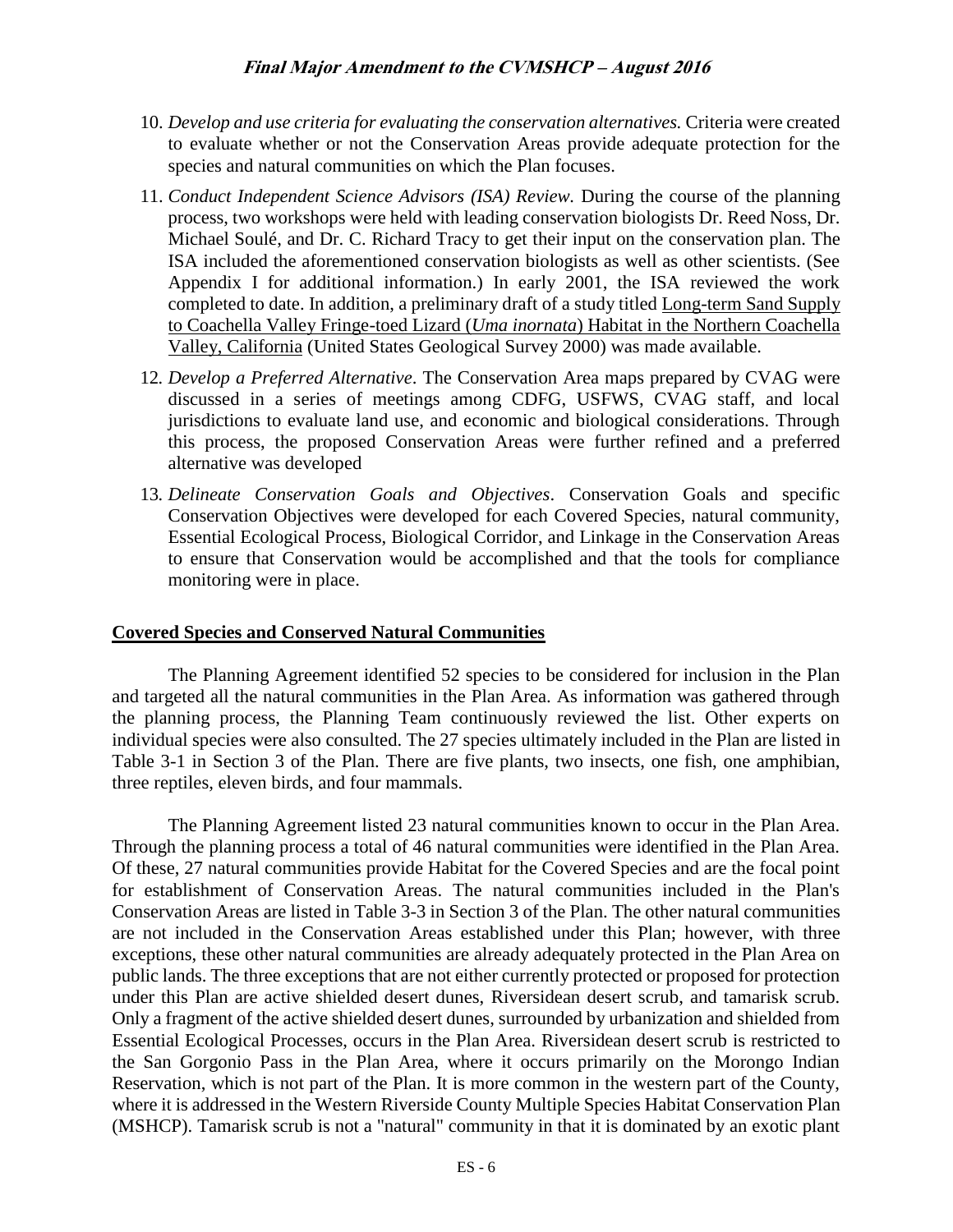species, i.e. tamarisk. In areas where some tamarisk scrub is included in the Conservation Areas, the intent is to restore it to the appropriate natural community to the maximum extent practicable.

#### **Conservation Alternatives Considered**

CEQA requires that a range of conservation alternatives be considered and Section 10(a)(2)(A)(iii) of FESA requires that an HCP analyze alternative actions which would not result in Take of Listed Species (animal species) or would reduce such Take below levels anticipated for the project proposal and state the reasons why such alternatives are not being utilized. In addition to the Plan itself, the conservation alternatives described below have also been considered.

*Conservation Alternative 1.* This alternative includes all local, state, and federal agency land, and Private Conservation Land, in the Plan Area with Conservation Levels 1, 2, and 3. No new areas would be acquired for Plan purposes. As a result, sand transport, watershed, and other Essential Ecological Processes would not be adequately protected and Biological Corridors would not be conserved, and Core Habitat areas would be fragmented in many instances.

*Conservation Alternative 2*. This alternative would establish Conservation Areas intended to protect Core Habitat for the Covered Species and conserved natural communities included in the Plan, Essential Ecological Processes necessary to sustain these Habitats, and Biological Corridors and Linkages. The Conservation Areas include most of the Conservation Alternative 1 lands as well as private lands essential for Core Habitat, Essential Ecological Processes, and Biological Corridors and Linkages. Based on comments in the ISA report, comments received from CDFG and USFWS, and additional information in the Long-term Sand Supply to Coachella Valley Fringe-toed Lizard (*Uma Inornata*) Habitat in the Northern Coachella Valley, California (United States Geological Survey, 2000), Conservation Alternative 2 was subsequently revised to develop the Preferred Alternative.

*Conservation Alternative 3*. This alternative expanded on Conservation Alternative 2 by including all additional areas that were recommended for further consideration by USFWS and CDFG in their response to the Site Identification Maps. This alternative would result in less Take than the Preferred Alternative; however, it was determined that this alternative was not Feasible based on representations from various Local Permittees and analysis of land ownership patterns.

*Conservation Alternative 4*. In their joint letter dated April 17, 2000, the Wildlife Agencies recommended inclusion of an alternative that "fully protects those areas encompassed by the current composite modeled distribution and known locations of target species in the Plan Area." By seeking to protect all Habitat for the Covered Species in the Plan, this alternative would result in a significant reduction in Take Authorization and significant increase in costs. Thus, Conservation Alternative 4 was determined to not be feasible and was not analyzed further.

*No Project Alternative*. The No Project Alternative entails no Plan being developed and no Permits issued. Individual projects would have to seek their own Incidental Take Permits or avoid Incidental Take by not developing portions of the project site that would result in Take of a listed species (animal species). The No Project Alternative is likely to be incapable of conserving certain Essential Ecological Processes, particularly the fluvial sand deposition and aeolian transport areas, which are necessary to support occupied Habitat by Covered Species in the dunes and other blowsand Habitats. There would not be a coordinated system of Biological Corridors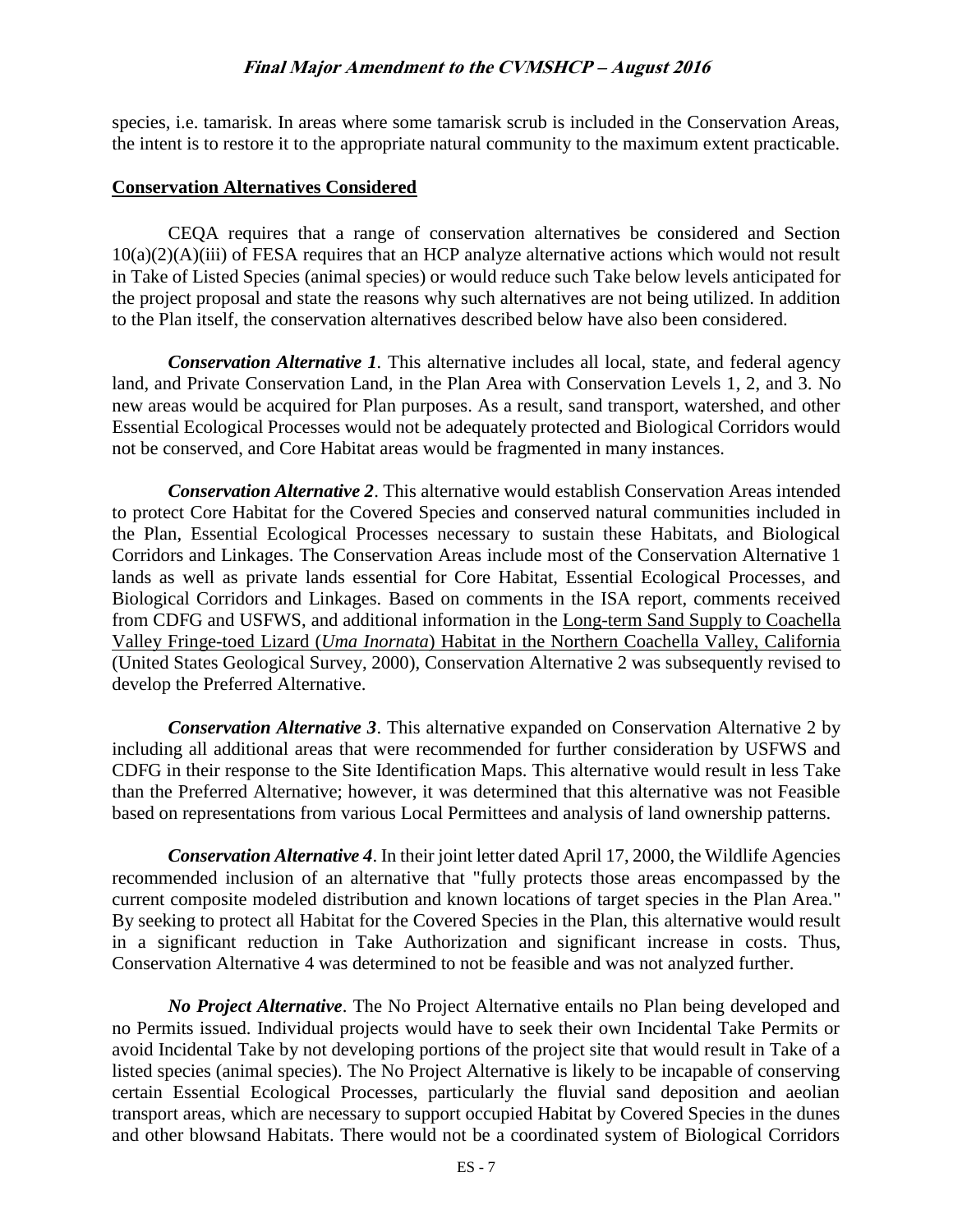and Linkages provided to connect Conservation Areas and the ability to provide Linkages through project by project mitigation may be precluded over time through continued Development. Further, the No Project Alternative would not provide protection for non-listed species or for natural communities that do not provide Habitat for Listed Species. Over time, Non-listed species would likely become listed, thereby increasing regulatory burdens and difficulty for Development.

## **E.S.4 Establishment of the MSHCP Reserve System**

The Conservation Plan includes the establishment of an MSHCP Reserve System, setting Conservation Objectives to ensure the Conservation of the Covered Species and conserved natural communities in the MSHCP Reserve System, provisions for management of the MSHCP Reserve System, and a Monitoring Program, and Adaptive Management. The MSHCP Reserve System will be established from lands within 21 Conservation Areas. Because some Take Authorization is provided under the Plan for Development in Conservation Areas, the actual MSHCP Reserve System will be somewhat smaller than the total acres in the Conservation Areas. When assembled, the Reserve System will provide for the Conservation of the Covered Species in the Plan Area.

For each Conservation Area, Conservation Objectives are articulated for conserving Core Habitat for Covered Species, Essential Ecological Processes necessary to maintain Habitat viability, Biological Corridors and Linkages as needed, and the less common conserved natural communities. Core Habitat has not been delineated for all species. Where it has not been delineated, Conservation Objectives are stated for either acres of Habitat or known occurrences.

The MSHCP Reserve System will be established within 21 Conservation Areas from the following components:

- $\triangleright$  Existing Conservation Lands, managed by local, state, or federal agencies, or non-profit conservation organizations
- $\triangleright$  Complementary Conservation
- Additional Conservation Lands

The MSHCP Reserve System will be assembled as shown below:

| 1996    | 2006    | Lands                                                       |
|---------|---------|-------------------------------------------------------------|
| 458,800 | 484,600 | Existing federal lands in MSHCP Reserve System <sup>1</sup> |
| 32,700  | 44,600  | Existing state lands in MSHCP Reserve System                |
| 900     | 19,100  | Existing non-profit organization lands in MSHCP Reserve     |
|         |         | $S$ ystem <sup>2</sup>                                      |
| 4,000   | 8,800   | Existing Local Permittee Conservation lands in the MSHCP    |
|         |         | <b>Reserve System</b>                                       |
| 496,400 | 557,100 | <b>SUBTOTAL</b>                                             |
| 69,290  | 29,990  | Acres of Complementary Conservation                         |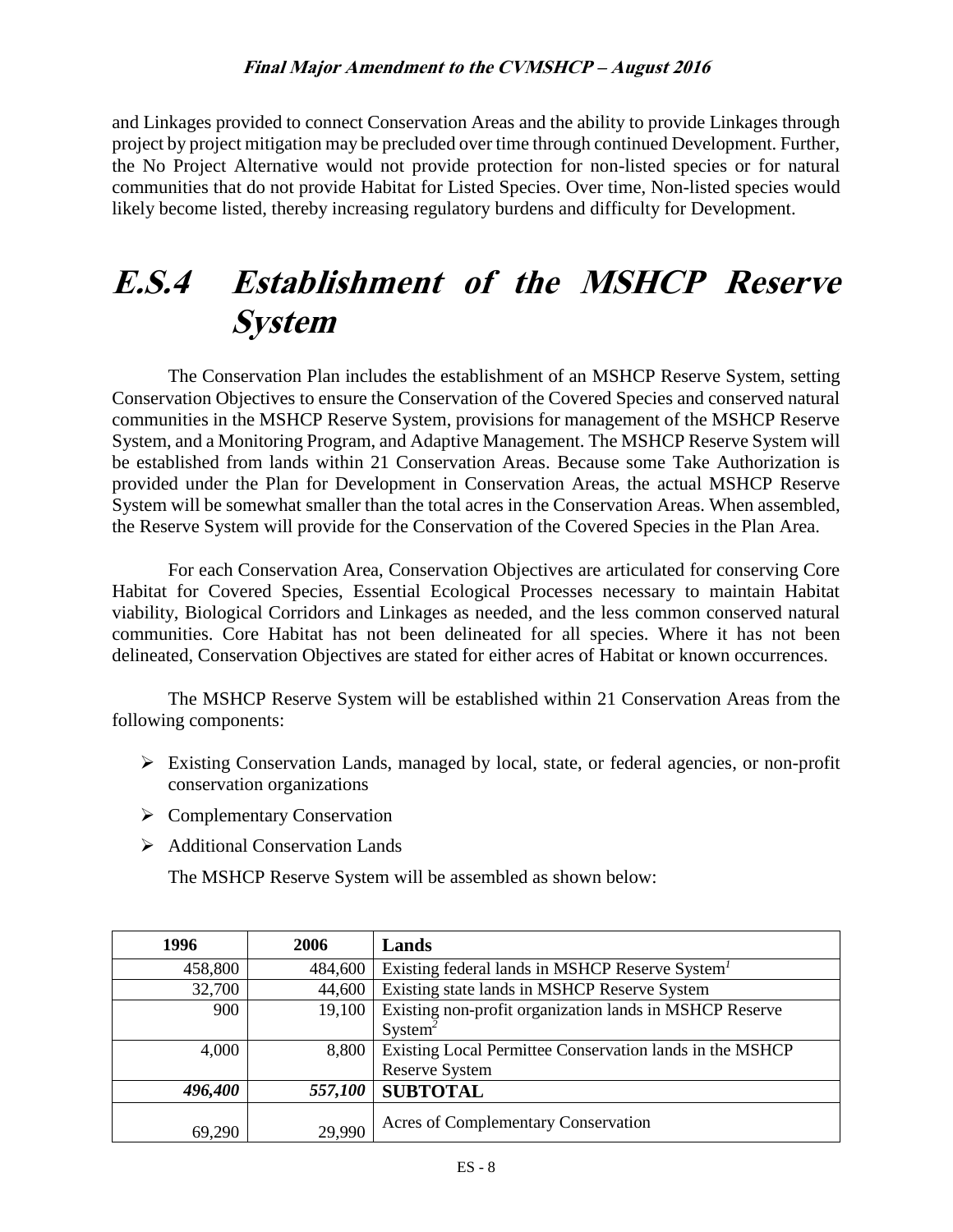| 39,850  | 21,390  | Acres to be acquired by state and federal agencies              |
|---------|---------|-----------------------------------------------------------------|
| 7,700   | 7,700   | Additional Local Permittee acres for which there will be        |
|         |         | cooperation to conserve                                         |
| 93,100  | 88,900  | Acres to be acquired or otherwise conserved by the Local        |
|         |         | Permittees                                                      |
| 10,800  | 10,800  | Non-Permittee public and quasi-public lands                     |
| 7,800   | 7,800   | Fluvial sand transport area where the Conservation Objective is |
|         |         | met through non-acquisition. Development consistent with        |
|         |         | Conservation Objectives is allowed. <sup>3</sup>                |
|         |         | <b>SUBTOTAL - COMPLEMENTARY</b>                                 |
| 228,540 | 166,580 | <b>CONSERVATION AND ADDITIONAL</b>                              |
|         |         | <b>CONSERVATION LANDS</b>                                       |
|         |         | Potential Development within Conservation Areas from Table 5-   |
| 22,660  | 22,420  | 1.                                                              |
| 747,600 | 746,100 | <b>TOTAL - CONSERVATION AREAS</b>                               |

<sup>1</sup> The acreage includes lands purchased by non-profit organizations and donated to federal agencies.

*2* The acreage includes lands owned by non-profit organizations but acquired with State grant funds or local funds.

*3* These acres are in the Cabazon, Long Canyon, and West Deception Canyon Conservation Areas.

Implementation of the Plan must ensure that the Conservation Objectives delineated for each Conservation Area are achieved. Implementation relies on cooperation among all the signatories to the IA, including local, state, and federal agencies. Assembly of the MSHCP Reserve System is a necessary component of Plan implementation.

#### **Existing Conservation Lands within Conservation Areas**

The Conservation Areas contained approximately 496,400 acres of Existing Conservation Lands as of 1996. By November 2006, this had increased to approximately 557,100 acres. These are lands in public or private ownership that are managed for Conservation and/or open space values, and which contribute to the Conservation of the Covered Species and the conserved natural communities included in the Plan. Federal lands within the MSHCP Reserve System that will contribute to the Conservation of the Covered Species include lands administered by the BLM, BOR, NPS, USFWS, and USFS. State lands within the MSHCP Reserve System that will contribute to the Conservation of the Covered Species include lands administered by the CDFG, State Parks, CVMC, and UC. The federal and state Existing Conservation Lands are summarized in Table 4-2 in Section 4.1. The Local Permittees will cooperate to conserve identified Local Permittee-owned land in perpetuity in the MSHCP Reserve System. The existing Local Permittee and CVFTL HCP Mitigation Lands and their status are summarized in Table 4-3 in Section 4.1. Various non-profit conservation organizations own land in the MSHCP Reserve System, which they acquired for conservation purposes. CVCC will seek agreements with these non-profit organizations to ensure the permanent Conservation and management of these lands pursuant to the Plan, including providing access to the property for biological monitoring and management purposes. Non-profit conservation organization Existing Conservation Lands are shown in Table 4-4 in Section 4.1.

The Existing Conservation Lands include the CVFTL Preserve system established pursuant to the CVFTL HCP, approved in 1986. Three preserves were established: Coachella Valley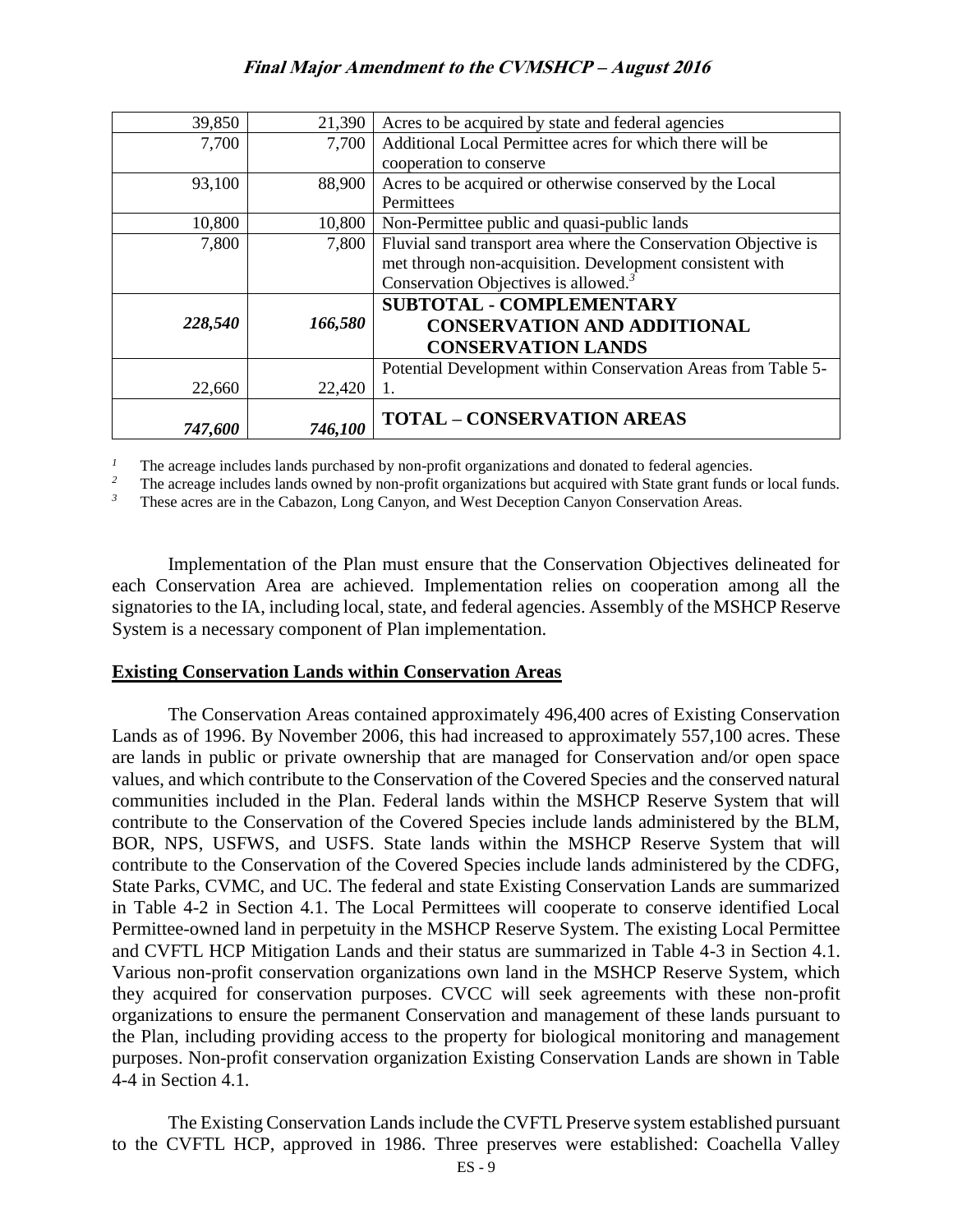(Thousand Palms), Whitewater River Floodplain, and Willow Hole-Edom Hill. As described in Section 16.2 of the IA, it is the Parties' intent that the lands acquired under the CVFTL HCP will be subsumed into and managed as part of the MSHCP Reserve System. The Coachella Valley fringe-toed lizard is a Covered Species under the MSHCP.

### **Complementary Conservation**

Several acquisition efforts for conservation purposes pre-date the MSHCP, and are ongoing efforts expected to conserve approximately 29,990 acres in the MSHCP Reserve System from November 2006 on. These include BLM and USFS acquisition programs in the Santa Rosa and San Jacinto Mountains National Monument, BLM Wilderness inholdings acquisitions, and inholdings acquisitions in Joshua Tree National Park. These acquisition programs pre-date the MSHCP, have broader rationales than the MSHCP program, and are independent of the MSHCP effort. They complement implementation of the MSHCP, but are not a Permittee obligation for purposes of the authorization of Take.

## **Additional Conservation Lands**

A minimum of 129,690 acres in the Conservation Areas will be conserved as Additional Conservation Lands, to be acquired or otherwise conserved through state and federal acquisitions and Permittee contributions. The Local Permittees will also protect the fluvial sand transport Essential Ecological Process on approximately 7,800 acres in the Cabazon, Long Canyon, and West Deception Canyon Conservation Areas through application of general plan land use designations and policies, and flood control guidelines.

Through the MSHCP and its IA, the federal and state governments have agreed to partner with the Local Permittees in assembling, managing, and monitoring Reserve Lands. The federal and state governments will acquire approximately 21,390 acres of privately owned lands (this federal and state obligation is beyond any mitigation obligations for Development authorized by Local Permittees pursuant to the Plan) in the Conservation Areas after November 2006, as well as manage certain federal and state Existing Conservation Lands in the MSHCP Reserve System, and participate in the Monitoring and Adaptive Management Program for Reserve Lands. The Permittees (Local and State) have an obligation to conserve approximately 115,340 acres in the Conservation Areas through:

- $\triangleright$  Conservation of 7,700 acres of currently non-conserved Local Permittee-owned lands. [See *Section 4.2.2.2.1*.]
- $\triangleright$  Conservation of 88,900 acres of Additional Conservation Lands by the Local Permittees and Caltrans through acquisition or other means, such as planning tools and land use regulation, and acquisition of 640 acres by State Parks (after 1996), of which 100 acres can be developed for State Park facilities. [See *Section 4.2.2.2.2*.]
- $\triangleright$  Management of 18,200 acres of Permittee Existing Conservation Lands consistent with the MSHCP. [See *Section 4.2.2.2.3*.]

In addition, the Permittees will maintain the fluvial sand transport Essential Ecological Process in the Cabazon, Long Canyon, and West Deception Canyon Conservation Areas as described in Section 4.2.2.2.4.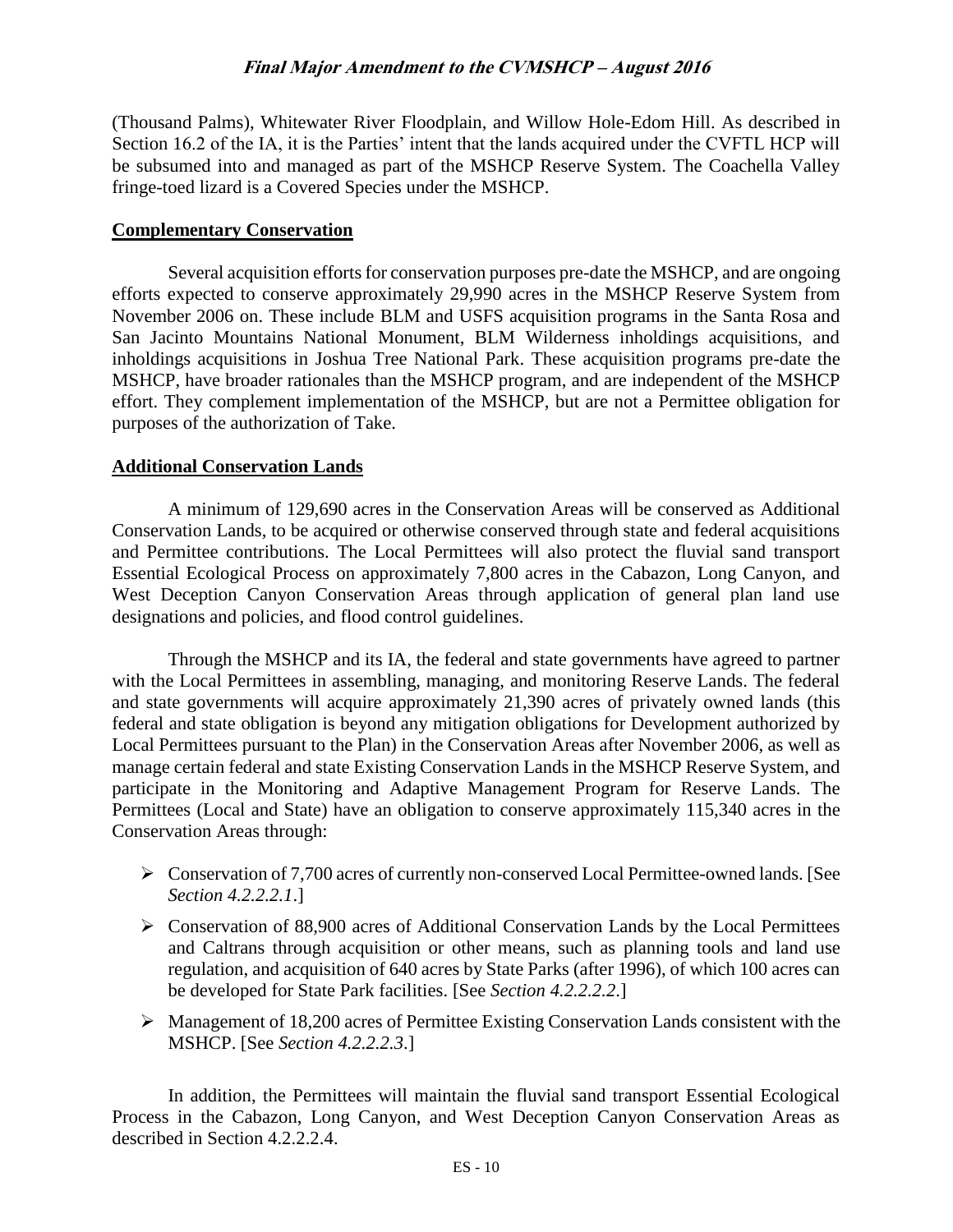In addition to acquisition, land in the Conservation Areas may be conserved through dedication, deed restriction, or granting of a conservation easement in conjunction with Development approvals and conservation incentives. Habitat conserved through planning tools and land use regulation shall be protected, prior to issuance of a grading permit, by fee title transfer, granting a conservation easement to CVCC or other approved entity, or recordation of a deed restriction. Rights of access for monitoring and management of the lands by CVCC, the Wildlife Agencies, or their designees shall be provided.

#### **Conservation Areas**

The Plan will result in the establishment of the MSHCP Reserve System, assembled from lands within 21 Conservation Areas, which, combined with the Monitoring Program and the Management Program, are designed to achieve the following Conservation Goals:

- 1. Represent native ecosystem types or natural communities across their natural range of variation in a system of conserved areas.
- 2. Maintain or restore self-sustaining populations or metapopulations of the species included in the Plan to ensure permanent Conservation so that Incidental Take Permits can be obtained for currently Listed animal species and Non-listed animal species can be covered in case they are listed in the future.
- 3. Sustain ecological and evolutionary processes necessary to maintain the functionality of the natural communities and Habitats for the species included in the Plan.
- 4. Maximize connectivity among populations and avoid habitat fragmentation within Conservation Areas to conserve biological diversity, ecological balance, and connected populations of Covered Species.
- 5. Minimize adverse impacts from off road vehicle use, illegal dumping, edge effects, exotic species, and other disturbances in accordance with the Management and Monitoring Programs.
- 6. Manage the Conservation Areas adaptively to be responsive to short-term and long-term environmental change and new science.

#### **Required Avoidance, Minimization, and Mitigation Measures**

The Plan includes certain requirements for Covered Activities in the Conservation Areas to avoid, minimize, and mitigate impacts to bighorn sheep Habitat, Biological Corridors, burrowing owl, covered riparian bird species, crissal thrasher, desert tortoise, fluvial sand transport, Le Conte's thrasher, mesquite hummocks and mesquite bosque natural communities, triple-ribbed milkvetch, Palm Springs pocket mouse, and Little San Bernardino Mountains linanthus. These measures do not apply to single-family homes and any non-commercial accessory uses and structures including but not limited to second units on an existing legal lot. The measures have limited application to O&M activities. To assist Permittees with implementation of these measures, CVCC will maintain maps of modeled Habitat and a Natural Communities Map and provide them to each of the Permittees. CVCC will also maintain a list of Acceptable Biologists who may be used to conduct surveys for specified Covered Species. CVCC will also maintain a list of survey protocols approved by either or both CDFG and USFWS.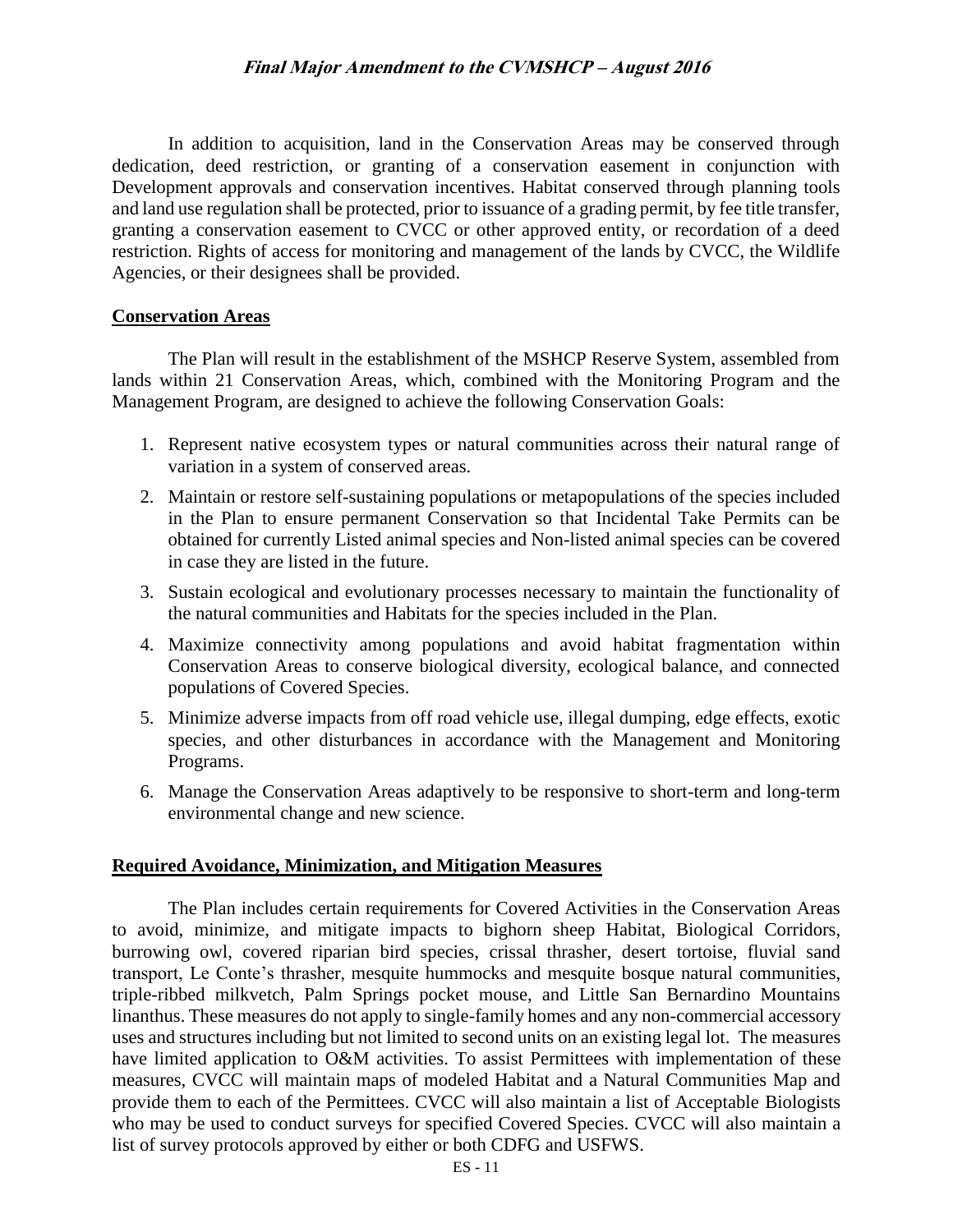## **Land Use Adjacency Guidelines**

The purpose of the Land Use Adjacency Guidelines is to avoid or minimize indirect effects from Development adjacent to or within the Conservation Areas. Such indirect effects are commonly referred to as edge effects, and may include noise, lighting, drainage, intrusion of people into the adjacent Conservation Area, and the introduction of non-native plants and nonnative predators such as dogs and cats. Edge effects will also be addressed through reserve management activities such as fencing.

#### **Anticipated Take and Habitat Loss**

Anticipated Take for Covered Species for which Habitat distribution models have been developed is measured in terms of Habitat acres affected by the Covered Activities both outside and within the Conservation Areas. For purposes of this calculation, it is assumed that all nonfederal lands outside the Conservation Areas may be subject to Take. This represents a worst-case scenario, and Take or Habitat loss at that level is not likely to occur within the 75-year term of the Take Permits. The acres of Take or Habitat loss were determined by overlaying Habitat maps with the Plan Area map, and calculating the Habitat areas outside the Conservation Areas. In addition, a small percentage of Take can occur within the Conservation Areas under the Plan. The amount of such Take or Habitat loss has been calculated for each species and natural community and is shown in the tables in *Section 4.6*.

# **E.S.5 Costs of and Funding for Plan Implementation**

#### **Costs for Plan Implementation**

Plan implementation costs include the direct and indirect costs associated with land acquisition, the Monitoring Program, and the Management Program. Additional costs include staff costs associated with Plan administration. Cost projections are intended to provide a realistic estimate of the costs for Plan implementation. This also assists the Wildlife Agencies in determining if the Plan meets Permit issuance criteria. The actual costs over time may turn out to be more or less than those projected in this Plan.

As shown in Table 5-1, Conservation through acquisition and other means that needed to occur as of November 2006 for Reserve System Assembly was 159,680 acres. As described in Section 4.2, 29,990 acres of this is projected to occur through Complementary Conservation, leaving a balance of 129,690 acres. Of this, 10,800 acres are public-quasi public lands belonging to non-Permittees. As explained in Section 4.2.2.3, the Plan does not provide Take Authorization for activities on these lands and assumes that this acreage will be conserved through other means, which are not an obligation of the Permittees. That leaves a balance of 118,890 acres, of which 21,390 acres will be conserved by state and federal agencies as their Plan implementation contribution (this federal and state obligation is beyond any mitigation obligations for Development authorized by Local Permittees pursuant to the Plan). This includes 640 acres of acquisition by State Parks, of which 100 acres can be developed for State Park facilities, as one of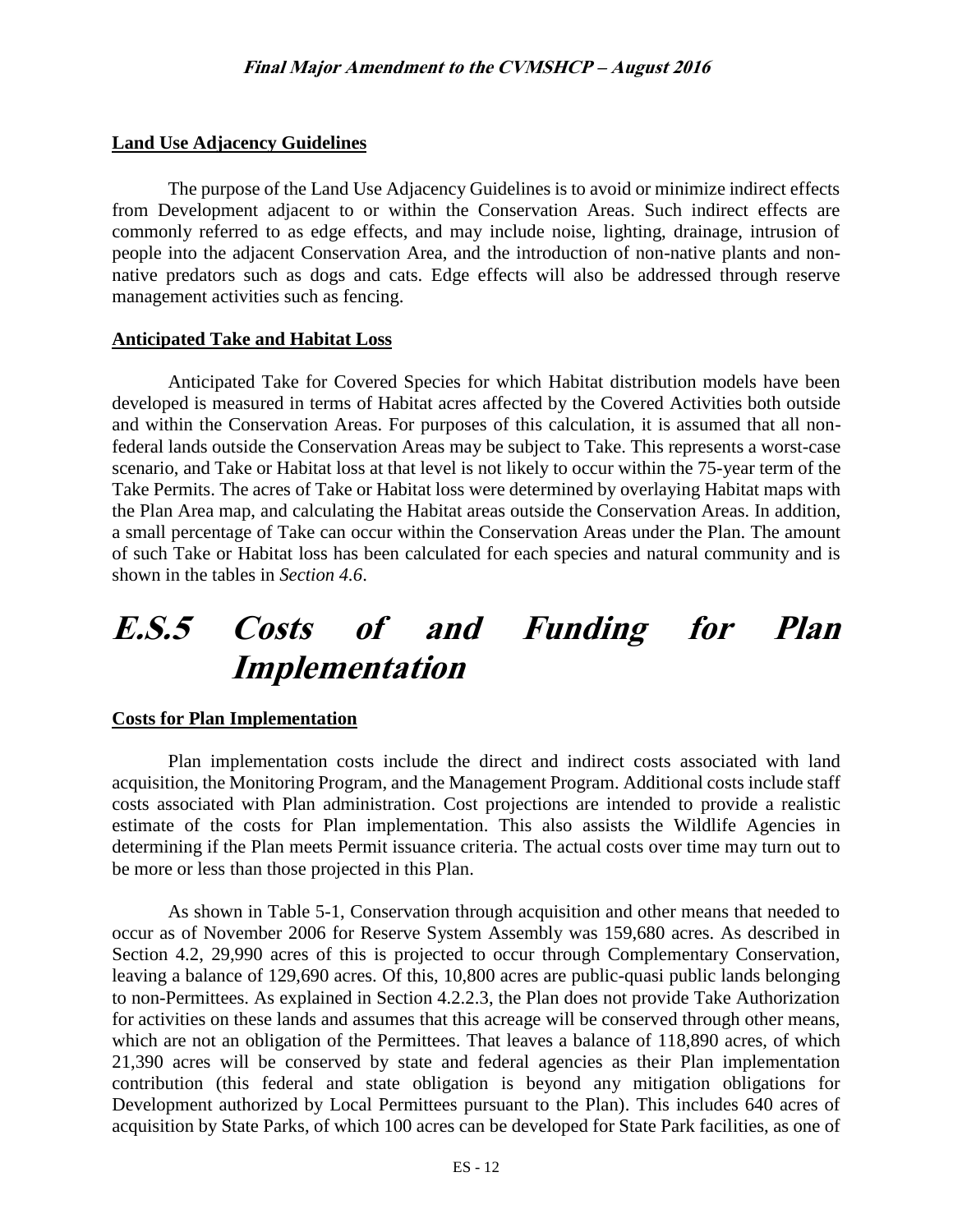its mitigation obligations as a Permittee. In addition to State Parks' acquisition, the Permittees will conserve an additional 97,500 acres through acquisition or other means. Of this, 7,700 acres are already owned by Permittees and that acreage will be conserved through the Plan. Thus the Permittees will acquire or otherwise conserve 90,000 acres as of November 2006. For purposes of estimating the maximum Plan implementation costs, it is assumed that all the approximately 90,000 acres to be conserved by the Local Permittees will be purchased. The actual acreage acquired by the Local Permittees could be less if some land is conserved through conditions of approval on Development or other means.

The projected Permittees' costs for Plan implementation are shown in the following tables:

| <b>Amount</b>   | <b>Item</b>                                                    |  |  |
|-----------------|----------------------------------------------------------------|--|--|
| \$115,414,000   | Non-acquisition program administration costs (from Table 5-3b) |  |  |
| \$254,294,000   | Monitoring Program (from Table 5-3b)                           |  |  |
| \$221,252,000   | Management Program (from Table 5-3b)                           |  |  |
| \$14,903,000    | Adaptive Management (from Table 5-3b)                          |  |  |
| \$526,705,000   | Land acquisition costs (from Table 5-3c l)                     |  |  |
| \$9,080,000     | Land improvement costs (from Table 5-3c)                       |  |  |
| \$24,565,000    | Acquisition program administrative costs (from Table 5-3c)     |  |  |
| \$5,000,000     | Management Contingency Fund (from Table 5-3b)                  |  |  |
| \$1,171,213,000 | <b>TOTAL Expenditures</b>                                      |  |  |
| \$860,741,000   | Endowment Fund balance in Year 75 (from Table 5-3d)            |  |  |
| \$5,386,000     | Fund balance in Operating Fund in Year 75 (from Table 5-3b)    |  |  |
| \$1,200,000     | Repayment of Conservation Trust Fund advance to complete Plan  |  |  |
| \$2,038,540,000 | <b>TOTAL</b>                                                   |  |  |

## *Summary of Permittees' Expenditures and Balances over the 75-Year Term of the Permits*

In addition to the Permittees' monitoring and management responsibilities described in the preceding sections, CVWD and MSWD have additional responsibilities, the costs of which are not included in the cost and revenue projections presented in Section 5. CVWD is required to fund the costs of the following:

- Establishing and providing a permanent water source for permanent Habitat for the California black rail and Yuma clapper rail in the Coachella Valley Stormwater Channel and Delta Conservation Area. See Section 4.3.20.
- Establishing and providing a permanent water source, as needed, for riparian Habitat for Covered riparian bird Species in the Coachella Valley Stormwater Channel and Delta Conservation Area. See Section 4.3.20.
- $\triangleright$  Establishing and providing a permanent water source for desert pupfish Habitat, and developing and implementing a monitoring and adaptive management program for desert pupfish in the agricultural drains and flood control channels. See Section 4.3.20.
- Restoring and enhancing mesquite and Coachella Valley round-tailed ground squirrel Habitat on CVWD land in the East Indio Hills Conservation Area if a study undertaken by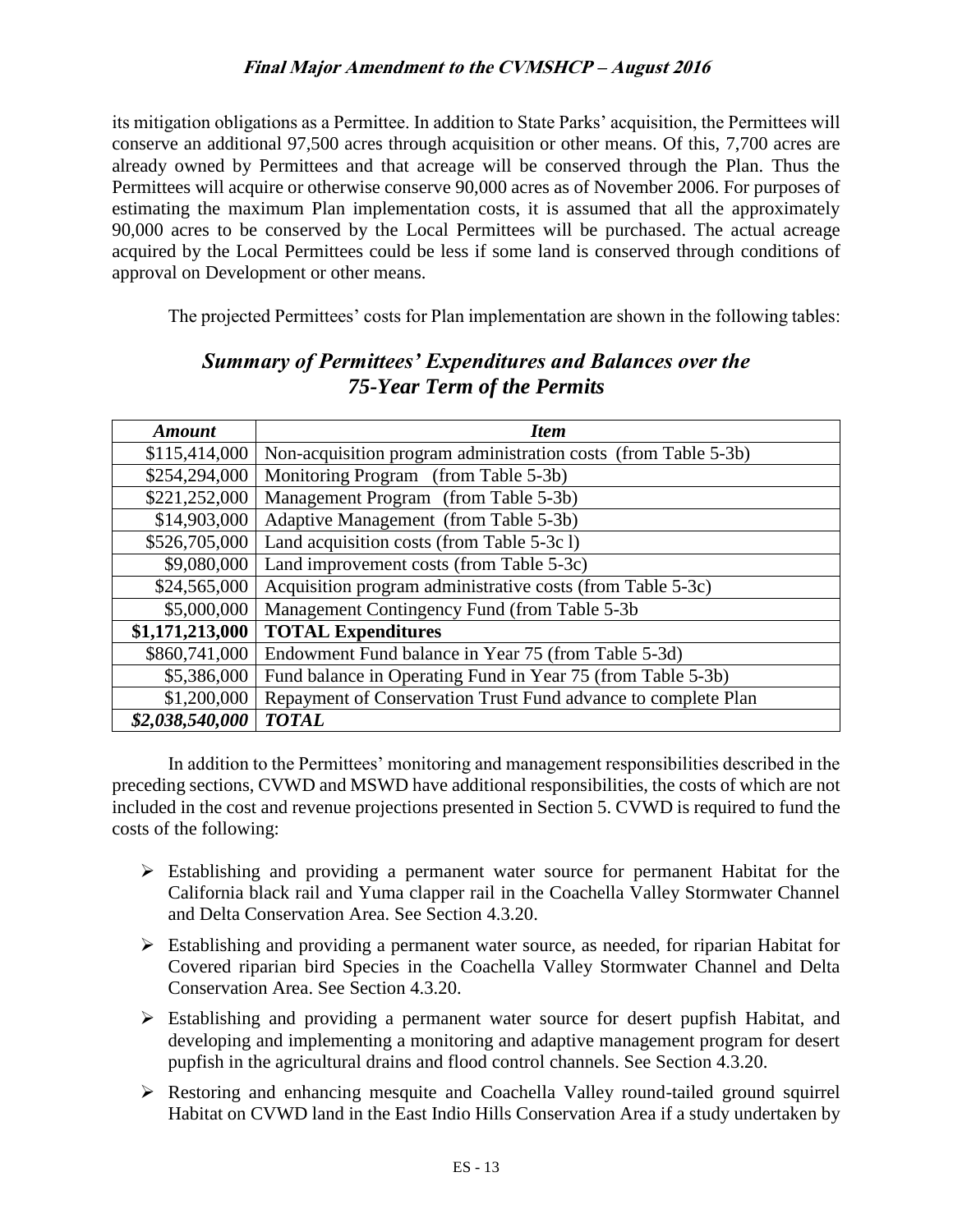the CVCC demonstrates the feasibility of mesquite restoration, and providing water, as needed, for maintaining the mesquite once established. See Section 4.3.15.

As a signatory to the IA, MSWD will be responsible for the costs of implementing the following:

- $\triangleright$  Providing funds to be used for water monitoring wells or other means of gathering data on groundwater levels related to mesquite hummocks, to enhance understanding of the hydrological regimes that support mesquite hummocks in the CVMSHCP area and provide baseline data for the ongoing monitoring of mesquite hummocks. See Section 6.6.1.
- $\triangleright$  Providing funds to CVCC to be used for the removal of non-native tamarisk from the Willow Hole Conservation Area, to improve the water available to mesquite hummocks. See Section 6.6.1.
- $\triangleright$  Contributing to and participating in research conducted by CVCC to evaluate the relationship between mesquite hummocks and groundwater through the Monitoring Program. MSWD will contribute to and participate in this research for the mesquite hummock areas within their district boundary. See Section 6.6.1.
- $\triangleright$  Working with CVCC, the Wildlife Agencies, and other relevant Permittees to identify and implement a plan to enhance, restore, and maintain the mesquite hummocks natural community and to address changed circumstances, identified in the CVMSHCP, that affect this natural community as a part of their CVMSHCP implementation activities. See Section 6.6.1.

#### **Funding for Plan Implementation**

To accomplish the acquisition program in 30 years and fund the Monitoring Program and the Management Program endowment in 75 years, the Permittees will use a combination of annual revenues and debt financing in the form of the issuance of revenue bonds. This would provide the necessary funding for acquisition and establishment of the endowment in advance of the collection of all the revenue needed for those purposes.

The Permittees and the Wildlife Agencies will annually evaluate the performance of the funding mechanisms and, notwithstanding other provisions of the Plan, will develop any necessary modifications to the funding mechanisms to address additional funding needs. If deficiencies are identified through this evaluation, then the Permittees and the Wildlife Agencies will develop strategies to address any additional funding needs consistent with the terms and conditions of the Plan. The funding plan is intended to keep the rate of Conservation of Permittee Additional Conservation Lands roughly proportional with the amount of Development occurring in the Plan Area.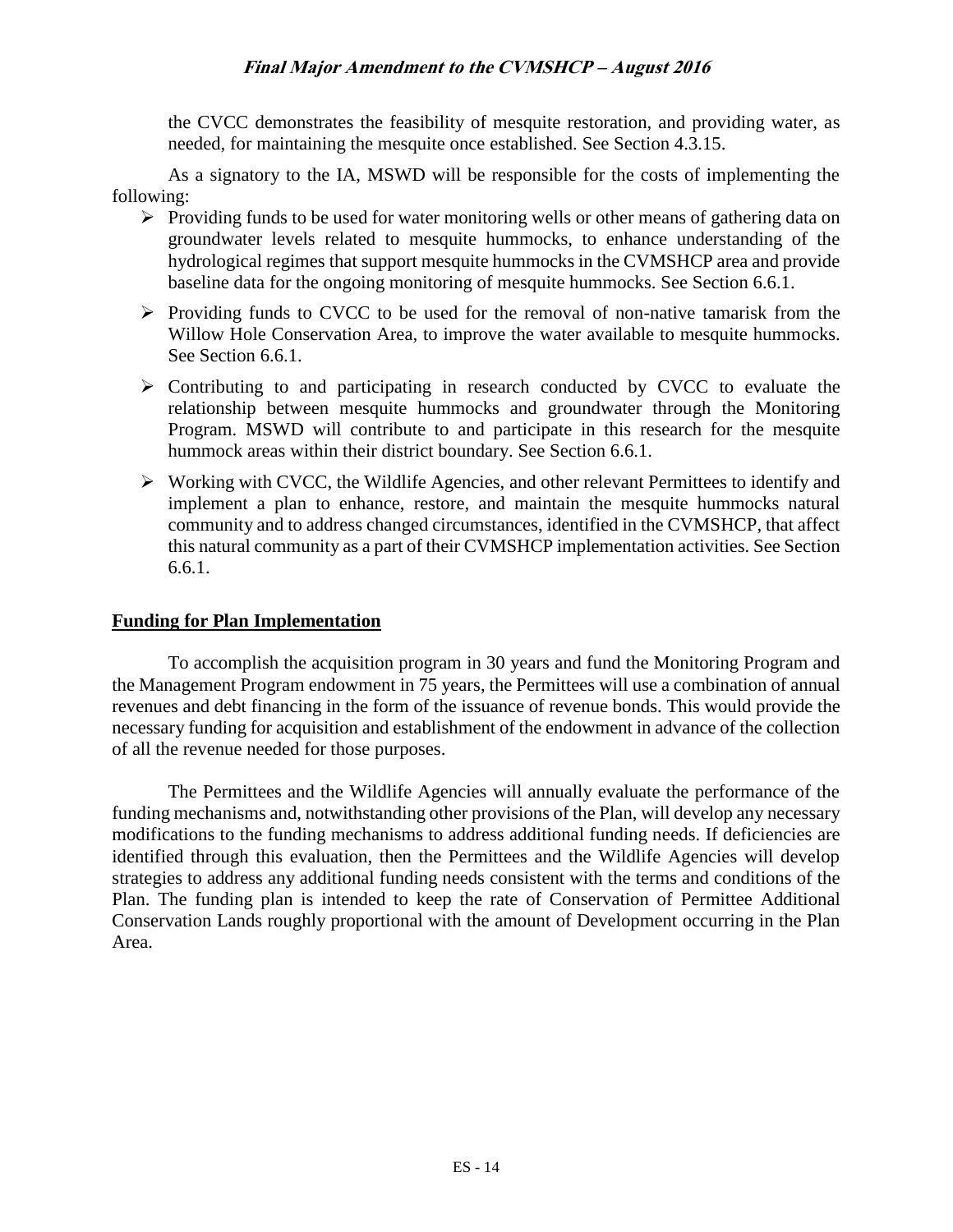| <b>Amount</b>   | <b>Revenue Source</b>                                                         |  |
|-----------------|-------------------------------------------------------------------------------|--|
| \$516,802,000   | Local Development Mitigation Fee (from Table 5-3c)                            |  |
| \$227,604,000   | Conservation Trust Fund (from Table 5-3b)                                     |  |
| \$31,077,000    | Regional Road Projects Mitigation (Measure A Sales Tax total contribution     |  |
|                 | to acquisition and endowment; and freeway interchange/associated arterials    |  |
|                 | contribution to endowment)                                                    |  |
| \$60,318,000    | Regional Infrastructure Mitigation (Caltrans, CVWD, IID, and MSWD             |  |
|                 | contributions to acquisition and endowment)                                   |  |
| \$247,500,000   | Eagle Mountain Environmental Mitigation Trust Fund (from Table 5-3b)          |  |
| \$3,200,000     | Transfer from CVFTL HCP Endowment                                             |  |
| \$952,149,000   | Interest on Investments (from Tables 5-3b, 5-3c, and 5-3d; interest generated |  |
|                 | on money in the Operating Fund, the Land Acquisition and Improvement          |  |
|                 | Fund, and the Endowment Fund)                                                 |  |
| \$2,038,540,000 | <b>TOTAL Revenues</b>                                                         |  |

## *Summary of Revenue Sources*

If at the end of any five (5) year period the "rough proportionality" test has not been met, the Local Permittees and the Wildlife Agencies will meet within ninety (90) days to begin to develop a strategy to address the need for a balance between Conservation and Development.

Maintaining the Permits does not depend on the state and federal governments' adhering to any specific schedule for land acquisition, nor on any specific appropriations to state and federal agencies for land management. State and federal agencies, including BLM, USFS, NPS, USFWS, Wildlife Conservation Board (WCB), CDFG, and CVMC, may receive funds from a variety of sources to implement their obligations under the Plan. Potential state and federal funding sources include, but are not limited to:

- $\triangleright$  State appropriations
- Federal Land and Water Conservation Fund
- $\triangleright$  Land exchange
- $\triangleright$  State Bond Acts
- $\triangleright$  FESA Section 6 funds.

# **E.S.6 Plan Implementation**

## **Organizational Structure**

Implementation of the Plan will be overseen and administered by the Coachella Valley Conservation Commission (CVCC), a joint powers authority formed by the Local Permittees pursuant to the requirements of the California Government Code and other appropriate legal authorities. CVCC shall sign the IA and shall be a Permittee under the Permits. CVAG shall organize the first meeting of CVCC representatives who will formally establish CVCC and adopt its by-laws consistent with all applicable legal requirements. CVCC is comprised of members of the Riverside County Board of Supervisors, an elected official from each of the Cities, and a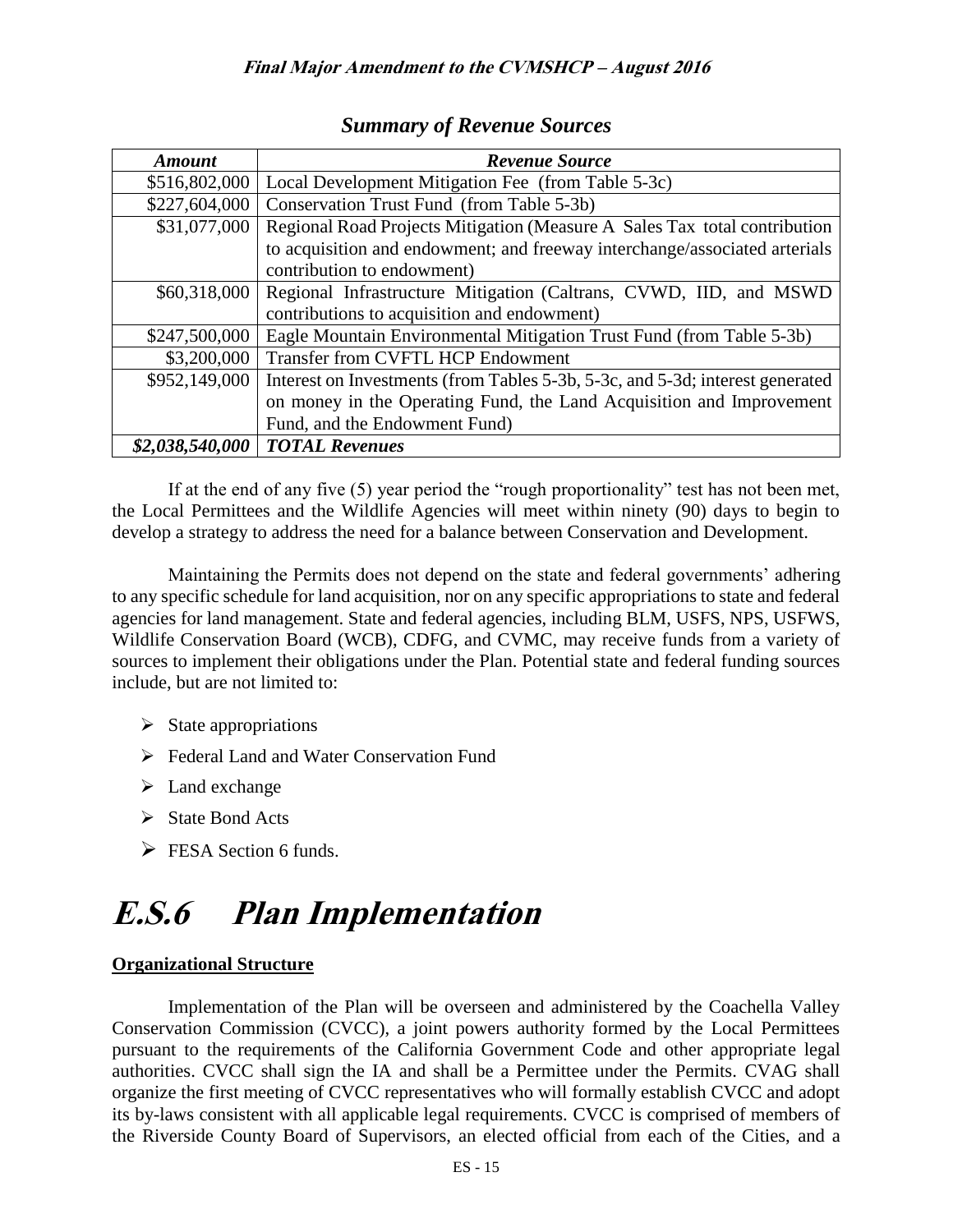member of the Board of Directors of CVWD, IID, and MSWD. Each of these entities may also designate an alternate, who shall also be an elected official. Each voting member of CVCC shall have one vote at meetings of CVCC. CVCC shall provide the policy direction for the implementation of the MSHCP and will provide opportunities for public participation in the decision-making process. The duties of CVCC and its Executive Director are enumerated in Sections 6.1.1.2 and 6.1.1.3.

To assist in implementing its duties under the MSHCP, CVCC shall form an Acquisition and Funding Coordinating Committee to provide input on funding priorities and Permittee acquisitions. Acquisitions will be only from a willing seller at market value as determined by an appraisal.

The Reserve Management Oversight Committee (RMOC) is the primary inter-agency group that will coordinate implementation of the conservation plan. The RMOC shall report to CVCC and shall be assembled within one hundred twenty (120) days of the issuance of the Permits. CVCC shall appoint the chair of the RMOC from among those listed below. The RMOC shall be composed of, at a minimum, one representative each from BLM, CDFG, State Parks, CVCC, USFWS, County, and up to five other private or public entities that hold land dedicated to Conservation within the MSHCP Reserve System as appointed by CVCC. NPS and USFS will be *ex officio* members. The duties of the RMOC are set forth in Section 6.1.3.

Within one hundred twenty (120) days of the issuance of the Permits, a Reserve Management Unit Committee (RMUC) shall be established by CVCC for each of the Reserve Management Units (RMUs), which are geographic areas within the MSHCP Reserve System where coordinated management by different entities is needed to achieve the Conservation Objectives. RMUs consist of one or more Conservation Areas and were identified based on ownership and natural community patterns and similarities of anticipated management needs. Six RMUs have been designated and are described in Section 6.1.4. A Land Manager, as identified in Section 6.1.5, shall represent CVCC and the Local Permittees, on the RMUCs. Through the Land Manager's participation in the RMUCs, CVCC will ensure that management of Local Permittee Mitigation Lands is consistent with the Plan Conservation Goals and Objectives. Through the RMUCs, CVCC will also seek to coordinate land management with the other entities that manage conservation land in the RMUs to optimize the management of all conserved land. The RMUCs' duties and responsibilities are described in Section 6.1.4.

The CVCC is responsible for Monitoring Program Administration. Final responsibility will rest with the CVCC Executive Director. The Executive Director may appoint a staff member as his or her designee for purposes of overseeing Monitoring Program Administration, but ultimate responsibility will remain with the Executive Director. Day to day responsibility for Monitoring Program Administration will be part of the contract for the Monitoring Program, and a specific individual will be identified by the contractor as the Monitoring Program Administrator (MPA). That individual will report to the CVCC Executive Director or his/her designee. To ensure that Monitoring Program Administration is adequately addressed the CVCC shall consult with the Wildlife Agencies regarding the provisions for the MPA in developing the Request for Proposals for the Monitoring Program contract.

CVCC or its designee shall work with the RMUCs to develop a MSHCP RMU Plan (RMUP) for review and approval by the RMOC to define specific management actions, schedules, and responsibilities. The RMUP shall be prepared within three years after Permit issuance, and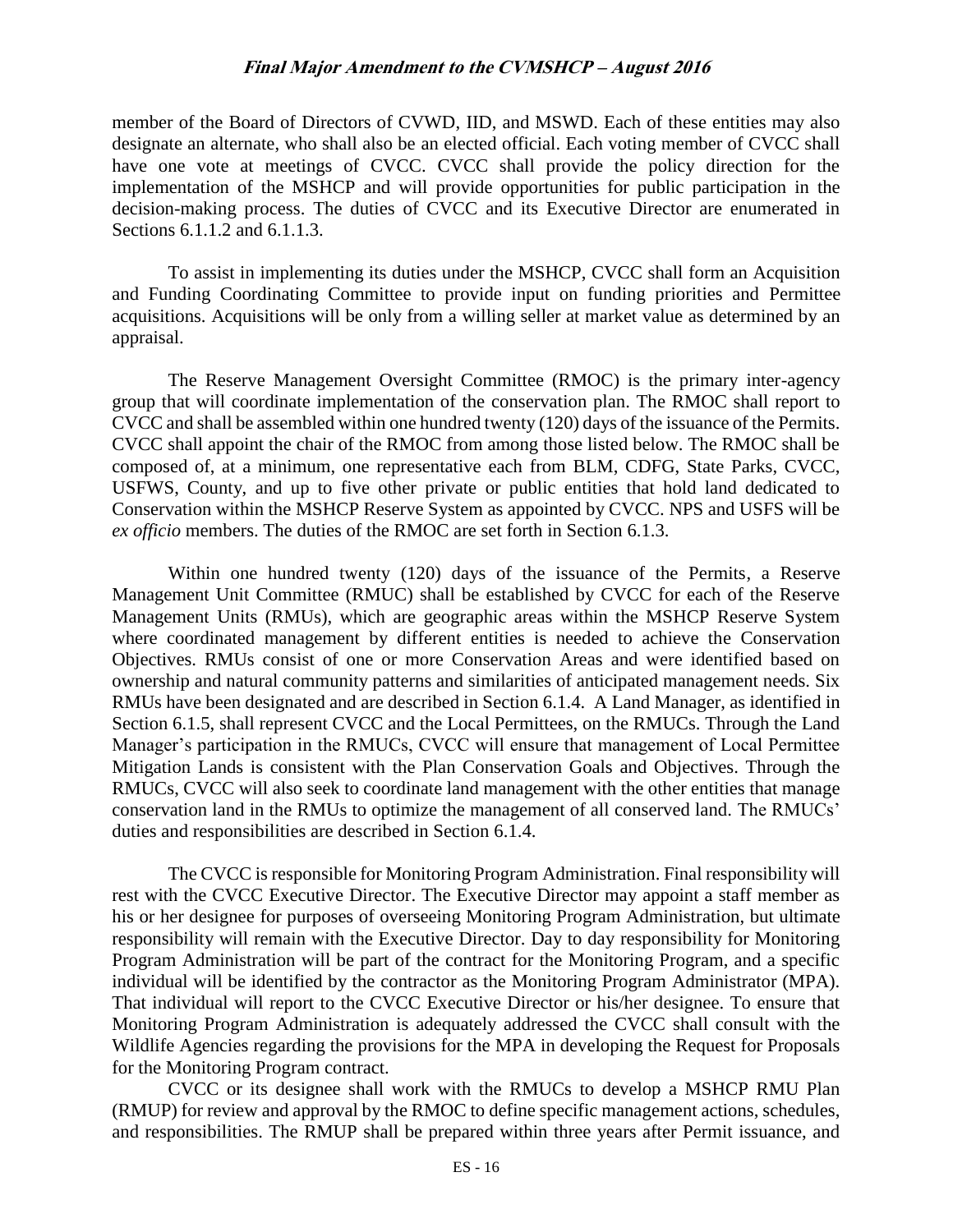may be composed of a series of coordinated plans for each of the RMUs. The RMUP shall incorporate the general management measures and Adaptive Management activities in Section 8 with appropriate refinements. The RMUP shall generally contain the following elements:

#### **Annual Reporting**

To ensure that the Permittees are in compliance with the Plan, there will be an Annual Report prepared by CVCC and submitted to the Wildlife Agencies and Permittees. The Annual Report will include an overview of the status of the Conservation Areas; results of the Monitoring Program and the Management Program, identification of Adaptive Management actions, and whether or not such actions were implemented; a description of reserve management activities for the previous year; and an accounting of the number of acres acquired (in fee or conservation easement), conserved through MOUs for cooperative management, or otherwise protected during the previous year to achieve identified Conservation Objectives; an evaluation of any significant issues encountered in Plan implementation during the previous year and their proposed resolution; expenditures for acquisition and Reserve Lands management over the previous year and applicable budgets for the upcoming fiscal year; and a summary of compliance activities required of Permittees such as adoption of ordinances, general plan changes, etc. This information will be used to delineate the progress made toward achieving each of the Plan's Conservation Goals and Objectives and to demonstrate that the Species Conservation Goals and Objectives remain achievable.

#### **Rough Step and Rough Proportionality Analyses**

The MSHCP Reserve System will be assembled over time and, when assembly is completed, must be in a configuration, and contain suitable Habitats (both location and acres), that provide for the Conservation of Covered Species. Acquisition is an essential component of Reserve System Assembly. As the Additional Conservation Lands are acquired, the Parties and the public must be able to determine that:

- 1. Lands being conserved within the Conservation Areas achieve the Conservation Goals and Objectives for Covered Species;
- 2. Development on lands within the Conservation Areas is not substantially reducing the opportunity to conserve the Additional Conservation Lands and thereby protect those areas that are critical to meeting Covered Species and natural community Conservation Goals and Objectives; and
- 3. Acquisition priorities at any point in time are appropriately focused on conserving parcels within the Conservation Areas needed to meet Covered Species and conserved natural communities Conservation Goals and Objectives.

To assist the Parties in this evaluation, there will be an annual Rough Step analysis conducted by the CVCC for each Conservation Area. The annual Rough Step analysis will be done for each Conservation Objective*.* In addition, a real-time Rough Step analysis will be prepared for a Conservation Area whenever a Development is proposed in that Conservation Area. Rough Step analysis ensures, on an annual basis, that Conservation of Additional Conserved Lands is within 10% of the level needed to stay in balance with the level of Development. If the Rough Step rule is not met during any analysis period, the Permittees must conserve appropriate lands necessary to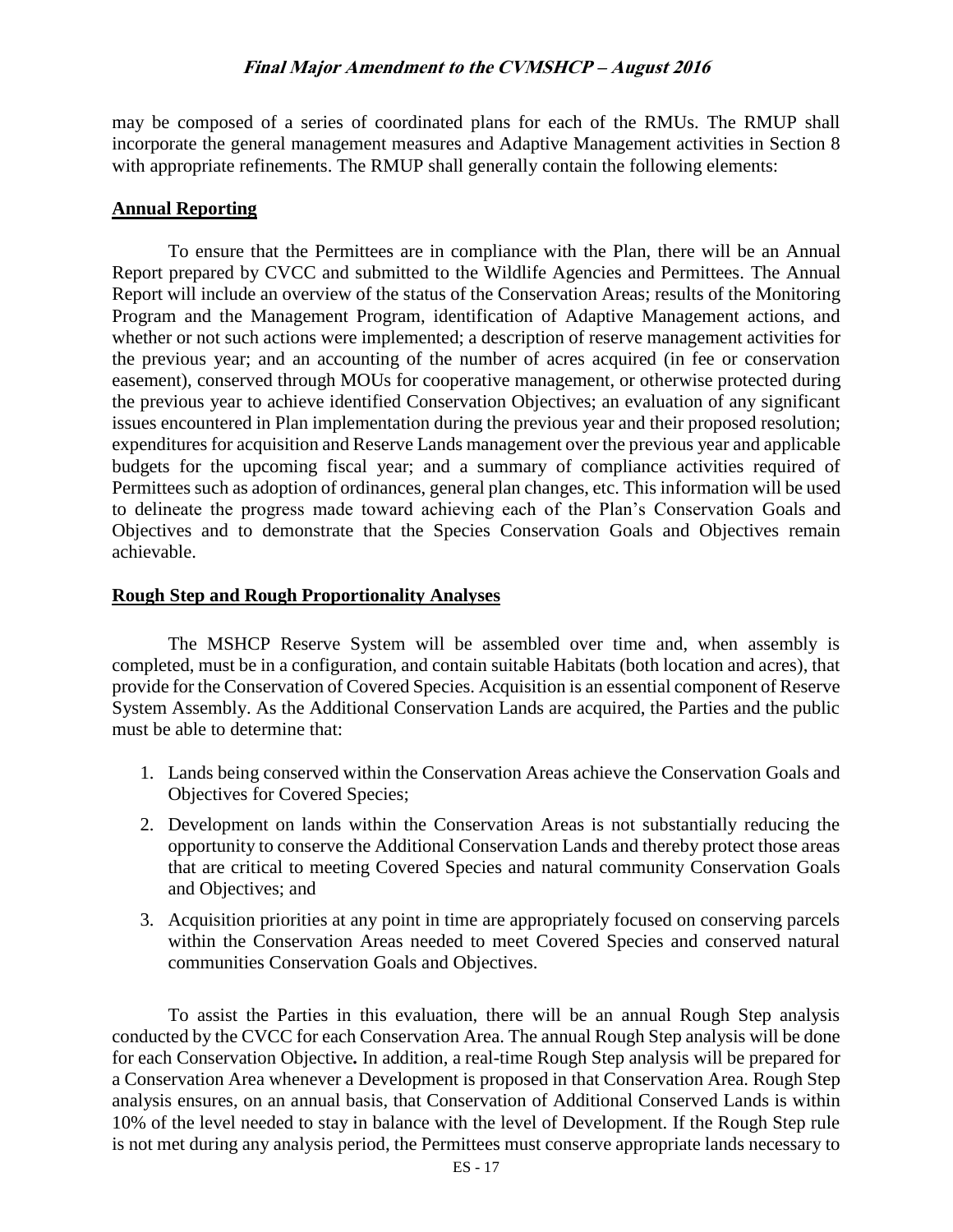meet a specific Conservation Objective within the Rough Step Analysis Unit to bring the Plan back into the parameters of the rule prior to authorizing additional loss of the Core Habitat, Essential Ecological Process area, Biological Corridor or Linkage, or natural community for which the rule was not achieved.

#### **Obligations of the Permittees**

The Local Permittees will conserve 96,400 acres (inclusive of Caltrans' obligation) in the Conservation Areas. Of this, 7,700 acres are already owned by Permittees and that acreage will be conserved through the Plan. The Local Permittees shall establish an endowment to fund the Monitoring and Management Programs for those lands in perpetuity. The Local Permittees shall also fund an endowment for the Monitoring and Management Programs. The Local Permittees must also comply with all other terms and conditions of the MSHCP, including, but not limited to ensuring achievement of the Plan's Conservation Objectives in each Conservation Area and attainment of the Species Conservation Goals and Objectives, ensuring that Habitat preservation is occurring in rough proportionality with Development and that Reserve Assembly occurs as contemplated in the MSHCP; and imposing adopted Local Development Mitigation Fees.

For purposes of overseeing compliance with the requirements of the MSHCP and the IA, a Joint Project Review Process shall be instituted by CVCC. This process shall in no way limit the Local Permittees' land use authority. The purpose of the Joint Project Review Process is to allow CVCC to facilitate and monitor implementation of the MSHCP. CVCC staff shall participate in the Joint Project Review Process to ensure consistent Plan implementation and oversight. CVCC shall have neither jurisdiction over land use decisions by Permittees, nor the authority to prevent a Permittee from approving a project. The application will not be deemed complete by the Permittee prior to completion of CVCC Joint Project Review Process. The review process is described in Section 6.6.1.1.

To mitigate the impacts of the interchange and related arterial projects identified in Section 7.2.1, Caltrans, CVAG, and CVCC will acquire 1,795 acres in Conservation Areas in accordance with the mitigation matrix shown in Section 6.2 of Appendix I to contribute to Plan implementation and contribute \$1,077,000 to the endowment for the Monitoring Program, Management Program, and Adaptive Management of those lands. To mitigate the impacts of those transportation projects identified as Covered Activities in Section 7.2.3, CVAG shall contribute \$30 million from Measure A or other funds toward acquisition and the Monitoring Program, the Management Program, and Adaptive Management. If the Permits issued in conjunction with the Plan are ever suspended or revoked, these transportation projects will, as described in the IA, be mitigated through the establishment of a conservation bank that incorporates and recognizes the contributions made by CVAG to Plan implementation as adequate mitigation for the projects.

The State Permittees are Caltrans, CVMC, and State Parks. Caltrans' obligations under the Plan include: (1) not later than in three phases in 2005, 2010, and 2015 acquire and convey to CVCC or provide sufficient funding to the CVCC to acquire 5,791 acres of Additional Conservation Lands in the Conservation Areas as a contribution to Plan implementation for Caltrans' Covered Activities; (2) not later than in 2011 provide \$7.6 million to CVCC for the monitoring, management, and Adaptive Management of the approximately 5,791 acres referenced above; and (3) implement all applicable avoidance, minimization, and mitigation measures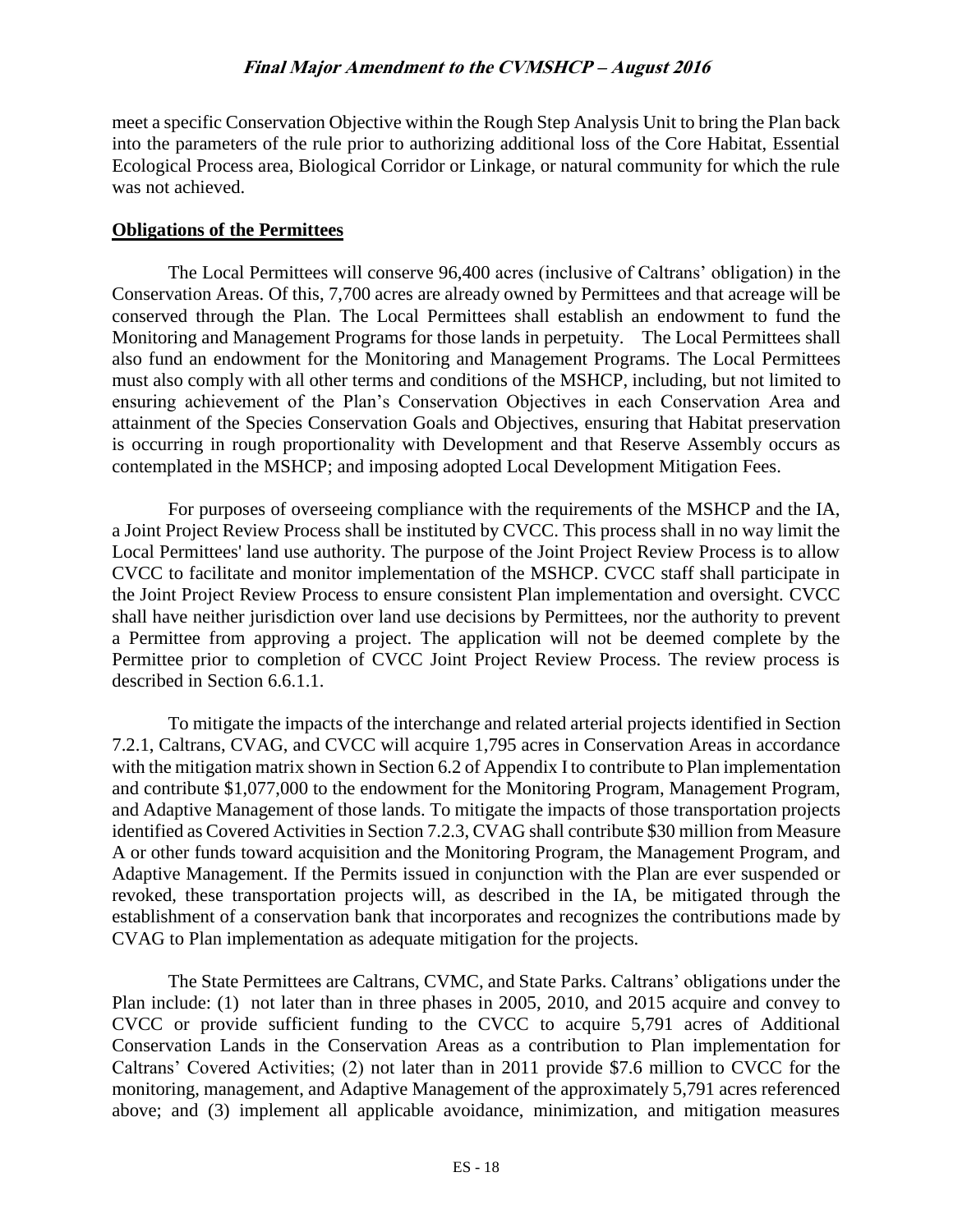identified in Section 4.4 for Caltrans' Covered Activities, and comply with Land Use Adjacency Guidelines set forth in Section 4.5, where applicable.

CVMC will cooperate with CDFG and other agencies as appropriate to ensure management and monitoring of the approximately 2,600 acres of CVMC Existing Conservation Lands and any additional lands CVMC acquires in the Conservation Areas.

State Parks will participate as a member of the RMUC for RMUs within which State Parks manages lands; provide for the management and monitoring of the 6,800 acres of State Parks Existing Conservation Lands in the MSHCP Reserve System and any additional lands it acquires in the Conservation Areas; and implement all applicable avoidance, minimization, and mitigation measures identified in Section 4.4 for State Parks' Covered Activities, and comply with Land Use Adjacency Guidelines set forth in Section 4.5, where applicable.

#### **Review of State Permittee Projects within the Conservation Areas**

The Wildlife Agencies and the appropriate State Permittee shall jointly review proposed State Permittee projects that are within the Conservation Areas. State Permittees shall submit project information to the Wildlife Agencies and CVCC, including, at a minimum, a project description and a concept map indicating the location of the proposed project. The Wildlife Agencies or State Permittee may schedule a meeting to discuss a proposed project. CVCC shall be invited to participate in this meeting.

#### **Actions by Federal and State Governments**

The Wildlife Agencies will contribute to Plan implementation by monitoring and managing their lands in the Conservation Areas in a manner consistent with achieving the Plan's Conservation Goals and Conservation Objectives. The Wildlife Agencies will participate in a coordinated Biological Monitoring Program, and will facilitate ecological research or restoration activities by other entities on federal and state lands that benefit MSHCP resources. The Wildlife Agencies will acquire Additional Conservation Lands in the Conservation Areas. The Wildlife Agencies will review the Annual Report prepared by CVCC and will meet annually with Local Permittees to discuss progress in implementing the Plan. The Wildlife Agencies will expeditiously review proposed boundary adjustments and Plan or Permit amendments, and expeditiously determine conservation measures needed and conservation responsibilities for newly Listed Species and species proposed for listing that are not on the Covered Species list.

#### **Time Frame for Implementation**

The Permits will be for a 75-year term. The MSHCP Reserve System will be assembled as described in Section 4.2. The non-acquisition components of MSHCP Reserve System Assembly will be ongoing for the life of the Plan. The acquisition component of Reserve System Assembly is anticipated to occur in the first 30 years of the Permits. The rate at which land in the Conservation Areas is acquired will depend on the availability of funds and Development patterns. Rough proportionality will be maintained between Conservation and Development. If the Local Permittees do not maintain the rough proportionality between Development and Conservation, the Wildlife Agencies, CVCC and other applicable Local Permittees shall meet to discuss potential actions to meet the Plan's rough proportionality requirements. In the event that these Parties do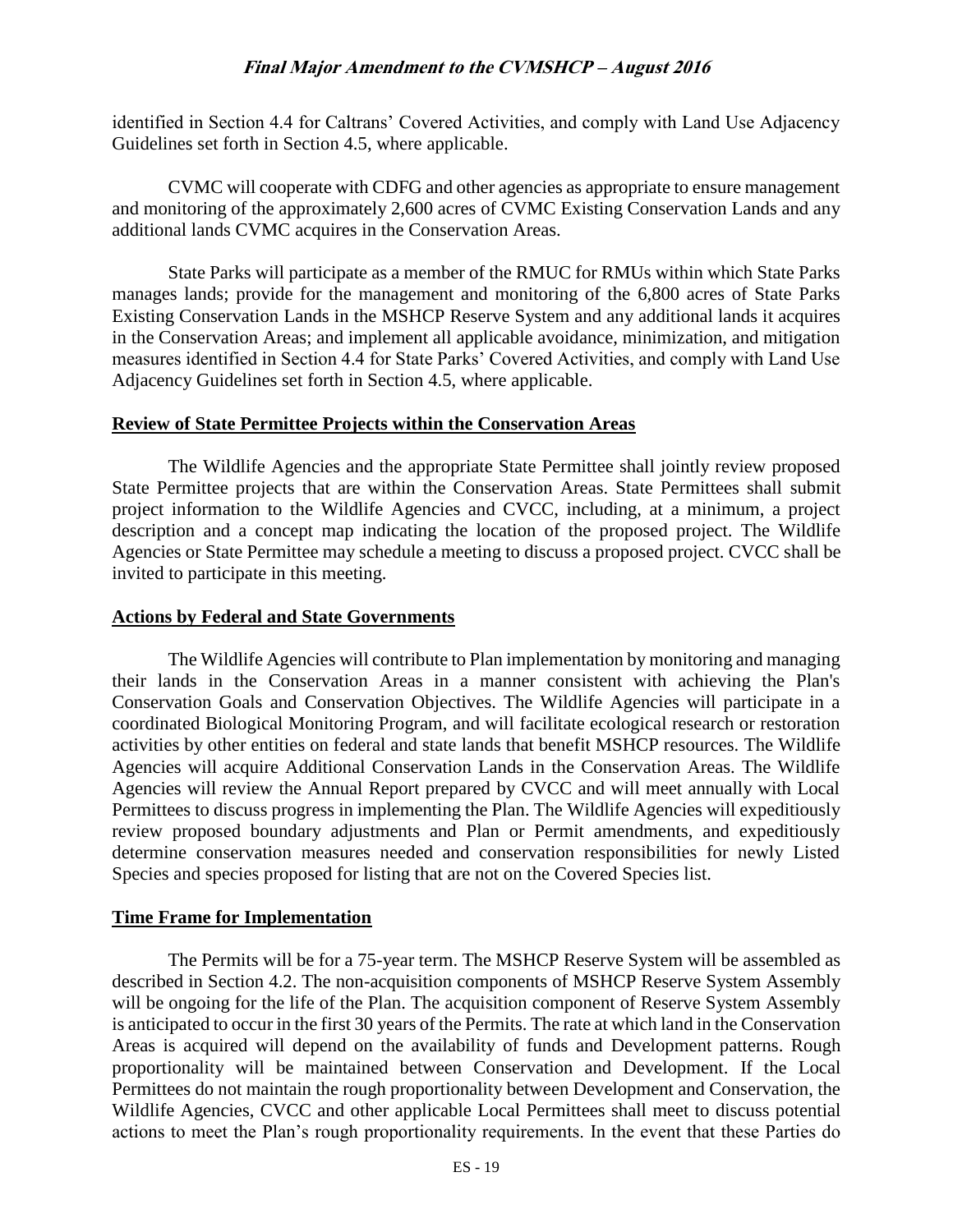not reach agreement on such potential actions, the Wildlife Agencies may initiate revocation or suspension of all or part of the Permits as set forth in Section 23.5 of the IA.

#### **Assurances for Unforeseen and Changed Circumstances**

In accordance with the Habitat Conservation Plan Assurances Rule (No Surprises Rule; 63 Federal Register 8859, as codified in 50 C F.R. Sections 17.3, 17.22[b] and 17.32[b]), it is acknowledged that the purpose of the Coachella Valley MSHCP is to provide for the Conservation of Covered Species and the mitigation, minimization and compensatory measures required in connection with Incidental Taking of the Covered Species in the course of otherwise lawful and permitted activities within the MSHCP Plan Area. Accordingly, except as otherwise required by law and/or provided under the terms of the MSHCP and except for Unforeseen Circumstances, no further mitigation or compensation shall be required by the USFWS to address impacts of Covered Activities undertaken by the Permittees, entities with Third Party Take Authorization, and Participating Special Entities, pursuant to FESA. Pursuant to 50 Code of Federal Regulations (C.F.R.), Sections 17.22(b)(5) and 17.32(b)(5), the USFWS shall not require from the Permittees, entities with Third Party Take Authorization, Participating Special Entities, or other individuals or entities receiving Take Authorization under the Permits the commitment of additional land or financial compensation or additional restrictions on the use of land or other natural resources with regard to Covered Activities and their impact on Covered Species beyond that provided pursuant to the Coachella Valley MSHCP, provided that the Permittees are properly implementing the Plan, the IA and the Permits. In the event that the USFWS makes a finding of Unforeseen Circumstances and such Unforeseen Circumstances warrant the requirement of additional mitigation, enhancement or compensation measures, any such additional measures shall be restricted to modification of the management of the Additional Conservation Lands, and shall be the least burdensome measures available to address the Unforeseen Circumstances. Unforeseen Circumstances are defined and described in Section 6.8.1.

#### **Changed Circumstances**

Changed Circumstances are defined under the Federal "No Surprises" rule as "changes in circumstances affecting a Covered Species or geographic area covered by a conservation plan, including the MSHCP, or agreement that can reasonably be anticipated by plan or agreement developers and USFWS and that can be planned for." Changed Circumstances potentially affecting the MSHCP Reserve System are defined as future events for which it is reasonably foreseeable that such an event may occur during the life of the MSHCP Permit, and that such an event may negatively affect the Covered Species and/or their associated Habitat within the MSHCP Reserve System. Changed Circumstances addressed by the MSHCP include drought, fire, invasion by exotic species, lowering of the water table, and new listings of species not covered by the Plan. These are described in detail in Section 6.8.3.

Pursuant to the No Surprises Rule at 50 C.F.R. 17.22(b)(5)(ii), the USFWS may not require (1) any conservation or mitigation measures in addition to those provided for in the Plan in response to a Changed Circumstance; or (2) additional conservation or mitigation measures for any Changed Circumstance that is not identified in the Plan without the consent of the Permittees, provided the Permittees are properly implementing the MSHCP Plan. As recognized in the No Surprises Rule at 50 C.F.R. 17.22(b)(6) and 17.32(b)(6), the USFWS, any federal, state or local agency, or a private entity may take additional actions at their own expense to protect or conserve a Covered Species within the MSHCP Plan Area.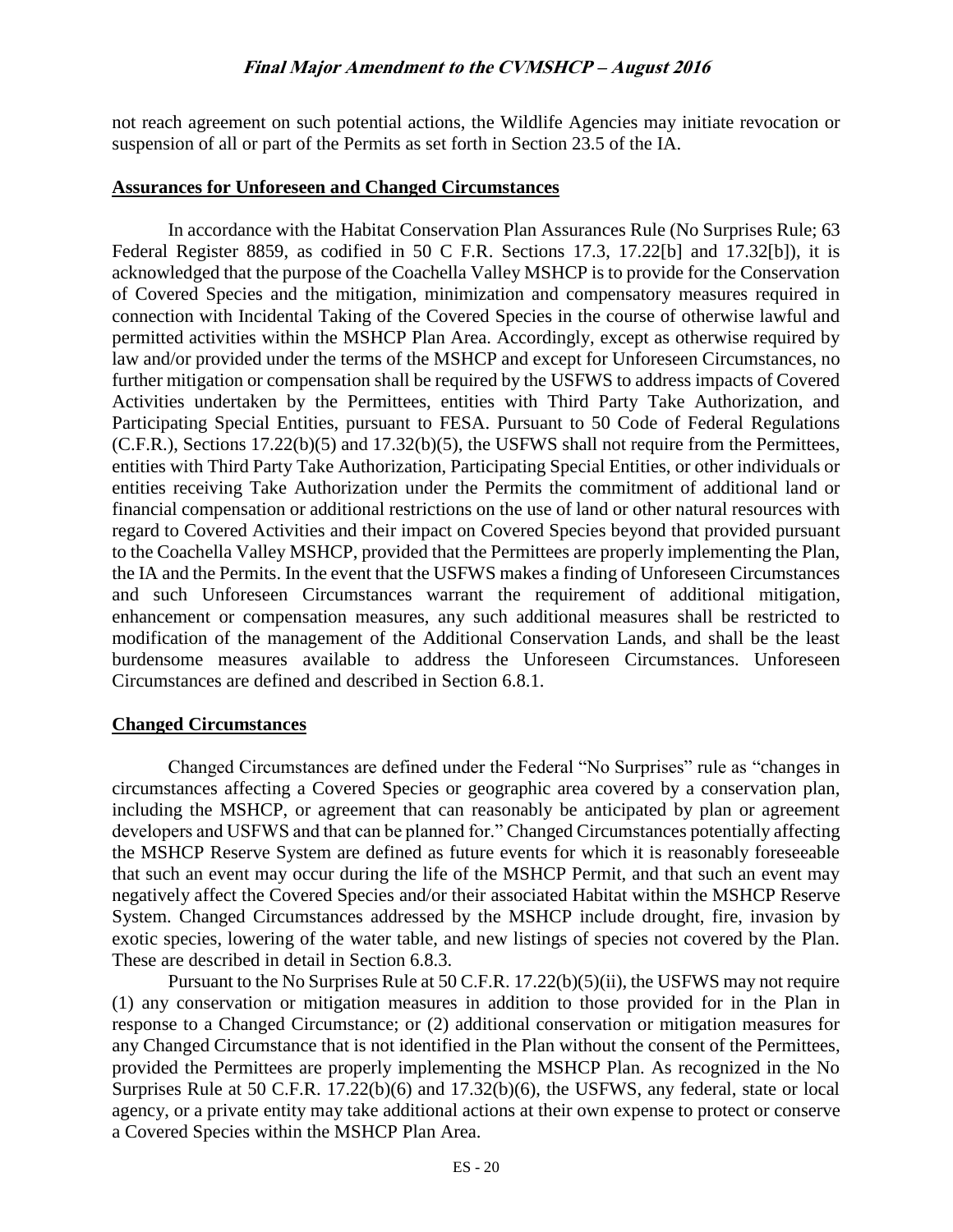## **Section 7 Consultations**

USFWS shall evaluate the direct, indirect, and cumulative effects of the Covered Activities in its internal FESA Biological Opinion issued in connection with the MSHCP and issuance of the Section 10(a) Permit. As a result, and to the maximum extent allowable, in any consultation under Section 7 of FESA subsequent to the Effective Date involving the Permittee(s) or entity with Third Party Take Authorization with regard to Covered Species and Covered Activities, USFWS shall ensure that the FESA Biological Opinion issued in connection with the proposed project that is the subject of the consultation is consistent with the internal FESA Biological Opinion. Such project must be consistent with the terms and conditions of the MSHCP and the IA. Any reasonable and prudent measures included under the terms and conditions of a FESA Biological Opinion issued subsequent to the Effective Date with regard to the Covered Species and Covered Activities shall, to the maximum extent appropriate, be consistent with the implementation measures of the MSHCP and the IA. USFWS shall not impose measures in excess of those that have been or will be required by the Permittee(s) or entity with Third Party Take Authorization pursuant to the MSHCP and this Agreement.

The Plan does not address Section 404 of the Clean Water Act. Projects that currently require a Section 404 permit will continue to do so notwithstanding the Plan. USFWS, in administering its responsibilities with respect to consulting with the U.S. Army Corps of Engineers (ACOE) on Section 404 permits, will encourage the adoption of project proposals and conservation measures consistent with the objectives of the Plan. To the maximum extent allowable by law, adoption of these conservation measures shall be deemed to satisfy the requirements of FESA and NEPA for Covered Species.

#### **State Assurances**

Pursuant to California Fish and Game Code Section 2820(f), CDFG "may provide assurances for plan participants commensurate with long-term conservation assurances and associated implementation measures pursuant to the approved plan." Further, in accordance with California Fish and Game Code Section 2820(f)(2), if there are Unforeseen Circumstances, additional land, water, or financial compensation, or additional restrictions on the use of land, water, or other natural resources shall not be required without the consent of the Permittees for a period of time specified in the IA, unless CDFG determines that the Plan is not being implemented consistent with the substantive terms of the IA.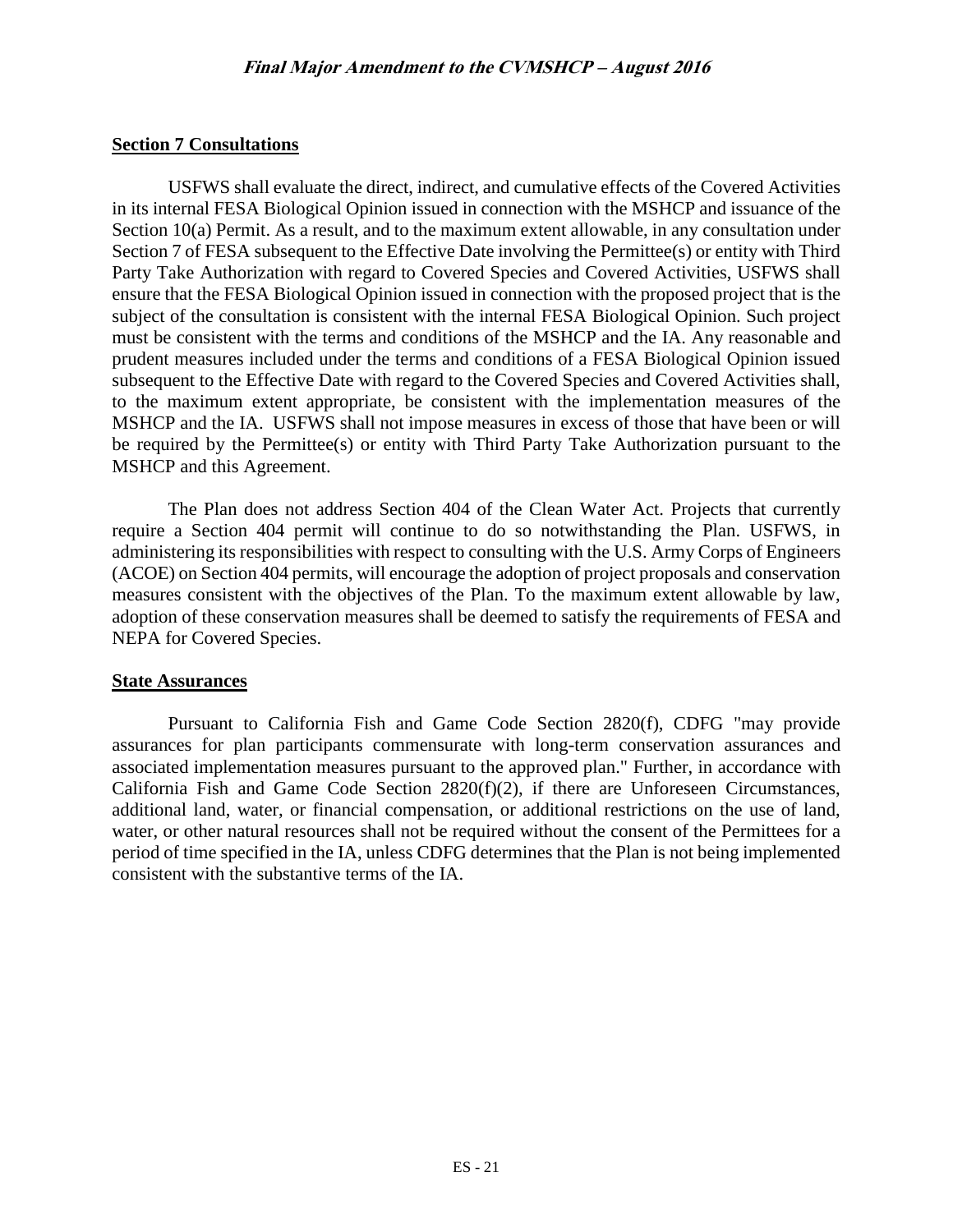#### **Relationship to Existing Wetland Regulations**

Projects that affect wetland natural communities shall be required to comply with the applicable regulatory standards related to wetlands functions and values. The purpose of this discussion is to identify current regulatory processes and indicate their relationship to the process set forth in the MSHCP. It should be noted that current wetland regulatory processes beyond the process described in this section are not relied upon for coverage of species addressed in the MSHCP. Many wetland communities (e.g., freshwater marsh, riparian forests, riparian woodlands, open water, flood channel, river and stream beds) within the Plan Area include areas subject to California Fish and Game Code (CFG Code) Section 1600 et seq. and the federal Clean Water Act (Sections 401, 402 and 404). Such areas will continue to be regulated by state and federal agencies. The ACOE shall continue to consult with the USFWS pursuant to Section 7 of the FESA on projects that may affect federally listed species within ACOE jurisdictional wetlands and waters. The CDFG shall continue to work closely with the ACOE, USFWS, and local jurisdictions to ensure that the CDFG Code Section 1600 et seq. agreements are consistent with the mitigation required for Covered Species. In addition, other existing regulations related to wetland Habitats, such as the Porter-Cologne Act shall continue to apply.

#### **Modifications, Like Exchanges to Conservation Areas, and Amendments to the MSHCP**

MSHCP modifications and amendments are not anticipated on a regular basis. However, certain events may trigger modifications or Minor or Major Amendments to the MSHCP. Any signatory to the IA may seek a modification or amendment to the MSHCP.

Clerical changes to the MSHCP shall be made by the CVCC on its own initiative or in response to a written request submitted by any Permittee or Wildlife Agency, which includes documentation supporting the proposed clerical change. Clerical changes shall not require any amendment to the MSHCP, the Permits or the IA. Clerical changes include corrections of typographical, grammatical, and similar editing errors that do not change the intended meaning and corrections of any maps or exhibits to correct insignificant errors in mapping. The Parties anticipate that most clerical changes to the MSHCP will occur during the first ten (10) years of the Permits. Annual Reports shall include a summary of clerical changes made to the MSHCP in the preceding calendar year.

The Parties agree that the adoption and amendment of general plans, specific plans, community plans, zoning ordinances and similar land use ordinances, and the granting of implementing land use entitlements by the County and the Cities are matters within the sole discretion of the County and Cities and shall not require amendments to the IA, MSHCP, or the Permits, or the approval of other Parties to the IA. However, the Parties agree that: (1) no such action by the County or the Cities shall in any way alter or diminish their obligations under the IA, the MSHCP, or the Management and Monitoring Program; and (2) approval of certain projects may lead to revocation or suspension of the Permits pursuant to Section 23.5 of the IA.

Except as otherwise provided, changes to avoidance, minimization, compensation and MSHCP Conservation Area management strategies developed through and consistent with the Adaptive Management Program described in Section 8 of this document shall not require any amendment to the MSHCP, the IA, or the Permits.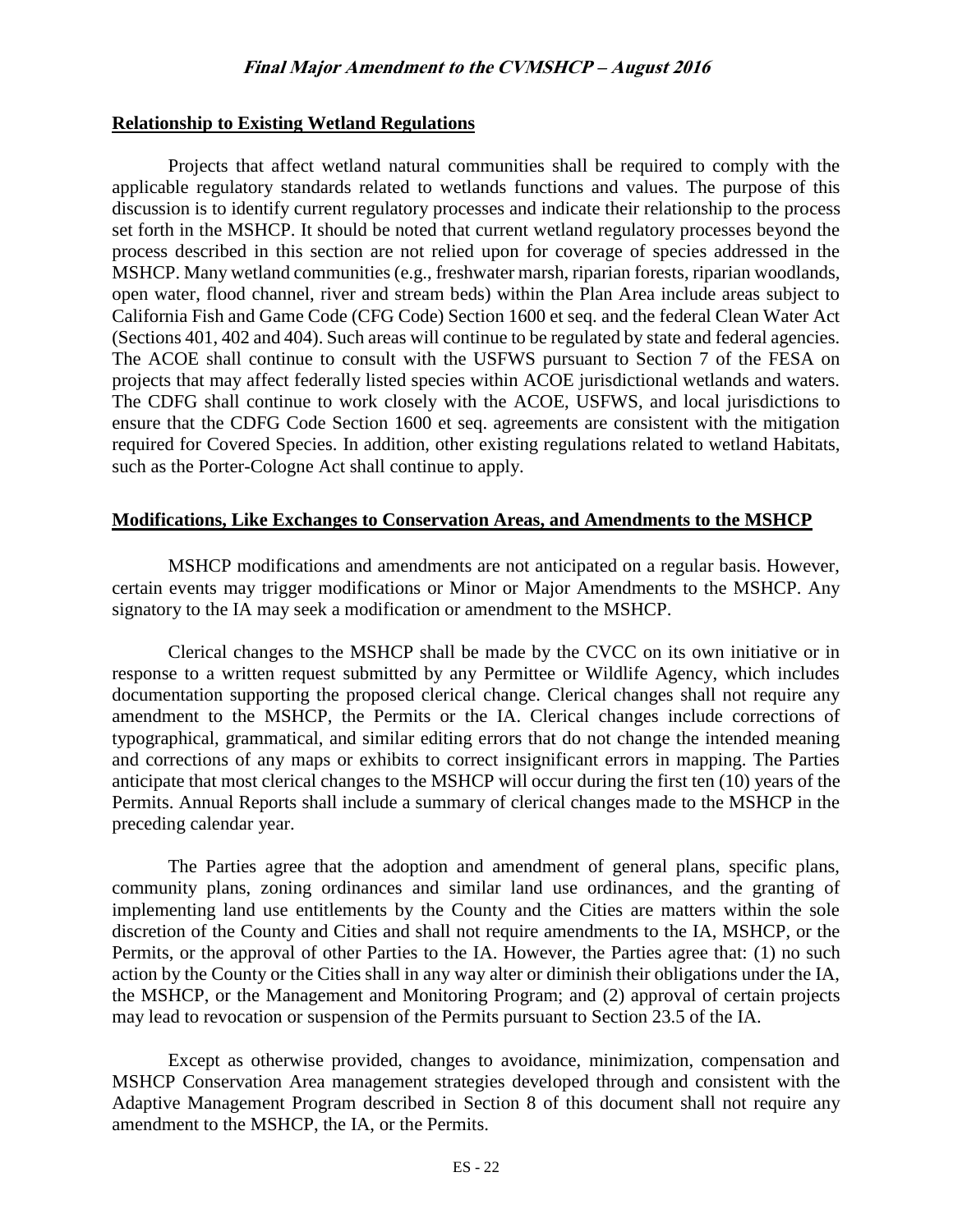The design of the Conservation Areas focused on natural communities, Core Habitat for Covered Species, Essential Ecological Processes, Biological Corridors and Linkages. The natural communities and Covered Species also occur outside of the Conservation Areas. In some instances it may be possible to achieve the Plan's Conservation Goals while not increasing the level of Take analyzed in the Plan through a different configuration of one or more Conservation Areas. Like Exchanges are changes proposed by a Permittee to modify the boundary of one or more Conservation Areas in exchange for reducing or modifying the boundary of a Conservation Area. A Like Exchange must result in equal or greater benefits to Covered Species and natural communities as compared to those benefits analyzed in the Plan. In addition, the level of Take of Covered animal species, habitat loss for Covered Species, and loss of acres of conserved natural communities must be no greater than that analyzed in the Plan. The criteria and procedures are described in Section 6.12.2.

Minor Amendments are amendments to the MSHCP of a minor or technical nature where the effect on Covered Species, level of Take, and Permittees' ability to implement the MSHCP are not significantly different than those described in the MSHCP as originally adopted. Minor Amendments to the MSHCP shall not require amendments to the IA or the Permits. The types of Minor Amendment are described in Section 6.12.3. Some types require Wildlife Agencies' concurrence.

For the Minor Amendments requiring Wildlife Agencies' concurrence, any nonconcurrence must occur within 60 days of receipt of written notice as referenced above. If the Wildlife Agencies concur, or if they fail to respond within the 60-day period, the Minor Amendment may be approved.

Major Amendments are those proposed changes to the MSHCP and the Permits that are not modifications or Minor Amendments. Major Amendments to the MSHCP shall require a subsequent amendment to the IA and the Permits, and public notice as required by applicable laws and regulations. The CVCC shall submit any proposed Major Amendments to the Wildlife Agencies. Major Amendments are described in Section 6.12.4. Major Amendments shall require the same process followed for the original MSHCP approval. A Major Amendment will require an amendment to the MSHCP and the IA addressing the new circumstances, subsequent publication and public notification, CEQA/NEPA compliance and intra-Service Section 7 consultation, if one is deemed necessary. Major Amendments shall be subject to review and approval by the CVCC and other Permittees as appropriate, at a noticed public hearing. The Wildlife Agencies shall use reasonable efforts to process proposed Major Amendments within one hundred twenty (120) days after approval by the Permittee(s).

#### **Annexations**

Each of the Permittees shall enforce the terms of the Plan and the IA with respect to all individuals or entities subject to its jurisdiction, including lands in the Plan Area annexed into the Permittee's jurisdiction after Plan approval. Any land annexed within the MSHCP Plan Area shall receive Take Authorization pursuant to the Permits, provided the Minor Amendment requirements of Section 20.4 of the IA have been met. If the Minor Amendment requirements cannot be met, a Major Amendment will be required.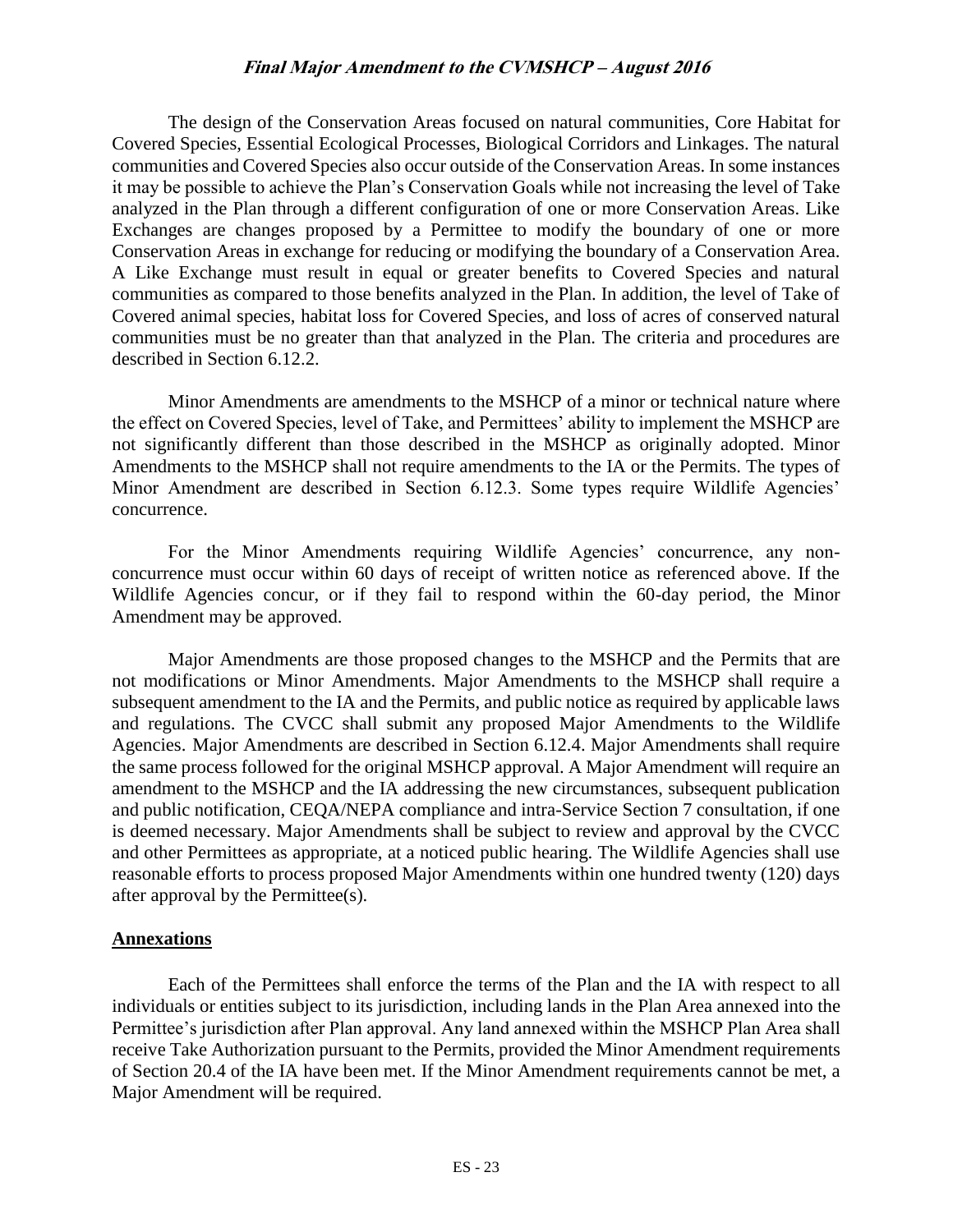In the event of the deannexation of any land within the Plan Area to another jurisdiction that is not a Permittee, the Parties shall seek to enter into an agreement among the Permittees, the Local Agency Formation Commission (LAFCO), the annexing jurisdiction, and the Wildlife Agencies as part of the annexation process to ensure that any Development of the annexed lands proceeds in accordance with the Conservation Objectives of all affected Conservation Areas. If an agreement can be reached, that jurisdiction shall become a Permittee after executing an addendum to the IA. If agreement cannot be reached, or if the MSHCP requirements are not imposed by LAFCO, then the deannexed land will not receive Take Authorization pursuant to the Permits. Additionally, such deannexation may result in the revocation or suspension of the Permits pursuant to Section 23.5 of the IA. Parties with deannexed land that qualify as Participating Special Entities may receive Take Authorization as set forth in Section 11.7.1 of the IA.

# **E.S.7 Take Authorization for Covered Activities and Term of Permit**

The proposed action is the issuance of long-term (75-year) Permits for the Take of Covered Species (animal species) to the Permittees. Covered Species include both Listed and Non-listed Species that are adequately conserved by the Plan. The Permits provide for the Take of these species or loss of their Habitat, so long as compliance with the Plan requirements is achieved. Although fully protected species are included in the list of Covered Species, Take of these species is not authorized in the NCCP Permit and is prohibited by the California Fish and Game Code. The following species in the MSHCP are fully protected under the California Fish and Game Code: (1) Peninsular bighorn sheep; (2) Yuma clapper rail; and (3) California black rail. The CDFG acknowledges and agrees that if the measures set forth in the MSHCP are fully complied with, the Covered Activities are not likely to result in Take of these species.

#### **Covered Activities outside Conservation Areas**

The Permits will provide Take Authorization for the following types of Covered Activities outside Conservation Areas:

- $\triangleright$  Development permitted or approved by Local Permittees.
- $\triangleright$  Public facility construction, operations and maintenance, and safety activities by the Local Permittees for existing and future facilities, including both on and off site activities.
- $\triangleright$  Emergency response activities by Permittees required to protect the public health, safety, and welfare.

The MSHCP does not provide Take Authorization for agricultural operations.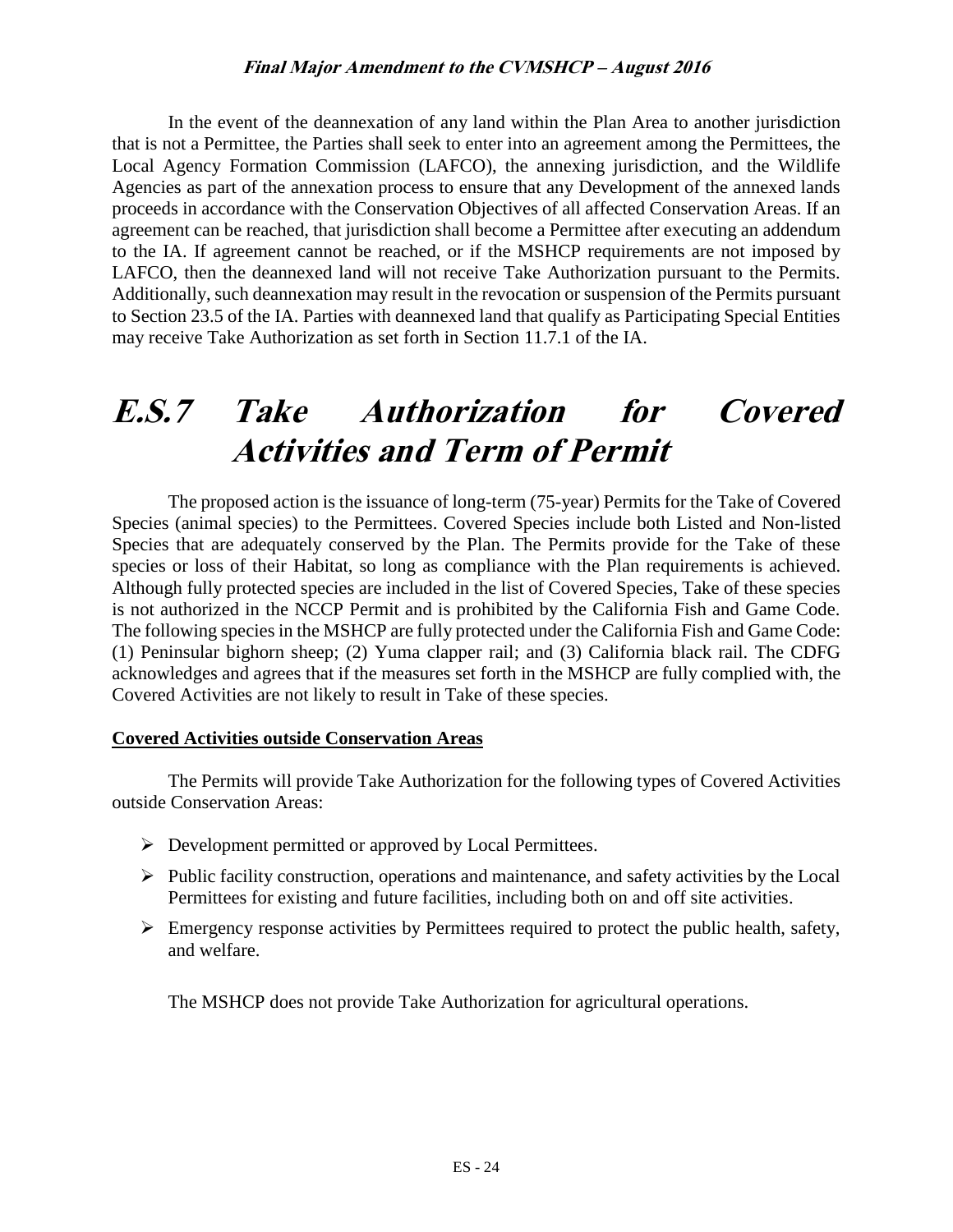#### **Transportation Projects within and outside Conservation Areas**

The Permits will provide Take Authorization for the following Caltrans' interchange projects: Indian Avenue I-10 Interchange, Palm Drive/Gene Autry Trail I-10 Interchange, Date Palm Drive I-10 Interchange, Bob Hope Drive I-10 Interchange, and Jefferson Avenue I-10 Interchange. Widening of the local arterials associated with these interchange projects are also Covered Activities; these are shown in Table 7-1 in Section 7.2.1. The Caltrans' projects listed in Table 7-2 in Section 7.2.2 are also Covered Activities. The Plan also provides Permits for the local transportation projects shown in Table 7-3 in Section 7.2.3.

#### **County Flood Control Projects within Conservation Areas**

The Permits will provide Take Authorization for the construction, operation, and maintenance of the flood control facilities shown in Tables 7-8a and 7-8b in Section 7.3.

#### **Covered Activities in Conservation Areas**

The Permits will provide Take Authorization for the following Covered Activities in Conservation Areas:

- *Construction and maintenance of trails, public access facilities, and campground facilities, except on federal land, as provided for in this Plan consistent with the Species Conservation Goals and the Conservation Objectives for the Conservation Areas, and consistent with the guidelines for trails and public access in Section 7.3.4.2*.
- *Specific projects and operation and maintenance activities listed in Tables 7-1 through 7-11.*
- *Development permitted or approved by Local Permittees.*
- *Expansion of mining operations on non-federal land.*

For additional details, see Section 7.3.1.

The Permits do not provide Take Authorization for agricultural operations.

The Take Authorization does not cover approved Development Projects with legal vested rights as of the date the Permits are issued. Development Projects with legal vested rights (as of the date of Permit issuance) could obtain take coverage if the applicable Permittee requires the Project Applicant comply with all applicable Plan requirements. Alternatively, a Project Applicant with legal vested rights (at the time of Permit issuance) could seek Take Authorization directly from the Wildlife Agencies.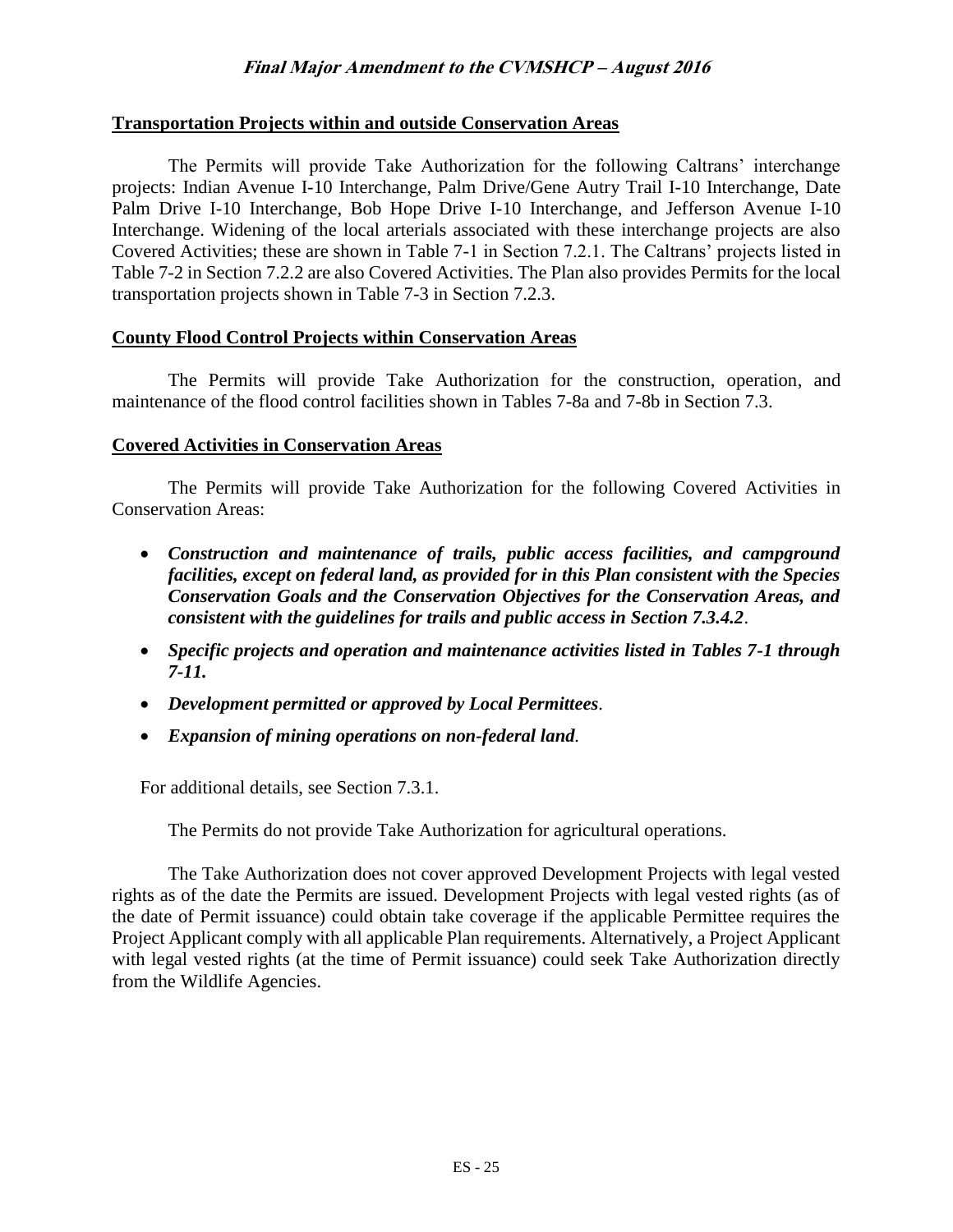## **Covered Operation, Maintenance, and Safety Activities within Existing Rights-of-Way or Easements**

Section 7.3.1.1 describes the types of activities that may occur in conjunction with the projects delineated in Tables 7-1 through 7-12. As indicated in the tables, some of these activities are subject to the applicable avoidance and minimization measures described in Section 4.4.

#### **Allowable Uses in Conservation Areas**

The following activities are considered to be compatible with the Species Conservation Goals and Conservation Objectives on non-federal Reserve Lands.

- *Emergency, safety, and police services.*
- *Emergency response activities by Permittees required to protect the public health, safety, and welfare*.

For additional discussion, see Section 7.3.2.1.

Section 7.3.2.2 describes pesticide use as an Allowable Use inside and outside the Conservation Areas as follows:

*Pesticide use*. Pesticide use on non-Covered Species is an Allowable Use, but any Take of Covered Species resulting from toxicological effects of the use of pesticides pursuant to applicable requirements is not a Covered Activity.

#### **Compatible Activities**

Activities that may occur on non-federal Reserve Lands and are Covered Activities are:

- *Emergency repairs by Permittees of public infrastructure facilities*.
- *Reserve management and monitoring.*

For additional details, see Section 7.3.3.1.

The Permits will provide Take Authorization for the construction of specified trails and for the use of identified trails on non-federal land. The names of all the trails, both on federal and nonfederal land, are provided in the Plan for informational purposes to provide context for the reader. The portions of the trails on federal land are subject to a separate permitting process through a Section 7 consultation between BLM and USFWS. That process is anticipated to be a parallel action to the MSHCP. Use of trails on CDFG land is subject to the regulations of the California Fish and Game Commission. The MSHCP trails planning process has coordinated with CDFG to seek CDFG concurrence on trail use on CDFG land.

The trails management program in the Santa Rosa and San Jacinto Mountains Conservation Area has adopted an Adaptive Management approach with an emphasis on research. The Trails Plan will initially focus on multi-agency scientific data gathering to evaluate the effects of recreational trail use on Peninsular bighorn sheep health, habitat selection, and long-term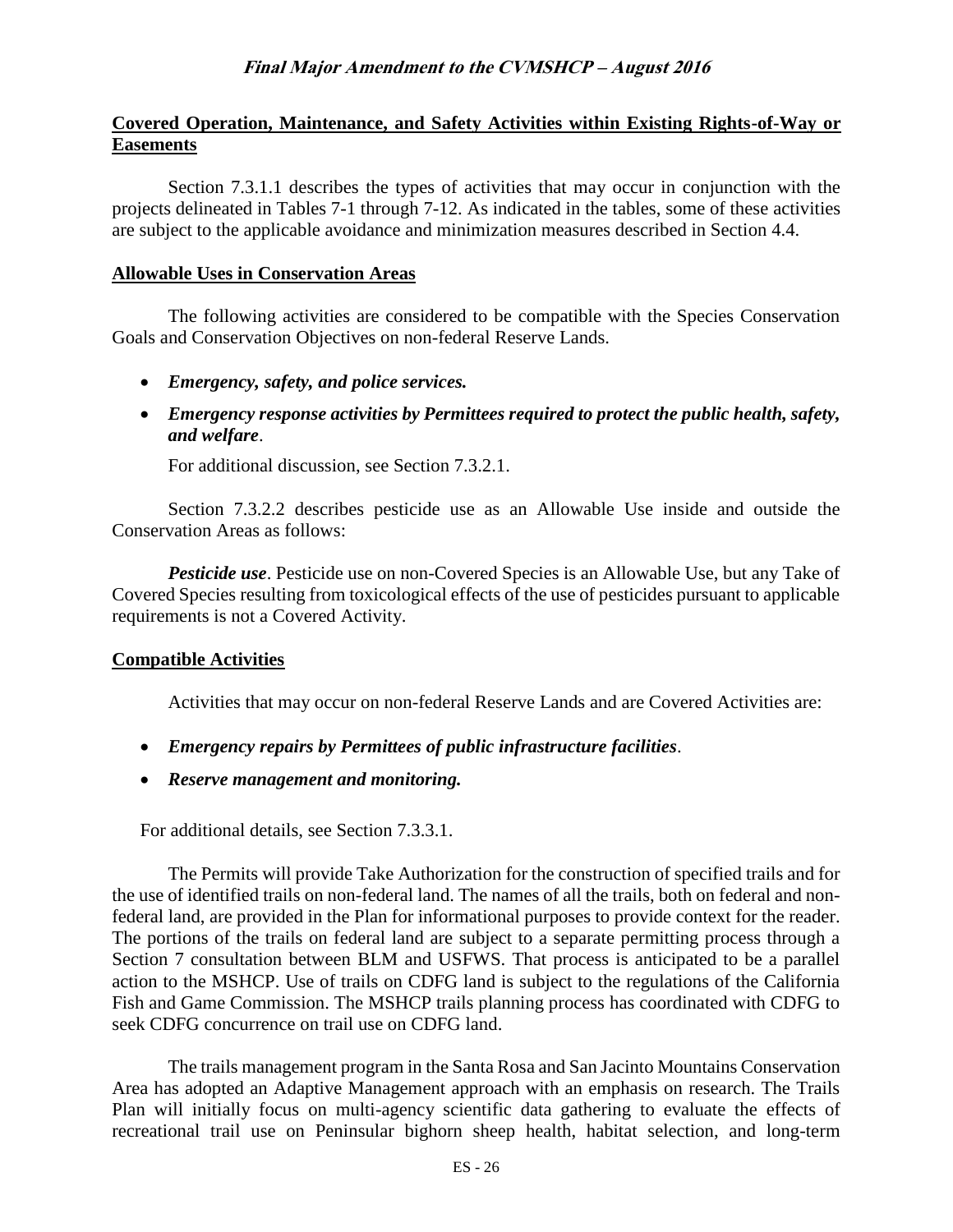population dynamics. The overarching goal of this research program is to obtain empirical data from the Plan Area to guide trails management. This research program will be coordinated with monitoring of human trail use, and will be integrated with educational and public awareness efforts, and other trail management prescriptions.

The trails management program is composed of eight elements, which are described below. In addition, the public use and trails management plan addresses other public access issues, such as dogs and cross country travel, in Section 7.3.3.2.2. The eight elements, detailed in the following sections, are summarized here: (1) use of existing trails, which will remain open all year; manipulation of use levels on some trails may occur as part of the research program; (2) initiation in Plan year 1 of a research program designed to ascertain bighorn sheep response to, and any significant adverse impacts from, recreational trail use in the Santa Rosa and San Jacinto Mountains. This research may include manipulation or limitation of use levels or closures on selected trails as an element of the study design to address specific hypothesis-based research questions; (3) gathering of data on human trail use, primarily on trails within sensitive bighorn sheep lambing habitat and other trails as appropriate. A year-round mandatory self-issue permit system for selected trails, and other methods as appropriate, will be part of the human use monitoring program. Ongoing monitoring of bighorn sheep populations will be expanded to include regular monitoring of the distribution, abundance, recruitment, survival and cause-specific mortality of bighorn sheep throughout the Plan Area; (4) closure of three trails from June 15 through September 30 to minimize the potential impediments for access to water by bighorn sheep and other wildlife during the hot season; (5) deferral of construction of new trails, pending the results of the initial research program, monitoring of trail use, and monitoring of bighorn sheep populations; (6) implementation of a public awareness and education program; (7) annual review of the effectiveness of the public use and trails management program, including results of monitoring, research, and trail management prescriptions. This annual review will consider prudent management actions, including potential trail closures, in response to scientific data or sheep population declines below identified threshold levels; and (8) rerouting and decommissioning of trails to protect sensitive resource values, pending results of the five-year research program.

Due to specific resource concerns associated with the Art Smith Trail and the Mirage Trail, management actions to benefit Peninsular bighorn sheep recovery are addressed separate from the Trails Plan and will be initiated prior to issuance of the Take Permits. These actions include rerouting the easternmost segment of the Art Smith Trail to incorporate the southern Schey Trail; restricting access to Dead Indian Canyon and the decommissioned segment of the Art Smith Trail, including the constructed segment of the trail that begins at the Art Smith Trailhead and proceeds westerly along the south side of Dead Indian Canyon; constructing the Hopalong Cassidy perimeter trail; closing the upper portion of the northern Schey Trail; providing an alternate access to the Mirage Trail; closing the upper Mirage Trail; and implementing an education, signage, and enforcement program to support these actions. Environmental documentation for, and approval of, these actions are separate from the Trails Plan.

The Trails Management Subcommittee will annually review effectiveness of the overall public use and trails management program. Annual review will include progress reports and recommendations from the researcher(s) working on bighorn sheep within the Plan Area; an assessment of bighorn sheep population trends; recreational trail use data; compliance with the hot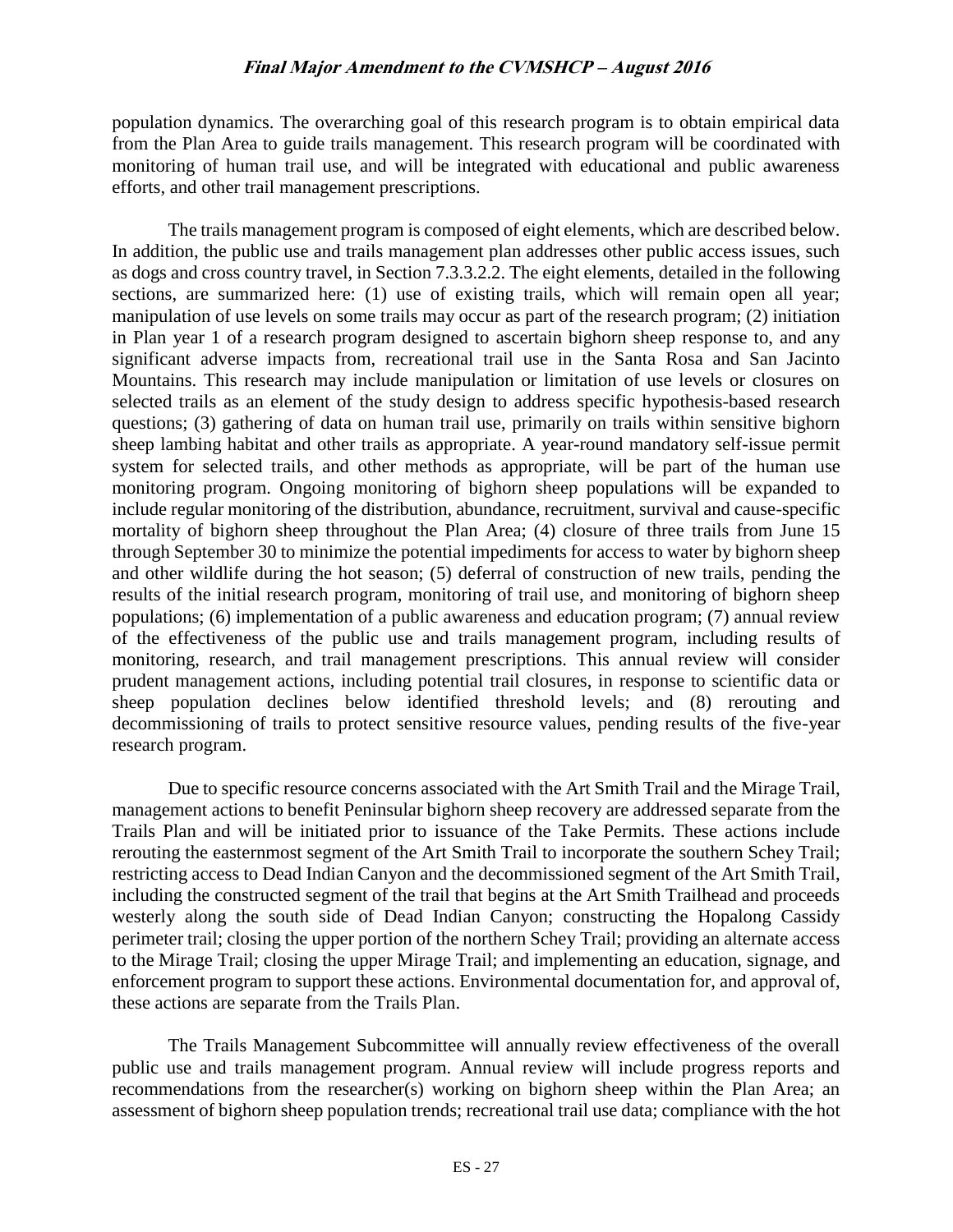season closures, mandatory self-issue permits, and other trail management prescriptions; and other new data acquired.

Until such time as the initial phase of the monitoring and research program is completed [see Trails Management Program Elements (2) and (3) above], the annual review will consider the best information available to evaluate the public use and trails management program and any effects on the Peninsular bighorn sheep. Best information available will include, but is not limited to, Peninsular bighorn sheep demographic data, results from ongoing agency monitoring programs, and interim results of the monitoring and research program.

The Subcommittee will make recommendations to both the RMOC and the Santa Rosa and San Jacinto Mountains National Monument Advisory Committee regarding modifications to the public use and trails management program. The RMOC will make recommendations to CVCC for the portions of trails on non-federal land. The Monument Advisory Committee will make recommendations to BLM and USFS regarding trails on federal land. See Section 6.3 for additional information regarding the Trails Management Subcommittee. Authorization for new trails, unidentified existing trails, and decommissioning and removing trails will be evaluated through a Section 7 consultation on federal lands.

Trails are available for use by all means of non-motorized conveyance (e.g., on foot, bicycle, horse, etc.), except for certain trails that are closed to bicycles.

Construction and use of new perimeter trails described in this section will be a Covered Activity unless research results indicate that the proposed trails would adversely affect bighorn sheep. Current analysis indicates that these perimeter trails will not substantially impact Peninsular bighorn sheep populations, nor result in Take. Additional research will be conducted through Element 2 (described above) to further analyze impacts to Peninsular bighorn sheep from recreational trail use, thereby confirming and expanding upon previous impact assessments. Proposals to construct perimeter trails and other new trails will be deferred until the initial phase of the monitoring and research program has been completed. This deferral will ensure that trail conditions (e.g., use levels) are as consistent as possible once the research and monitoring programs are initiated. Once the research is completed, perimeter trails will be constructed unless the research results indicate that perimeter trails will substantially impact Peninsular bighorn sheep. Subsequent CEQA and/or NEPA analysis of these trails will also be required.

An alignment for a trail connecting the interpretive loop trail south of the Santa Rosa and San Jacinto Mountains National Monument Visitor Center with the northwest portion of La Quinta Cove has been identified and is known as the Palm Desert to La Quinta Connector Trail. Portions of the preferred alignment traverse areas used by wild sheep. Therefore, the portion of the Palm Desert to La Quinta Connector Trail between the Visitor Center and the *Living Desert* will be a Covered Activity when the research program evaluating the effects of recreational trail use on wild sheep in the Conservation Area and a subsequent research program evaluating the effects of this portion of the Connector Trail on captive sheep at the Bighorn Institute have been completed. When research is pursued on the captive sheep at the Bighorn Institute, the permission of the Bighorn Institute will be obtained prior to the study being initiated. If impacts to wild and/or captive breeding populations would result as determined through the research programs and Feasible mitigation measures cannot be implemented to reduce impacts, then all or a portion of the preferred alignment of the Connector Trail will not be constructed. If research results are less than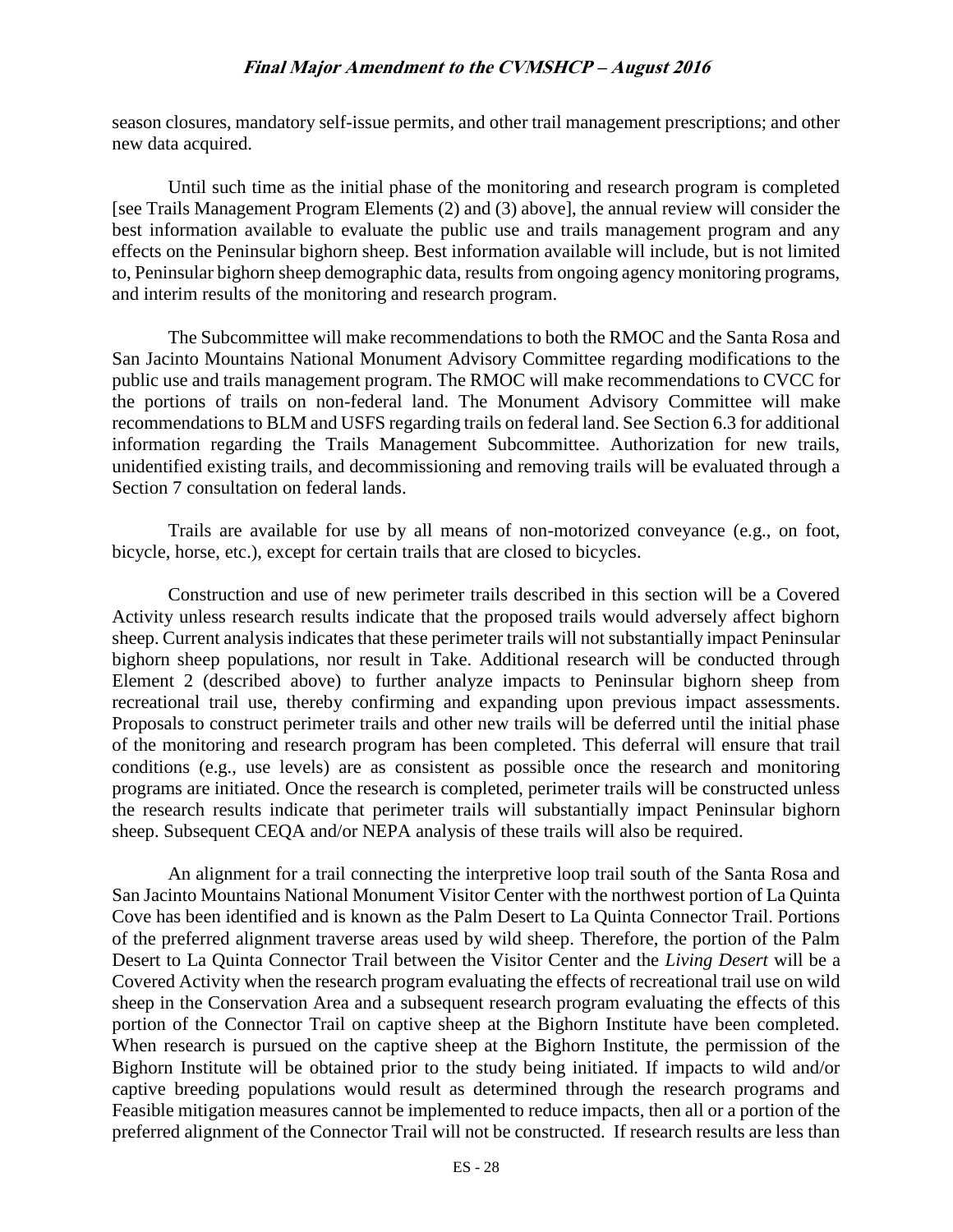definitive, then wildlife management principals, professional judgment, and the best available science will be used to assess impacts and develop mitigation measures. Mitigation measures will be considered that will reduce potential adverse impacts to levels that are less than significant. Subsequent CEQA and/or NEPA analysis of the Connector Trail will be conducted.

Future proposals for new trails in the Santa Rosa and San Jacinto Mountains Conservation Area, other than the identified perimeter trails, will be addressed on a case-by-case basis, subject to existing regulations, policies, and land management plans. Such trail proposals will require an Amendment to the Plan with Wildlife Agency concurrence.

Trails will be rerouted to protect sensitive resource values (e.g., cultural resources, wildlife habitat, soils) where feasible. "Feasible" trail reroutes are those that can be accomplished without extraordinary expenditures or efforts, i.e., the benefits derived are commensurate with the expenditure of funds and/or the level of effort. Reroutes are assumed to replace, not augment, trails or trail segments.

Identification of trails to be rerouted to protect bighorn sheep will be based on habitat use patterns, home ranges, and distribution of bighorn sheep and other available research. Proposals regarding specific reroutes will be considered on a case-by-case basis, except as pertains to segments of the Goat Trails, the Guadalupe Trail, and a portion of the North Lykken Trail (see below). Outside Essential bighorn sheep Habitat, proposals for trail reroutes will also be addressed on a case-by-case basis.

Because the Santa Rosa and San Jacinto Mountains Conservation Area provides Essential Habitat for the Peninsular bighorn sheep, the Plan also must address other forms of public access and use on non-federal land in addition to trails. Prior to Permittees' authorizing cross-country travel, camping, pets, pack stock, Murray Hill facilities, noncommercial/noncompetitive organized group activities, non-motorized commercial recreation activities, motorized commercial recreation activities, competitive recreation events, motorized-vehicle use of trails, or other similar activities, they shall develop a management plan that describes consistency with Conservation Objectives and protection of Peninsular bighorn sheep and other biological resources. This plan will be developed as part of the RMUP for the Santa Rosa and San Jacinto Mountains Conservation Area.

Trails in Conservation Areas outside the Santa Rosa and San Jacinto Mountains have been established primarily in association with existing parks, preserves, and Wilderness areas. These trails are considered as Allowable Uses under the Plan and are those portions of the following trails not on federal land:

- $\triangleright$  A system of trails on the Thousand Palms Preserve
- The Pacific Crest National Scenic Trail traversing the Snow Creek/Windy Point and Stubbe and Cottonwood Canyons Conservation Areas
- Trails on non-federal lands within Dos Palmas Preserve/ACEC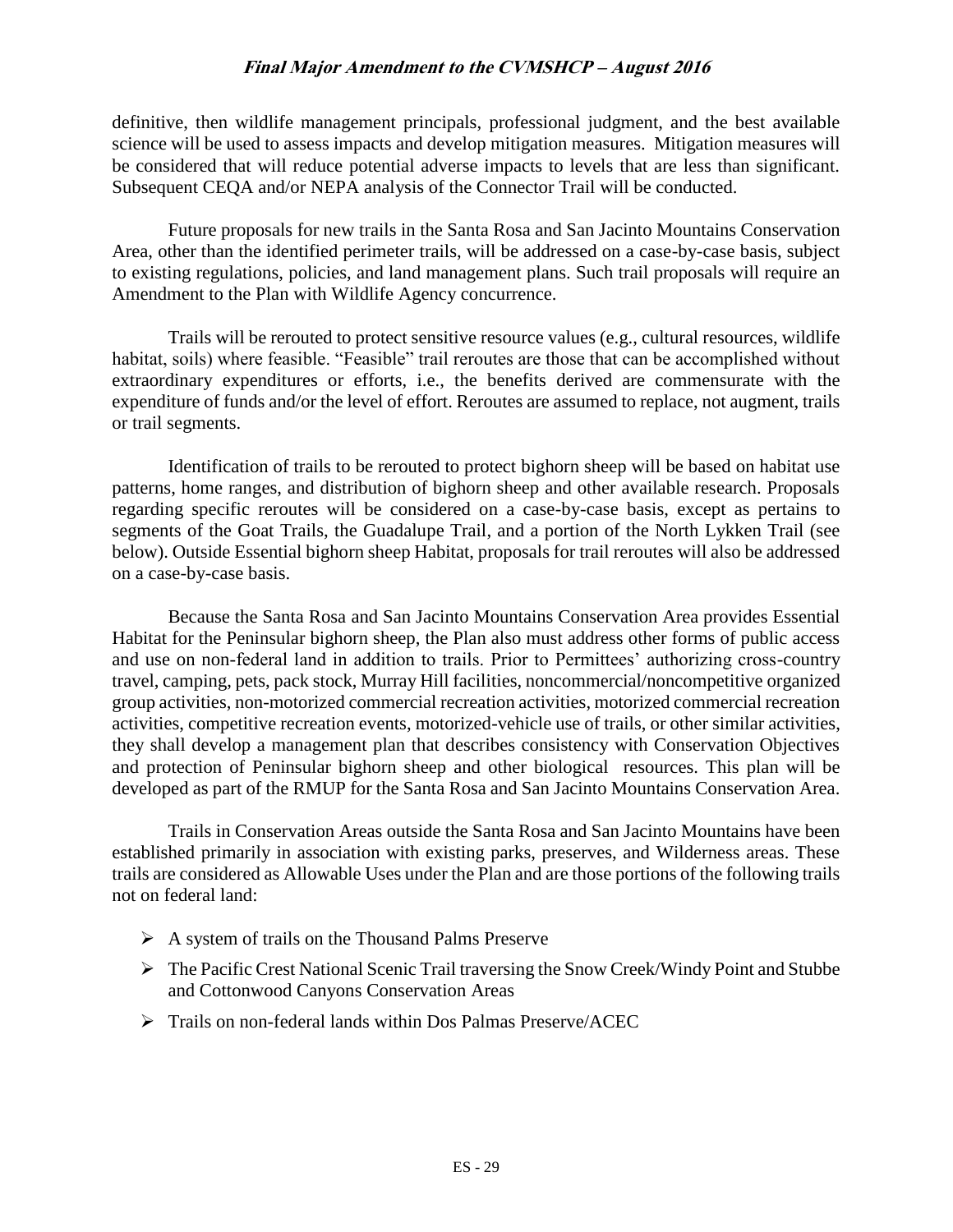#### **Conditionally Compatible Uses**

The conditionally compatible public access uses within the Conservation Areas consist of trails, facilities, and passive recreational activities. The primary public access component within the Conservation Areas will be trails. In addition to the trails, trailheads, and interpretive facilities in Conservation Areas, passive recreational activities will also be Allowable Uses within the Conservation Areas. These include passive recreation activities that do not impact land within the Conservation Areas and cause minimal disturbance to biological resources. Passive recreation includes hiking, bird watching, photography, and under specified locations identified in the following guidelines, mountain biking, horseback riding, picnicking, scientific research, and hunting. Other activities associated with public access and recreation that will be Allowable Uses include the installation of signs and barriers.

Excessive or uncontrolled access within the Conservation Areas can result in Habitat degradation and disruption of breeding and other critical wildlife functions at certain times of the year. In order to provide sufficient protection for natural and biological resources within the Conservation Areas, policies and guidelines have been developed to regulate the public access Covered Activities described above. These guidelines are separated into two categories: (1) siting and design and (2) operations and maintenance, and are described in Section 7.3.4.2.

Before a new trail or other public access facility can be constructed in a Conservation Area, the lead agency will submit the proposal to the appropriate RMUC and the Trails Management Subcommittee for review and comment. The project will be subject to CEQA/NEPA review. Approval of the trail or other public access facility will require a Minor Amendment to the Plan.

#### **Participating Special Entity**

Any public service facility provider, such as a utility company or a public district, including, but not limited to, a school, water, or irrigation district, that operates facilities and/or owns land within the Plan Area may request Take Authorization for its activities from CVCC pursuant to the Permits as a Participating Special Entity. Such activities must be consistent with the terms and requirements of the Permits, the Plan, and the IA. The process for submitting an application, review by CVCC and the Wildlife Agencies, and granting of Take Authorization is delineated in Section 11.7 of the IA. Participating Special Entities shall contribute to Plan implementation through payment of a fee or other appropriate mechanism based on the type of proposed activity, which shall be applicable to all activities in the Plan Area.

## **E.S.8 MSHCP Reserve Lands Management and Monitoring**

Section 8 describes a framework for the implementation of a Monitoring program, Management Program, and Adaptive Management to provide for the Conservation of species and natural communities in the Reserve System and a Monitoring Program to assess the condition of species and natural communities in the Reserve System. The framework Management Program addresses ongoing responsibilities and Adaptive Management approaches. This framework is adaptive and subject to modification as system stressors change and as new information on how to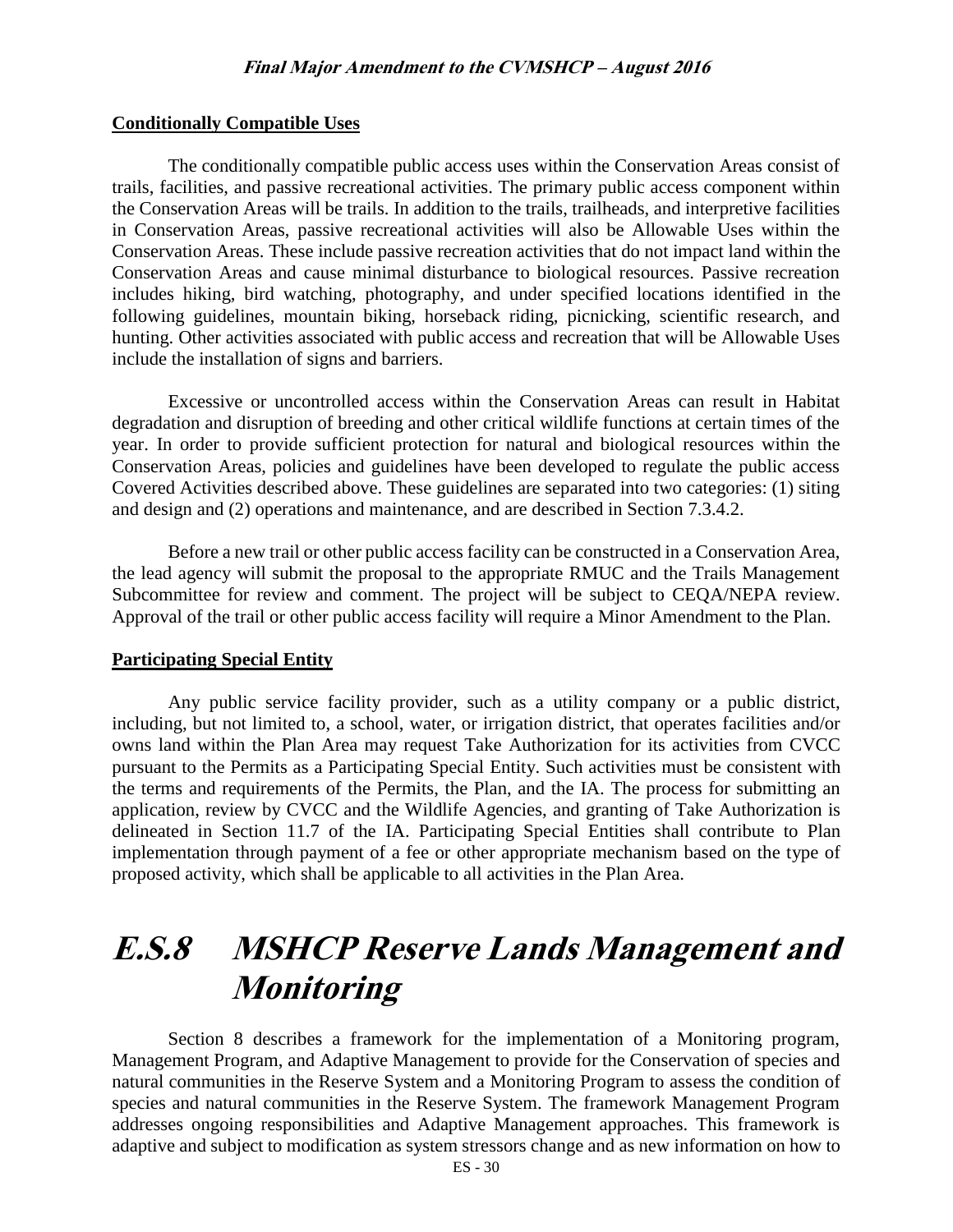better manage Reserve Lands to achieve the species and habitat goals becomes available. The Monitoring Program will be implemented in phases starting with the collection of baseline data, which will be used to evaluate conceptual monitoring strategies followed by implementation of long-term species and natural communities monitoring. The Monitoring Program will also be adaptive to ensure that new protocols and techniques can be incorporated as appropriate. The goals in making future modifications to the Monitoring Program will be to improve efficiency and increase the reliability of the data. The Monitoring Program data will be used both to determine if the Plan is meeting its Conservation Objectives and to identify the need for and the success of Adaptive Management of Reserve Lands.

The Monitoring and Management Program is designed to: (1) demonstrate that the Plan is achieving its Conservation Goals and Objectives for the Covered Species and conserved natural communities; (2) specify the primary components of Reserve Lands management; and (3) identify how Adaptive Management strategies will be used to address changes in Habitat condition, natural communities and/or species health (distribution and numbers). These changes may be the result of anthropogenic and natural forces. The Management and Monitoring Program focuses on identifying changes in identified conserved natural communities and Covered Species condition (numbers, distribution, etc.) and what factors may be causing the identified changes. The data from the program will help identify the thresholds that would trigger when Adaptive Management actions are appropriate and test their efficacy.

#### **Monitoring Program**

The Monitoring Program will provide scientifically reliable data on: (1) the status and spatial and temporal dynamics (amplitude and magnitude) of key ecosystem components for the Covered plant and animal Species and conserved natural communities, and (2) the threats to these species and conserved natural communities. The program will also identify, develop, and evaluate the extent to which, management practices and policies are sustaining the plant and animal species and conserved natural communities covered under the Plan. This includes the collection and analysis of scientifically reliable data to enable Conservation Area managers to identify threats and to assess the effectiveness of management actions.

The detailed monitoring protocols will be developed during the first two (2) years of implementation and will be modified based on the baseline data collect during the first monitoring cycle and thereafter as appropriate.

Monitoring efforts have been ongoing on some of the Existing Conservation Lands, in some cases for many years. These monitoring efforts contribute to the base of knowledge used to develop this Monitoring Program.

#### **Baseline Phase of Monitoring Program**

Initially the Monitoring Program will gather quantitative baseline data for all Covered Species for which such quantification is possible. The primary objective of the baseline phase will be to conduct baseline surveys and to develop and test methods and protocols. It will be used to test methods to aggregate these species in a manner that increases monitoring efficiency. The baseline phase will also be used to assess the potential for integration of monitoring for species, conserved natural communities, and ecological processes. The need for this baseline phase stems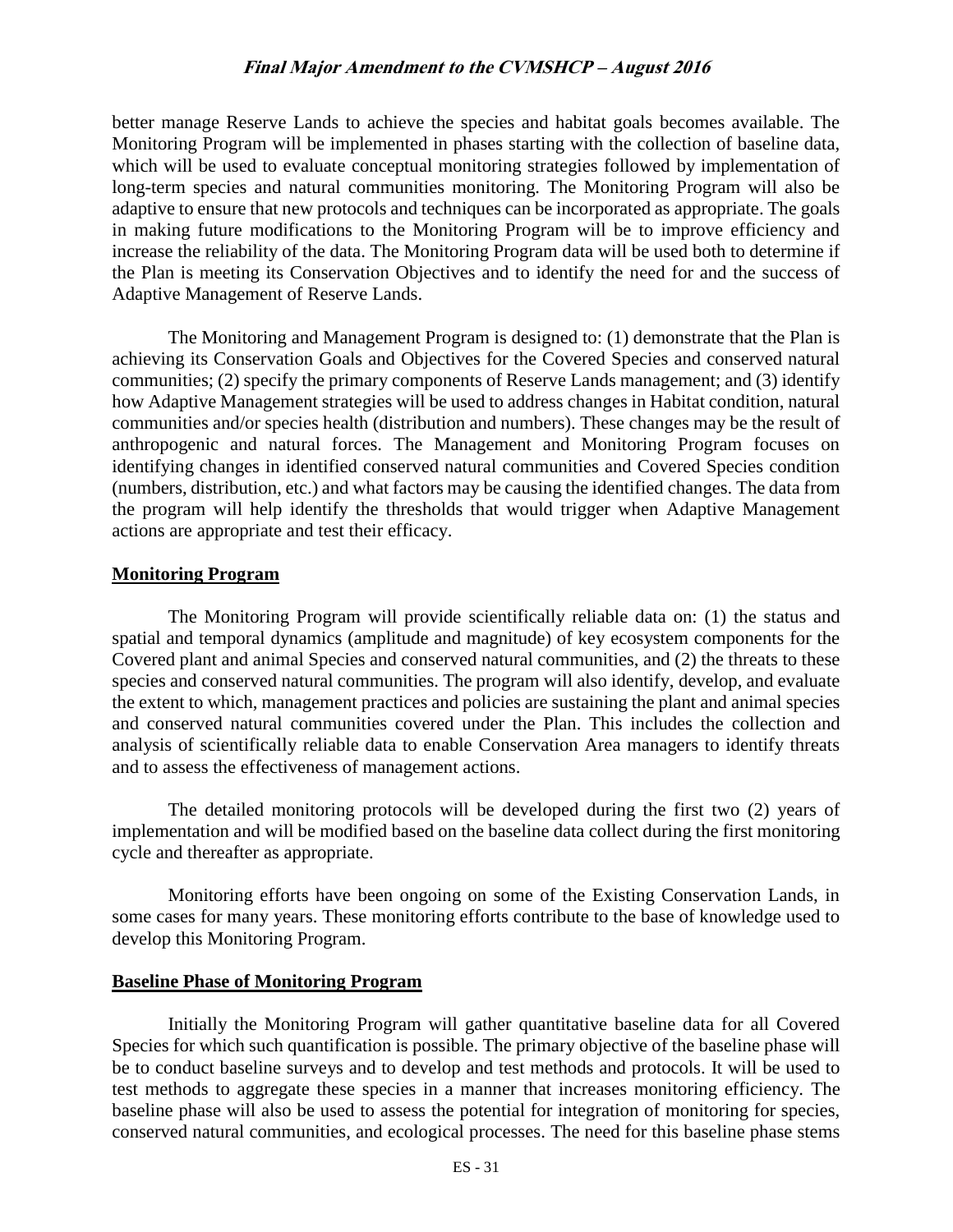from the essential requirement to distinguish natural fluctuations in population size from those with anthropogenic causes. Identifying trigger points for management actions without the ability to separate the effects of natural fluctuations from anthropogenic threats can be problematic. An additional objective during this first phase will be to determine if certain Covered Species, habitat level variables, or landscape metrics can serve as effective surrogates, umbrella species, or other indicators, for species groups or associations within natural community assemblages. Partially or completely meeting this objective could significantly reduce monitoring costs without losing critical information necessary to manage and protect the species and communities included in the MSHCP Reserve System.

#### **Monitoring at Multiple Scales**

The body of scientific literature on ecological monitoring is largely focused on individual species. It does not provide explicit methods directly applicable to tracking multiple species or give clear guidelines for monitoring Habitats and assessing trends. In this regard, theory is lagging behind the need for monitoring large-scale systems. Therefore, it is necessary to create a system that is flexible enough to adjust to each species situation, but is formal enough to allow evaluations of entire preserves -- an ecosystem approach.

Threat monitoring is woven into the framework at all levels of monitoring. Threats operate at different and often multiple scales concurrently, including landscapes, natural communities, and in the case of diseases, at the level of individual species. Known threats are identified in the conceptual models; potential new threats will be identified as scientists evaluate monitoring data, recent literature, and report their field observations from the Plan Area.

*Species-level monitoring* aims to provide data on the extent to which Conservation Goals for species are being met. Species monitoring will involve tracking Covered Species and invasive species that may pose a threat to Covered Species. This monitoring needs to sample in both space and time, to address both distribution and trends in Covered Species. It also tracks species responses to resource fluctuations and the level at which threats are affecting species.

*Landscape-level monitoring* focuses on geographically large areas with functional ecosystem processes and coarse-scale conservation targets. Landscapes are defined at a scale that includes multiple ecosystems, natural communities, and/or where there is a transfer of energy, or movement of nutrients or materials between those units. Landscape monitoring includes regional weather, Essential Ecological Processes, and groundwater levels. It also includes satellite-based evaluations of the extent of changes in vegetation/natural community polygons over time. This monitoring focuses on processes that affect the condition and dynamics of landscapes.

*Natural community-level monitoring* focuses on the local-scale threats to conserved natural communities and Habitats, such as non-native invasive species. Natural community level monitoring will involve two primary elements. The first of these is refinement and update of the Natural Communities Map and the species distribution models originally developed in the reserve design process for the Plan. The refinement of the current Natural Communities (vegetation) Map will better describe the occurrence and distribution of both conserved natural communities and the Covered Species that depend on them. The second element for conserved natural communities monitoring is the evaluation and development of a "Rapid Assessment" of several natural community-level characteristics and trends (e.g., CNPS 2003).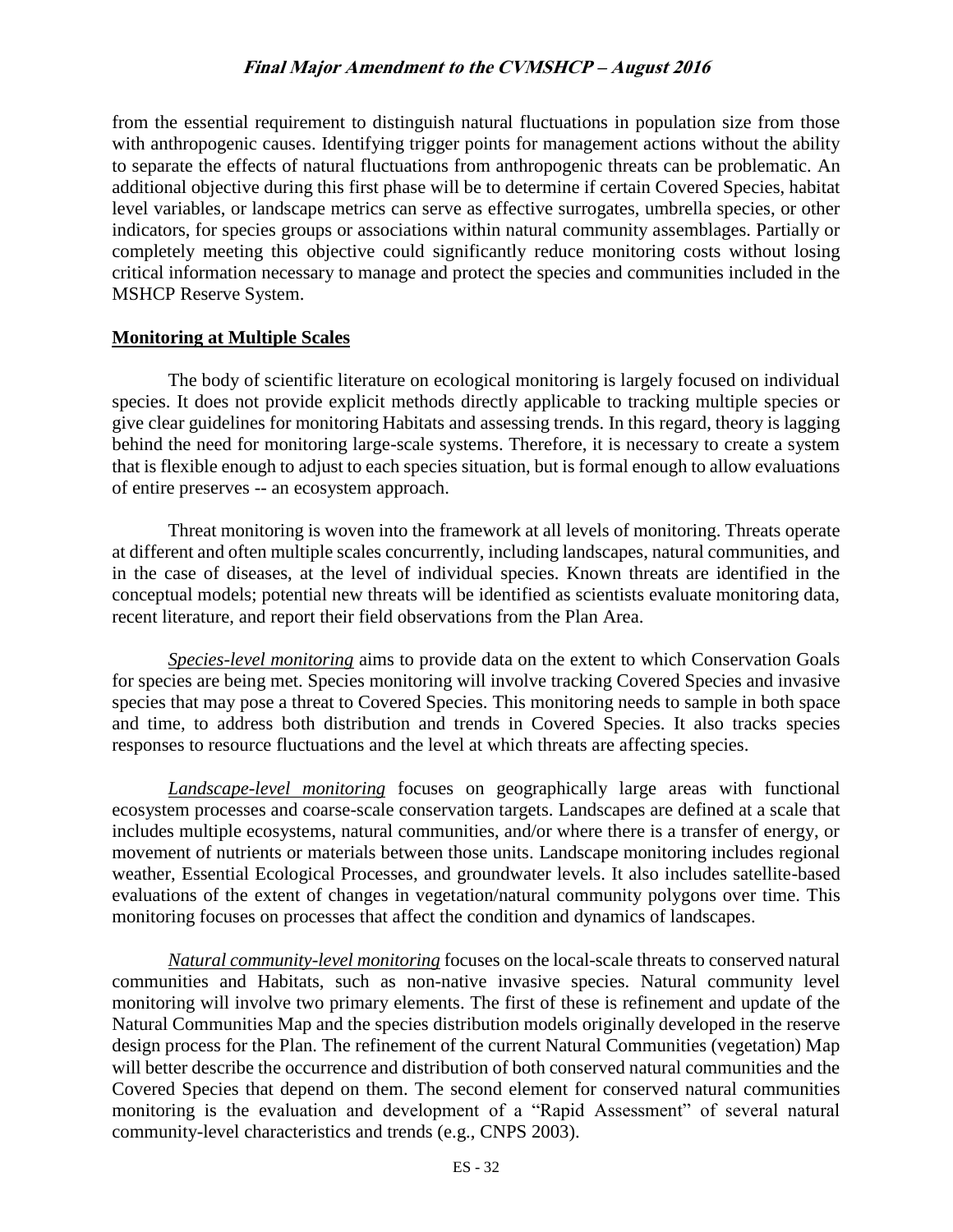### **Management Program**

The goal of the Management Program, including Adaptive Management actions, is to provide for the Conservation of the Covered Species as anticipated by the Plan. To accomplish this goal requires on-going management activities on reserve lands such as fencing and fence maintenance, public use management, enforcement of appropriate laws and regulations, and the implementation of other actions identified in reserve management plans. Adaptive Management actions will also be implemented using an integrated multidisciplinary approach addressing management practices, evaluating management actions, and assessing threats using appropriate experimental approaches at species, natural community, and landscape levels. The Management Program includes:

- $\triangleright$  The development of a reserve management plan(s) within three (3) years of Permit issuance including evaluation of existing management activities.
- $\triangleright$  A research component that will be funded and implemented by the Permittees. Research needs will evolve over time and will be identified by the same process used to evaluate monitoring and management protocols and results.

## **Integration of the Management and Monitoring Programs**

The Monitoring Program and the Adaptive Management component of the Management Program must be integrally linked. The analyses of species and natural community monitoring data (and information regarding on-going preserve management issues) will be used to identify if and where Adaptive Management actions should be considered. If Adaptive Management actions are implemented, the Monitoring Program will need to evaluate the response of species and/or conserved natural communities to the Adaptive Management action. Linking the Monitoring Program with the implementation of Adaptive Management actions will require:

- $\triangleright$  Use of available data to structure a range of alternative response models to address a given threat or stressor affecting a Covered Species or natural community and evaluation of the models.
- Development of cost estimates, staffing needs, and schedules for implementation of Adaptive Management actions.
- Development of a program implementation structure which helps identify potential Adaptive Management options and associated monitoring to determine their effectiveness, and evaluates the Adaptive Management action for further use or modification. This implementation structure will include both MPA and staff and Land Managers.

#### **Management and Adaptive Management of Reserve Lands**

The management of the Reserve System will integrate management of Existing and Additional Conservation Lands. The goal of the Management and Adaptive Management program is to implement management actions and prescriptions that ensure Conservation of the Covered Species and conserved natural communities within the Plan Area. Responsibilities for specific activities associated with reserve management are divided amongst the RMOC (Section 6.1.3), the Land Manager (Section 6.1.5), and the RMUCs (Section 6.1.4). Their responsibilities include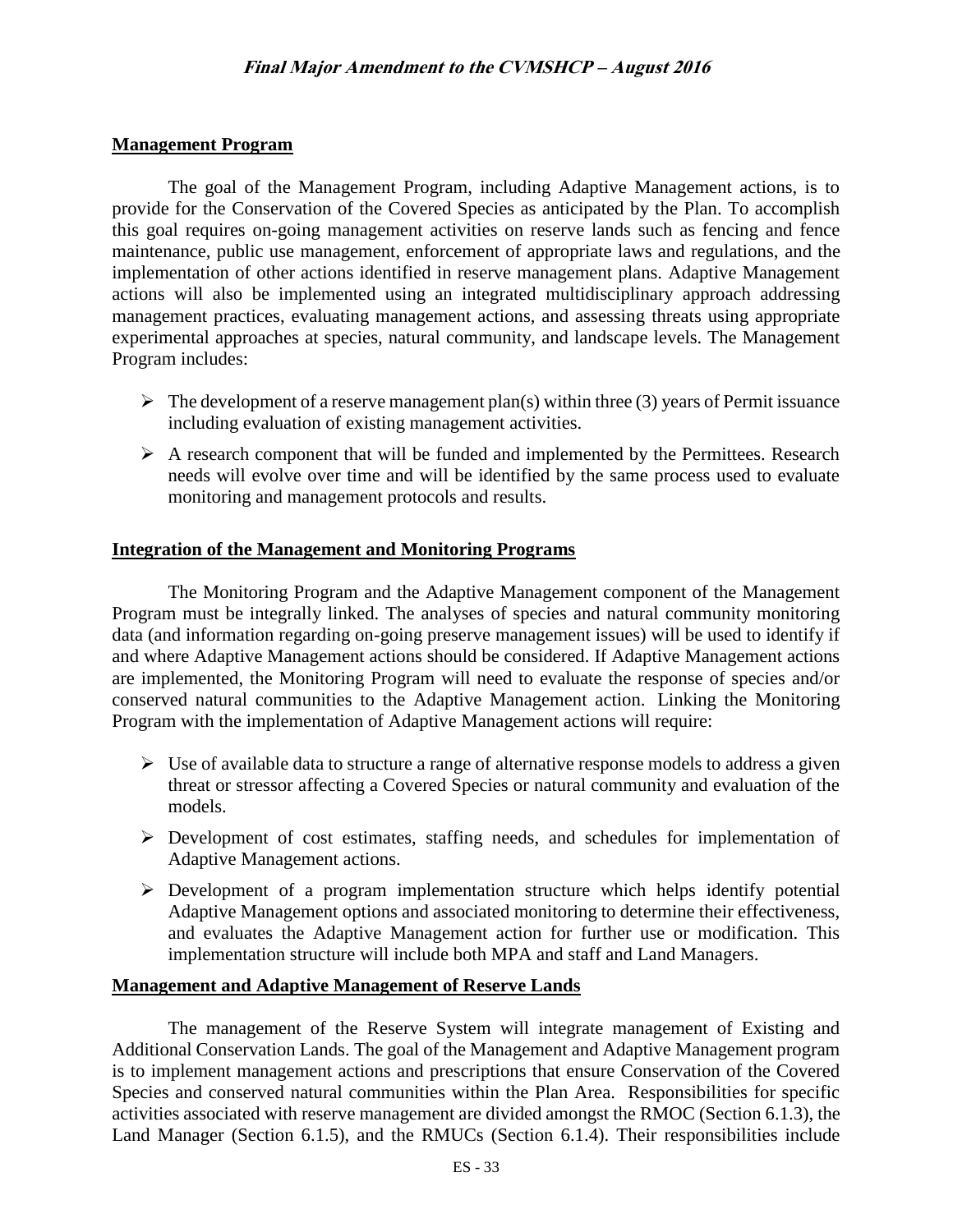facilitating consistent and continuing exchange of information among all individuals and committees involved in reserve management and monitoring. The specific responsibilities of each of these entities are detailed in the identified sections.

The MPA (Section 6.1.6) is responsible for coordinating with reserve managers to facilitate the exchange of Monitoring Program data. Likewise, the Land Manager has the responsibility to facilitate the exchange of information regarding all completed and proposed management and Adaptive Management actions. Annual reports are prepared by the Land Manager and MPA and require review by the CVCC, RMOC, and appropriate RMUCs. Section 8.7 describes the elements of the annual reports and the process for review and evaluation of these reports. The organizational structure also provides for input and recommendations from ISA on specific issues concerning scientific aspects of the Plan.

Management programs and plans already in place on Existing Conservation Areas will serve as the basis for the Management Programs for Additional Conservation Lands in the MSHCP Reserve System. As part of the Plan implementation, land management agencies will coordinate to bring their management programs into conformance with the goals of the Plan for Covered Species and conserved natural communities. Section 8.2.3 describes the Existing Conservation Lands and current management.

#### **Proposed Management**

A framework for development of proposed management prescriptions, a process for their evaluation, and implementation of Adaptive Management actions on Reserve Lands has been developed. Management actions are subject to the Adaptive Management approach in that they will be evaluated and modified based on feedback from the Monitoring Program. Proposed management actions that are identified on Reserve Lands will be initiated by the Land Manager, the public or private land management agency, and/or the RMUCs with input from the RMOC. While each agency with land ownership within the Conservation Areas will have ultimate responsibility for managing their land, implementation of the Plan will reinforce the existing close coordination and cooperation in management of Reserve Lands. This coordinated management approach also incorporates feedback from the Monitoring Program.

On Reserve Lands, ongoing management actions will include:

- 1. Control of habitat disturbance from unauthorized OHV use or trespass in Conservation Areas, by installation of signage, fencing, and gates; patrolling; law enforcement; and installation of barriers.
- 2. Control of habitat disturbance from unauthorized dumping, by removal of non-organic debris, installation of barriers, gates, and fences.
- 3. Control of non-native or invasive species and other habitat restoration projects.
	- a. Control of tamarisk. Tamarisk is an exotic pest plant that competes with native species and reduces the habitat value for Covered Species including Peninsular bighorn sheep, least Bell's vireo, and other riparian birds. A program to control tamarisk has already been implemented in many areas within the MSHCP Reserve System (Thousand Palms Conservation Area, Dos Palmas Conservation Area, Santa Rosa and San Jacinto Mountains Conservation Area). This invasive species control project is considered as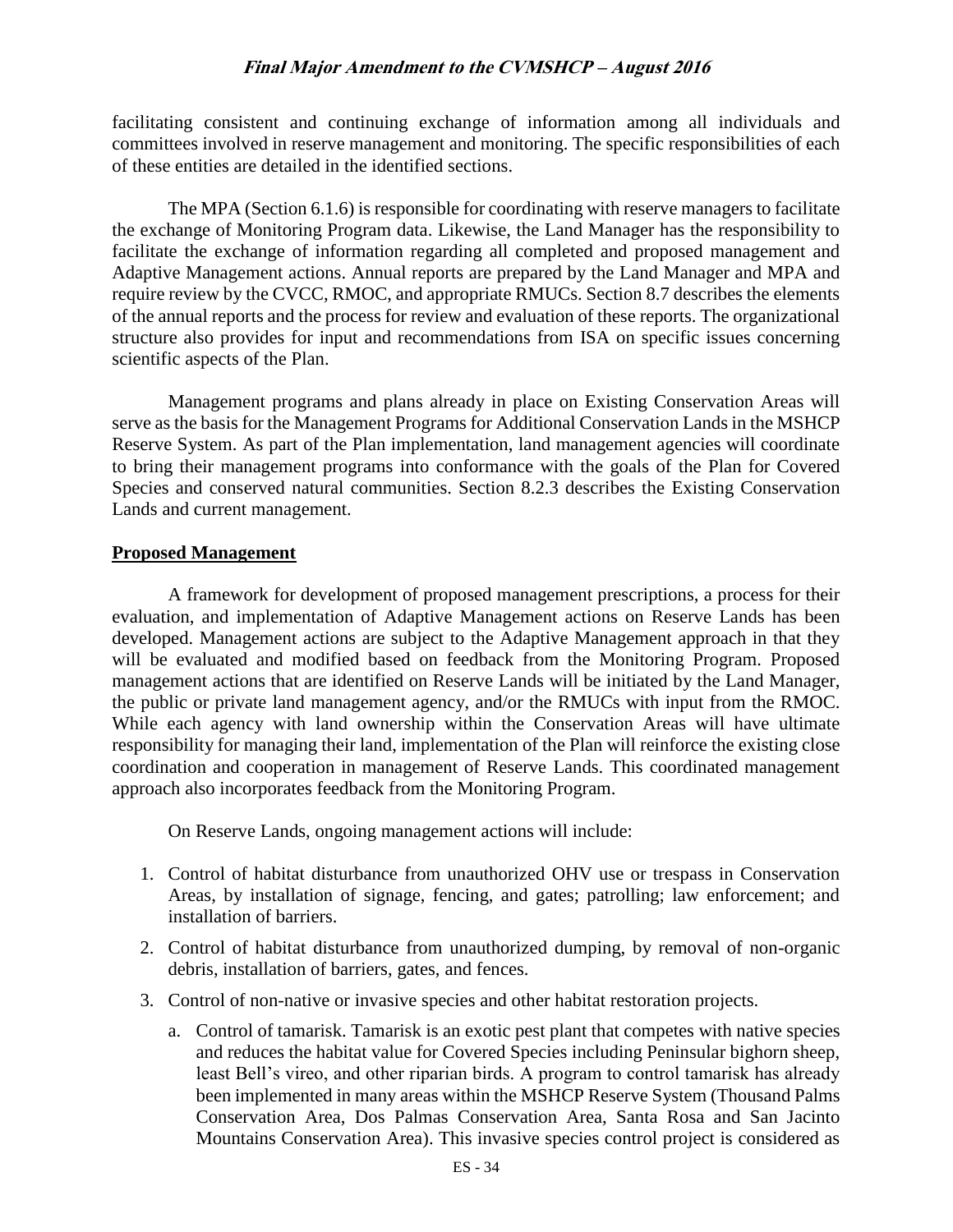ongoing management because the need for tamarisk eradication and the techniques to it have already been determined.

b. Control of cowbirds in riparian areas. Surveys done for the Monitoring Program in spring 2003 determined that cowbirds are present in all areas where riparian birds nest. Methodologies for cowbird control are well established and can be implemented in riparian Habitat areas.

These management activities will be implemented on Additional Conservation Lands as they are added to the MSHCP Reserve System. They will be subject to evaluation of their efficacy and review of benefits and impacts, through the work of the Land Manager and the reserve management committees. Ongoing management activities such as habitat perimeter fencing and signing may need to be evaluated through Adaptive Management.

#### **Adaptive Management**

In its simplest form, Adaptive Management is "learning by doing" (Walters and Holling 1990). More specifically, Adaptive Management is the application of the scientific method to management strategies. It requires the development of hypotheses, regarding for example either the impacts of potential threats and/or the efficacy of management actions to control those threats, testing of the hypotheses, and then either a restatement of the hypotheses and further evaluation, or the initiation of tested management actions on a wider scale. The Plan will utilize Adaptive Management strategies as applicable on Reserve Lands.

Adaptive Management can range from an experimental approach which involves monitoring the response of identified factors to a treatment where a control area is also evaluated to a broader view where monitoring is conducted within the context of hypothesis testing (Walters and Holling 1990, Holling 1999, Johnson 1999) to determine the effect of management. Hypotheses are generally based on insights derived from conceptual models.

The Adaptive Management Program will address management uncertainty, including the following issues:

- 1. Management action as responses to findings of the Monitoring Program in regards to unanticipated changes, in the needs of individual species, groups of species, or conserved natural communities, including fluvial and aeolian transport and sorting of sand.
- 2. Reserve and species management techniques and actions.
- 3. Enhancement of the conservation values of lands in the Conservation Areas.
- 4. Management actions to address Changed Circumstances as addressed in Section 6.8.3.

Linking the Monitoring Program with Adaptive Management actions will inform reserve managers of the status of Covered Species, conserved natural communities, and Essential Ecological Processes in a manner that provides data to allow informed management actions and decisions. Existing information about both the impact of threats and the management strategies for addressing those threats will be used extensively in designing the initial management program for each Conservation Area.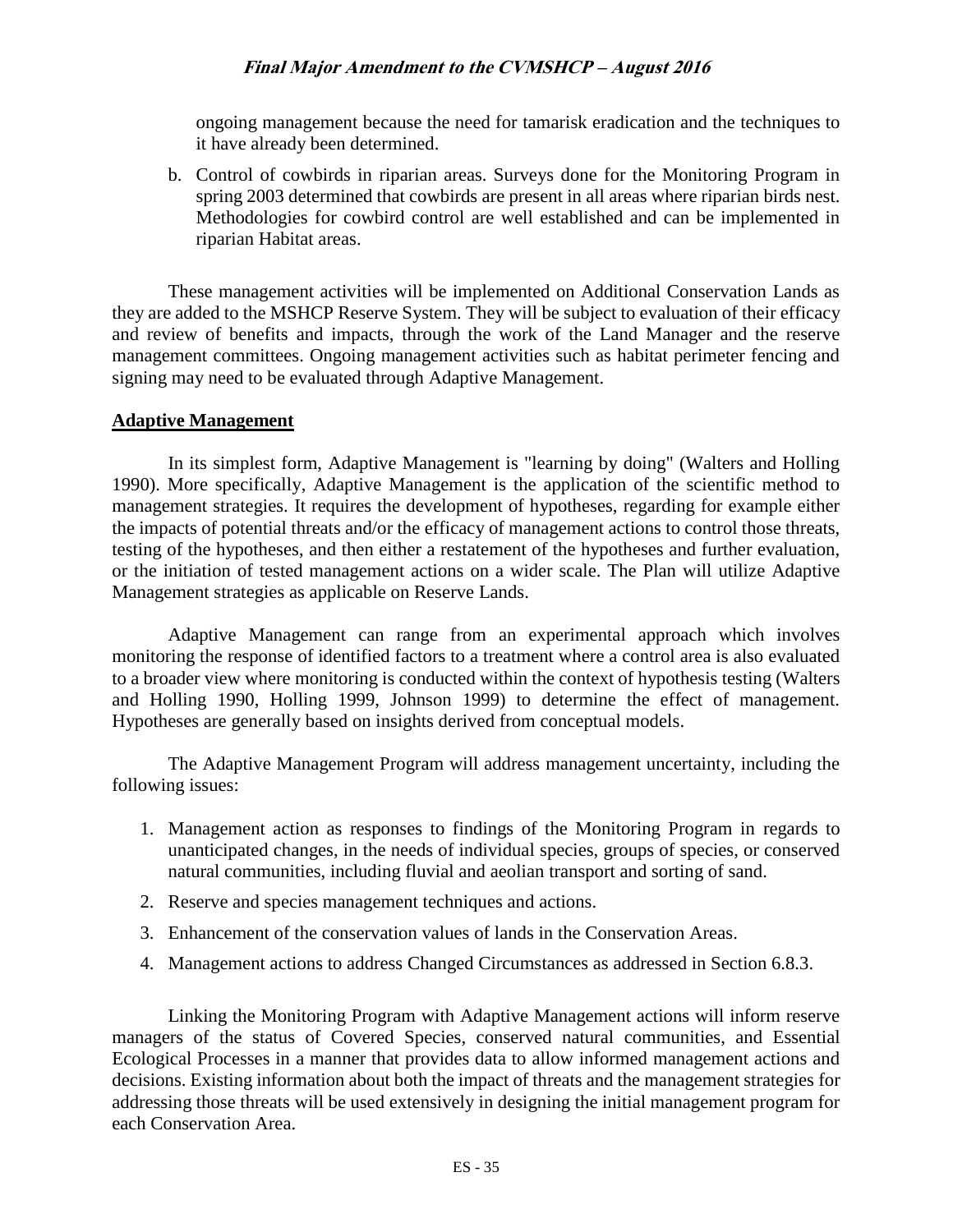#### **Ecosystem Models**

Section 8.2.5 presents an initial conceptual model that has been developed for the monitoring and management framework. Under this approach, Covered Species will be treated as affiliated with six natural community/habitat assemblages that are grouped due to similar natural processes and threat regimes. The broad habitat associations include aeolian sand, alluvial fan, riparian, marsh, alkali flat and playa, and mountain, each of which includes one or more of the 27 conserved natural communities included in the Plan Area. Within each of these habitat associations, monitoring and management protocols are provided at several scales: (1) landscape, (2) natural community/habitat, and (3) species. In many cases, these protocols involve measurements at multiple trophic levels. A process is proposed for evaluating monitoring results, for modifying monitoring protocols to provide more insightful data, and for recommending management actions. A variety of approaches will be evaluated to monitor landscapes, conserved natural communities, and species, during the baseline phase and on an ongoing basis.

The multiple scales designed into the framework should provide biologists and managers sufficient information to identify:

- 1. Natural patterns and fluctuations within the typical dynamics of this habitat assemblage.
- 2. The occurrence and extent of perceived threats within a time frame to enable managers to respond with appropriate management tools.
- 3. The range of impacts that stressors or threats have on site-specific habitat characteristics and species assemblages, across trophic levels.
- 4. The scope of impacts those threats have on the distribution of Covered Species across a landscape that includes multiple conservation sites, each with different physical attributes (climate, sand delivery sources and conduits, vegetation patterns).
- 5. Success or failure in the implementation of management actions aimed at controlling threats.

#### **Data Storage & Analysis**

To enable managers and Wildlife Agencies to evaluate the efficacy of conservation measures, it is essential that collection of sufficiently robust monitoring data occurs. However, these efforts will be wasted if the data are not analyzed, evaluated, and stored in a manner that allows easy retrieval and understanding by all stakeholders. To ensure efficient and consistent data handling the following standard practices will be adopted:

- 1. At the beginning of each year, all MSHCP data collectors (reserve monitors, Reserve Managers etc.) will meet to discuss data collection protocols to ensure scientific validity and consistency through time. Field data forms used by various reserve monitors will be standardized.
- 2. As data are processed, all versions of a data set will be archived, from raw data to a fully checked and verified form. The methods and steps used to process data will be described. The primary purpose of this practice is to make it possible to recover from data mishandling during manipulation of the original source data. It also makes it possible to verify data processing methodologies at a later date should it become necessary.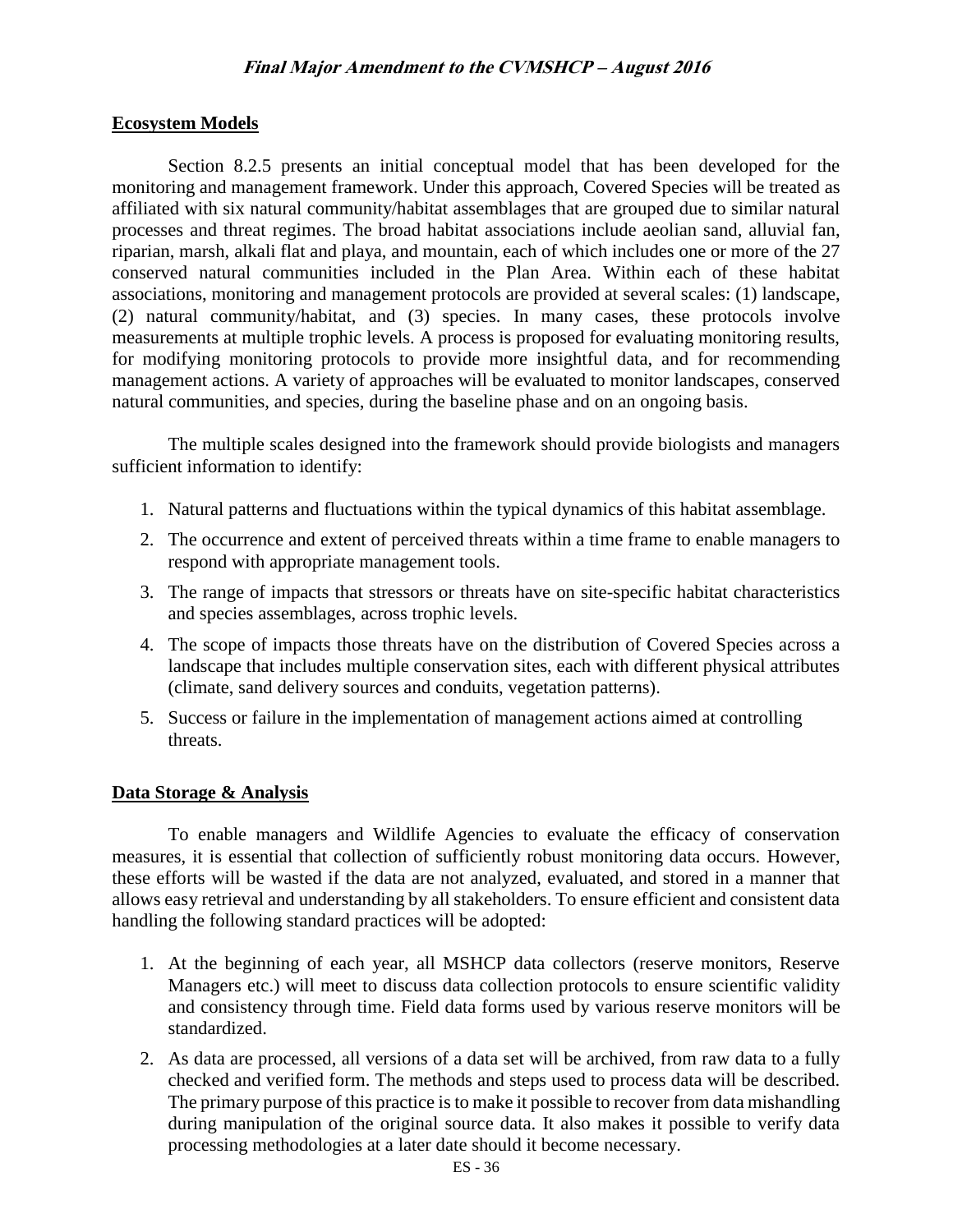3. Metadata will accompany all data generated by this project. The current standard is the Federal Geographic Data Committee (FGDC) Metadata Standard. Any future standard will be agreed upon by the RMOC.

The responsibility for storing the official record associated with MSCHP compliance will rest with CVCC. The MPA will be responsible for compiling the data generated from the Monitoring Program. Copies of these data will be provided to the appropriate parties, including CDFG, USFWS, and BLM. A process of "mirroring," maintaining identical copies of entire file systems on computer servers in different locations, will be followed. The mirrored file systems will create redundancy and will place the entire data set closer to those who use it most.

Coordination of data compilation will be the responsibility of the Biological Monitoring Program Administrator. Field crews will be responsible for entering the data collected during the field season into the program database and for verifying the integrity of the data. Once data are compiled, the database management personnel will be responsible for organization and storage. Data analysis will be handled by the data analysis team in conjunction with the program administrator. The analysis may involve nested integration of the monitoring levels (landscape, habitat, and species) to provide the robust power intended by the monitoring protocol design.

#### **Program Reporting and Evaluation**

Annual monitoring reports that summarize the results of each year's monitoring efforts will be provided to the RMOC, RMUCs, and the Land Manager. The MPA will be responsible for preparing and distributing these reports. The Biological Monitoring Report will include, at a minimum, the following:

- 1. Objectives for the Monitoring Program for that year
- 2. Effects on Covered Species and conserved natural communities
- 3. Location of sampling sites
- 4. Methods for data collection and variables measured
- 5. Frequency, timing, and duration of sampling for the variables
- 6. Description of the data analysis in terms of what, how, and by whom
- 7. Evaluation of progress toward achieving measurable biological goals and objectives
- 8. Suggested changes/feedback for Adaptive Management
- 9. Cause-and-effect relationships
- 10. Results of data analysis
- 11. The priorities for next year

The MPA will be responsible for reviewing the annual reports working in cooperation initially with the program biologists, the Land Manager and RMUCs. The administrator, Land Manager, and the respective RMUCs will evaluate the results of annual monitoring, and will address relevant questions including the following: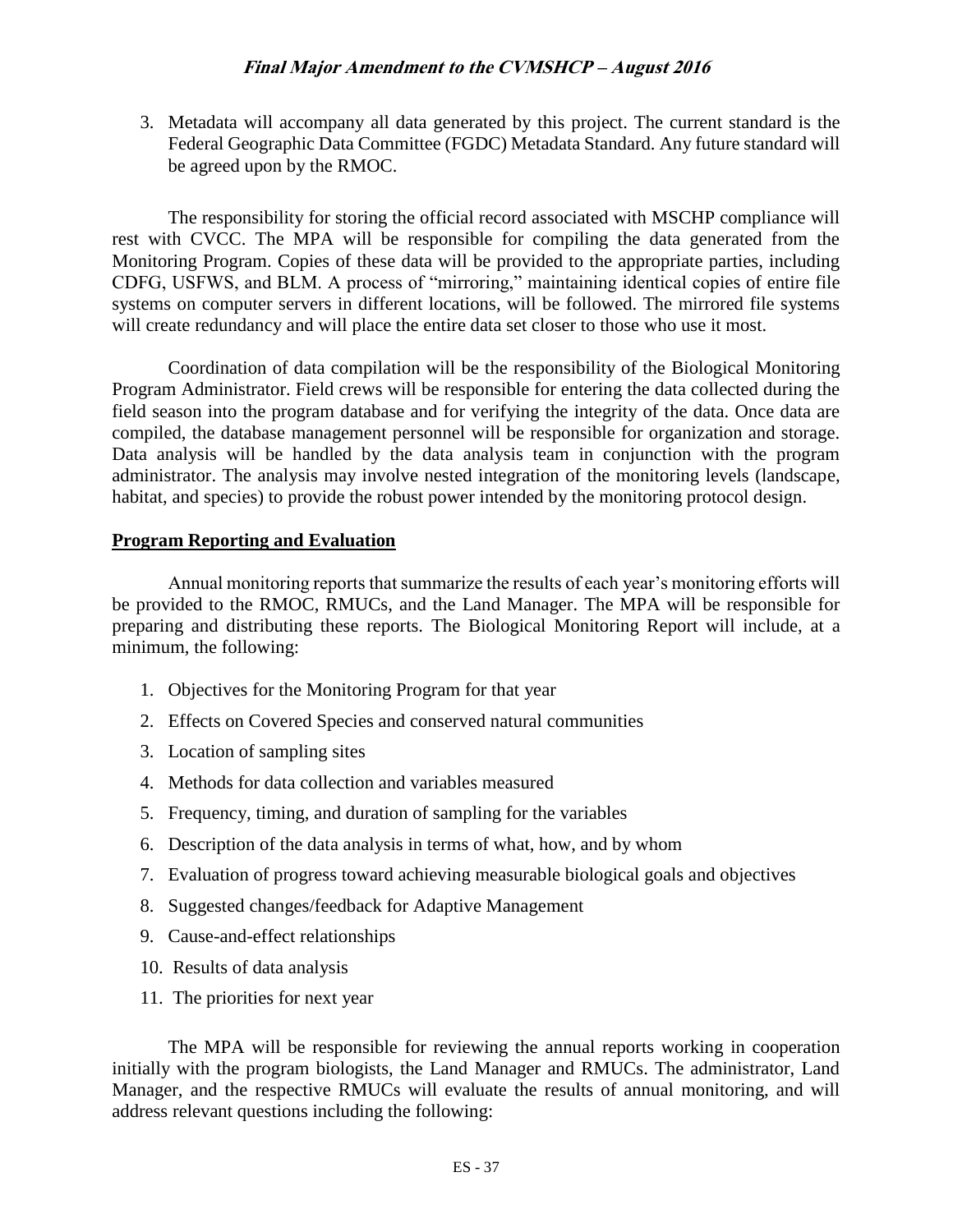- 1. Are the protocols providing data with sufficient resolution to detect significant changes? If not, what alternatives are available? Proposals for changes should be considered, discussed, modified per the discussion, and agreement on an implementation strategy should be reached.
- 2. Do any of the data collected with respect to species or conserved natural communities indicate early signs of decline or degradation (independent of natural fluctuations in resources) in response to the changed occurrence of known threats? If so, are more precise data required? How should the monitoring design be modified to acquire more precise data?
- 3. What are the appropriate management responses and ways to implement them? If no management responses are readily available, proposals and funding for research to develop and test potential management tools should be recommended.
- 4. Do monitoring data indicate management actions have been effective? What are the appropriate measures of success in response to a management action? Is the design and placement of monitoring stations sufficiently sensitive to measure management effects when they occur? If the management tools are ineffective, propose and fund research to develop and test new tools.
- 5. Are data analyses sufficient to answer the questions above? Is the nested integration of data on landscape, natural community, and species level monitoring occurring? Does it provide the desired level of resolution and understanding? If not, review procedures, and if necessary, fund training for data analysts and lead biologists on appropriate data analysis tools.

This annual Biological Monitoring Report review and evaluation will result in an analysis of the results and a series of recommendations. The results of the initial review process will be presented to the RMOC.

## **Work Plan, Schedule, and Budget**

Section 8.8 describes the work plan, personnel needs, and budget for the baseline monitoring phase (years  $1 - 5$ ) and the long-term monitoring phase (ongoing), and for the Management Program. The cost estimates for the implementation of both the monitoring and management components of this program are dependent on assumptions regarding how, and by whom, these tasks will be completed. Since this is, by definition, an adaptive program, change is inevitable.

Detailed budgets for biological monitoring, land management, and Adaptive Management are presented in Section 8.8.3. The total costs for these are included in the cost summary in ES 5 above.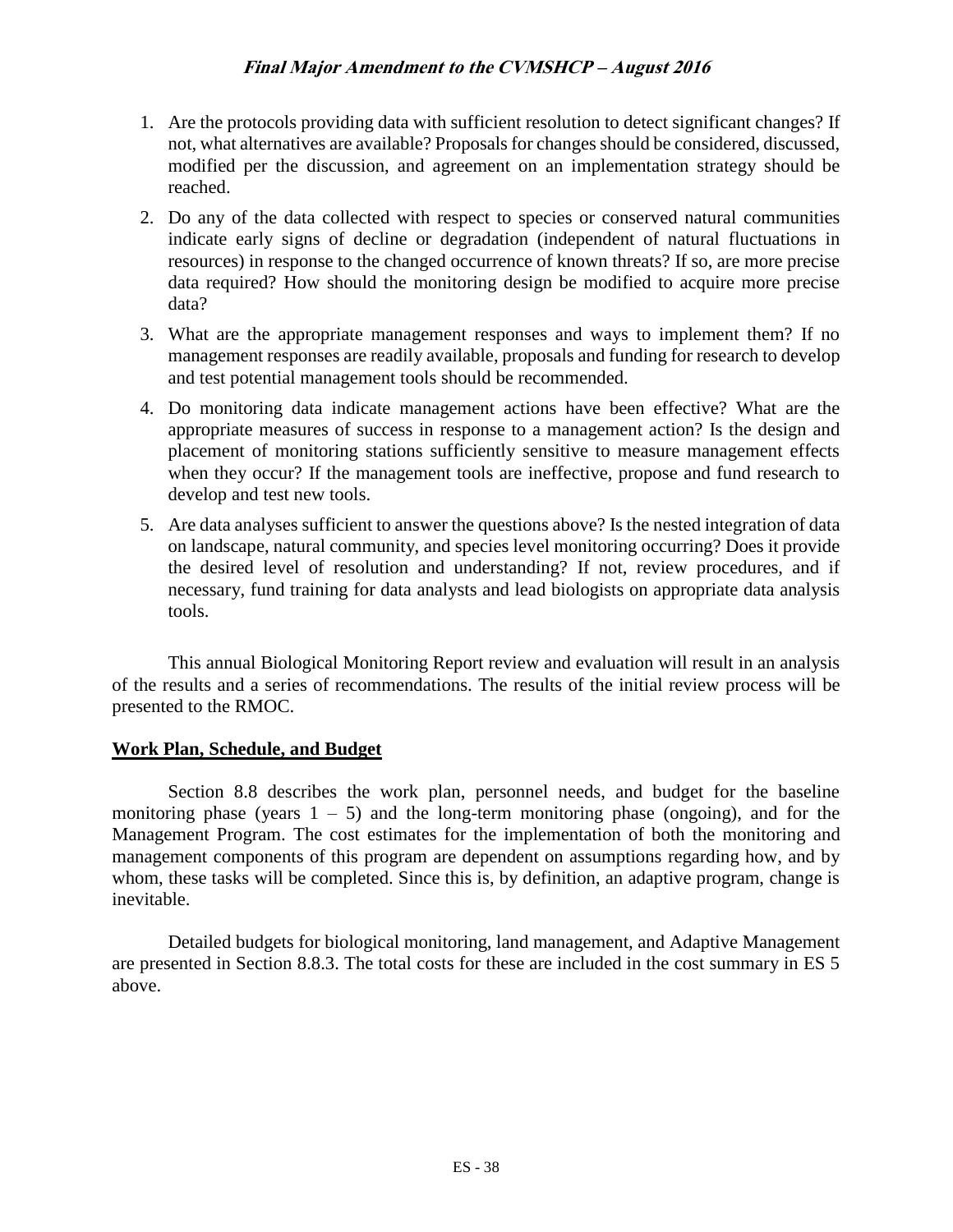## **E.S.9 Species Accounts and Conservation Measures**

The following conservation approaches involve acquisition, biological monitoring, and Adaptive Management actions that will be used to achieve Conservation of the Covered Species.

- 1. Conserve, restore, and manage sustainable populations in as many Core Habitat areas as Feasible within the Plan Area. The maximum number of Core Habitat areas available is delineated for Conservation. Tables 9-1a and 9-1b shows the Conservation Areas where each species is conserved and identifies Core Habitat areas.
	- 1a. Within Core Habitat areas, maintain the ecological integrity of large habitat blocks, ecosystem function, and biological diversity.
- 2. Conserve Other Conserved Habitat, representative of the range of environmental conditions within which the species is known to occur. Incorporate a range of environmental gradients (e.g., slope, elevation, aspect) and high habitat diversity to provide for shifting species distributions.
- 3. Provide for population fluctuation, which may include spatial shifts through time as a result of responses to local environmental conditions. Provide opportunities for dispersal and resultant genetic and demographic exchange among populations, which fosters genetic diversity.
- 4. Protect Essential Ecological Processes that sustain Core Habitat and Other Conserved Habitat areas. Essential Ecological Processes, including sand source areas and sand transport systems, hydrological systems, watershed features, and flooding regimes, will be protected.
- 5. Maintain Biological Corridors and Linkages among Core Habitat areas to sustain the effective movement and interchange of organisms between habitat areas inside and outside the Plan Area to the Maximum Extent Feasible.
- 6. Implement a Monitoring Program that identifies trends in species and community level resources protected under the Plan.
- 7. Implement an Adaptive Management Program that includes species-specific actions to secure and enhance habitat quality and provide for long-term population viability.
- 8. Identify activities, and any restrictions on those activities, allowed within Conservation Areas that are compatible with the Conservation of species, habitats, conserved natural communities, and their associated ecological functions.
- 9. Control threats, which may include habitat fragmentation, invasive plant and animal species, OHV use, and edge effects.

The application of these measures throughout the Plan Area varies depending on the species. Section 9 in the Plan describes individual Conservation Strategies for each species together with background information on the species. These species Conservation Strategies are arranged by taxonomic group, beginning with plants. The individual species accounts include all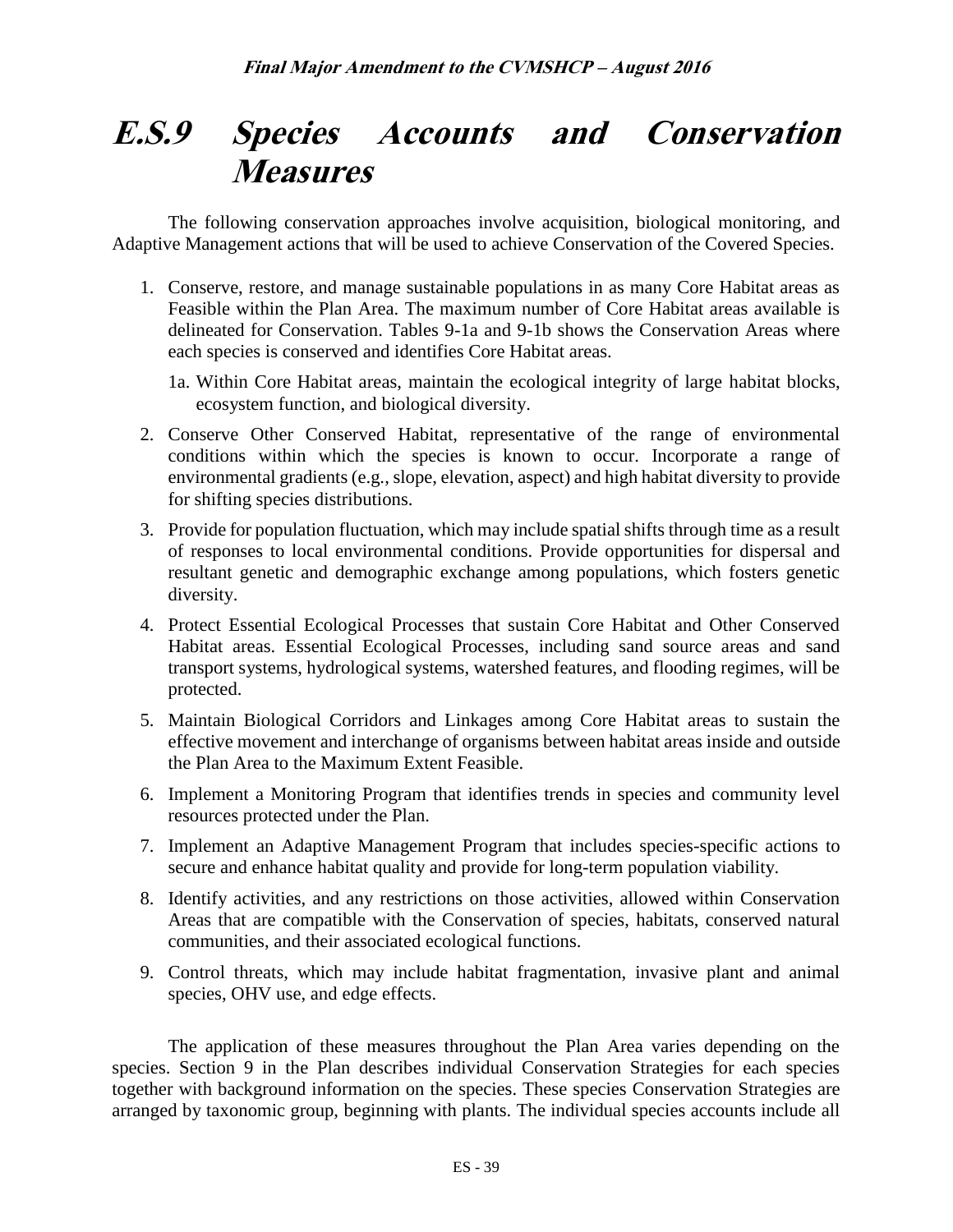Species Conservation Goals and Objectives that relate to each of the Covered Species, such that a summary of the conservation approach for each species is found in Section 9.

Tables 9-1a and 9-1b in Section 9.1.3 provide a summary of the occurrence of each Covered Species within each Conservation Area. They also provide a description of whether modeled Habitat for a given species involves Core Habitat or Other Conserved Habitat, or both. The number of acres of each habitat type to be conserved is also provided. These tables are intended to provide an overview of the Habitat for each Covered Species to be conserved within each Conservation Area.

The plants proposed for coverage include two federal Endangered Species, the Coachella Valley milkvetch and the triple-ribbed milkvetch, and three species with no official status, Little San Bernardino Mountains linanthus, Mecca aster, and Orocopia sage. Some of the features of the biology of plant species warrant special note with regard to the general Conservation Strategies. General measures common to all of these plants are listed below and measures specific to a given species are described in the Species Conservation Goals and Objectives, and the species-specific Adaptive Management discussion for each plant in Section 9.2.

- 1. Maintain Essential Ecological Processes for plants, including pollination, seed dispersal, soil characteristics, mychorrhizal relationships, and nitrogen fixation.
- 2. Restore and enhance degraded Habitat, using native vegetation only, as necessary according to monitoring results.
- 3. Evaluate whether establishment of a seed bank to guarantee against extinction is needed.

The two insect species covered under this Plan are the Coachella Valley giant sand-treader cricket and the Coachella Valley Jerusalem cricket, both endemic to the Coachella Valley and the Plan Area. Some of the features of the biology of insect species warrant special note with regard to the general Conservation Strategies. General measures common to both of these insects are listed below, and measures specific to either species are considered in the individual species descriptions in Section 9.3.

- 1. Maintain habitat features and ecological processes essential to insects, including availability of food plants and suitable local environmental conditions such as vegetation and soil microclimates.
- 2. Limit, to the maximum extent Feasible, general application of pesticides or other toxic chemicals within Conservation Areas. Application of pesticides or toxic chemicals outside Conservation Areas should be designed to avoid contamination within Conservation Areas.
- 3. Restore and enhance degraded Habitat as necessary according to monitoring results.

The only fish species covered under this Plan is the desert pupfish. Conservation measures specific to the desert pupfish are found in Section 9.4. The only amphibian covered under this Plan is the federally endangered arroyo toad. Conservation measures specific to the arroyo toad are found in Section 9.5.

Three species of reptile are covered under this Plan: the desert tortoise, listed as threatened by the federal and state governments; the Coachella Valley fringe-toed lizard, listed as a state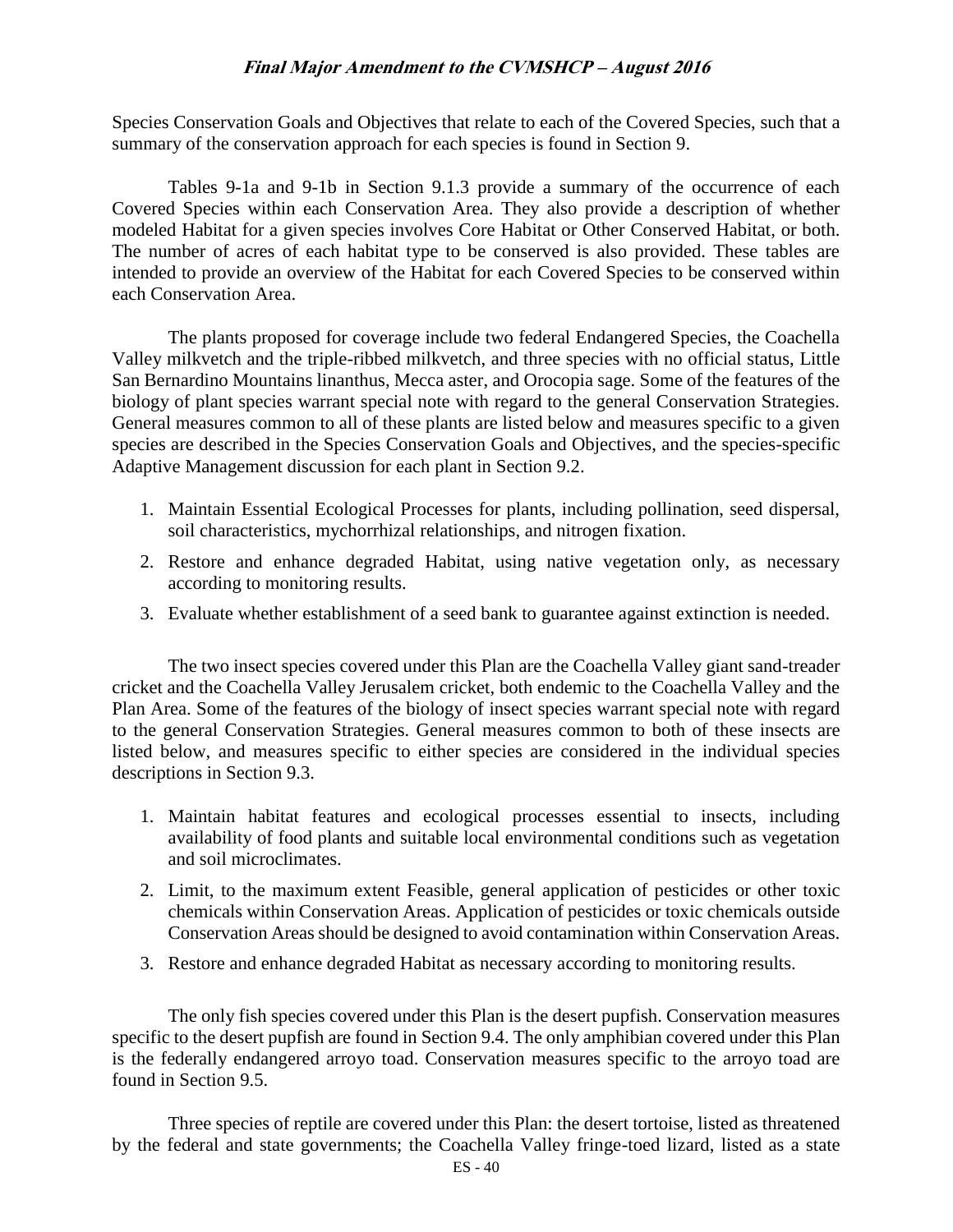Endangered and a federally Threatened Species; and the flat-tailed horned lizard, a species proposed for federal listing. General measures common to all of these reptiles are listed below and measures specific to a given species are considered in the Conservation Strategy for each of the species in Section 9.6.

1. As part of the Monitoring and Adaptive Management Program, evaluate the impact of "artificial" perches for predators, including power poles and landscape trees, along the edges or adjacent to Conservation Areas. Some evidence from the Thousand Palms Preserve suggests that predation rates may be increased due to these artificial perches.

Eleven bird species are covered under this Plan. The birds include species that are resident in the Coachella Valley, including the burrowing owl, California black rail, crissal thrasher, and Le Conte's thrasher. A number of the species are migratory, occurring in the Coachella Valley primarily during migration, or during the nesting season. The migratory species include the gray vireo, Yuma clapper rail, and five riparian bird species, including the least Bell's vireo, southwestern willow flycatcher, summer tanager, yellow warbler, and yellow-breasted chat. For the riparian bird species, consideration was given in the conservation plan to Habitat used for breeding and Habitat used during migration. General measures common to all of these birds are listed below and measures specific to a given species that are not addressed in the general conservation measures are listed as species-specific conservation measures in Section 9.7.

1. Avoid impacts to Habitat during nesting season, generally from February through July, for all bird species.

The mammals covered under the Plan are the federally endangered Peninsular bighorn sheep, and three small mammals with no formal status, the Palm Springs pocket mouse, the Coachella Valley round-tailed ground squirrel, which has recently been given federal candidate for listing status, and the southern yellow bat. Measures specific to a given species are described in Section 9.8.

## **E.S.10 Natural Community Accounts and Conservation Measures**

The natural communities conserved under the Plan provide the Habitats for the Covered Species. Conservation of these natural communities also includes Conservation of the rich biological diversity of the Plan Area on an ecosystem-wide basis, consistent with the state's Natural Community Conservation Plan Act goals.

The following conservation approaches involve acquisition, biological monitoring, and Adaptive Management actions that will be applied to achieve Conservation of the natural communities.

1. Conserve, restore, and manage representative stands of each natural community in one or more Conservation Areas. The maximum number of available natural community stands is delineated for Conservation wherever feasible. Table 10-1 shows the Conservation Areas where each natural community is conserved and identifies the number of acres conserved.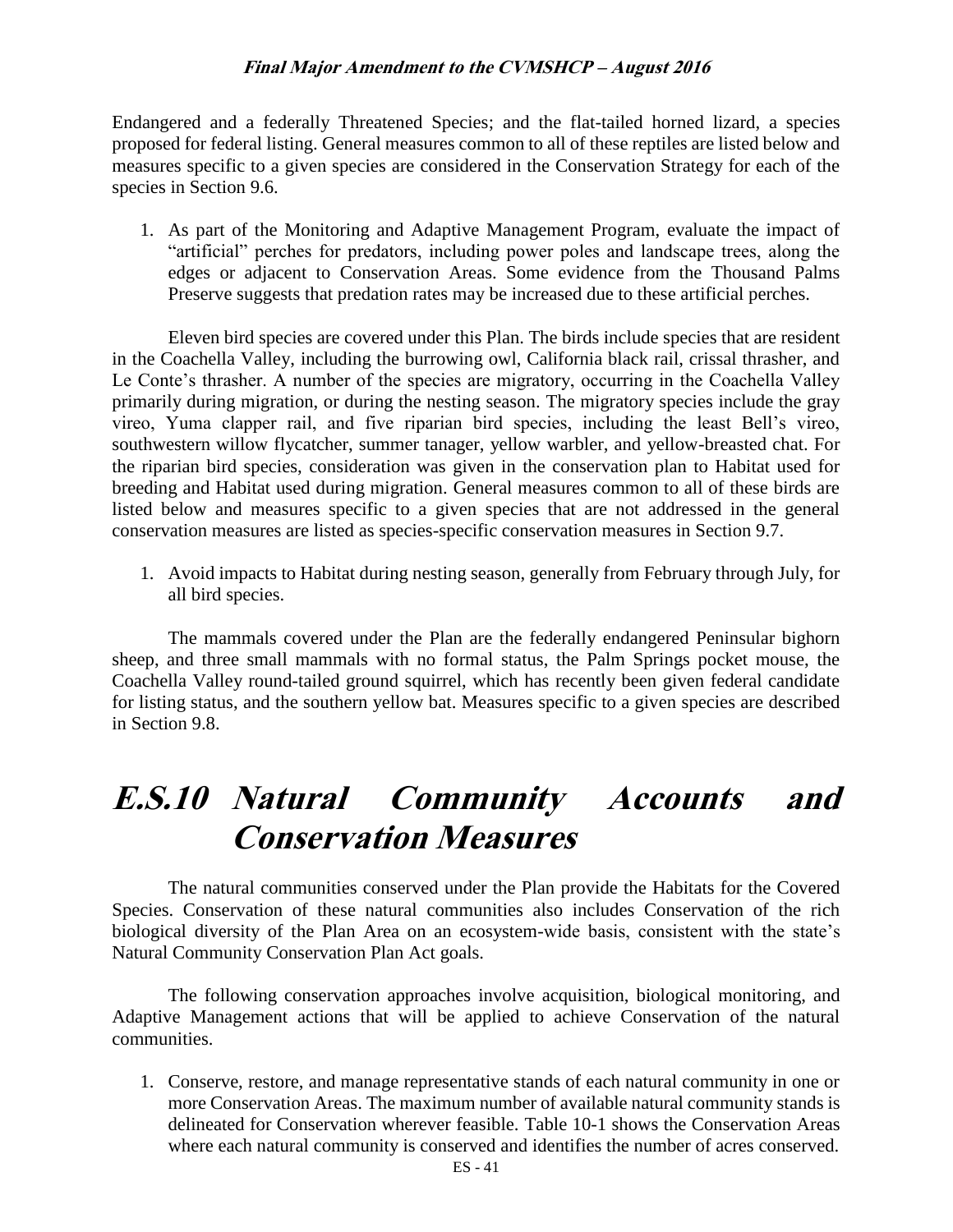- 2. Conserve natural community occurrences representative of the range of environmental conditions within which the community is known to occur. Incorporate a range of environmental gradients (e.g. slope, elevation, aspect) and high habitat diversity.
- 3. Protect Essential Ecological Processes that sustain conserved natural communities. Essential Ecological Processes, including the sand source areas and sand transport systems, hydrological systems, including watershed features and flooding regimes, and fire regimes will be conserved.
- 4. Implement a Biological Monitoring and Adaptive Management Program to contribute to maintenance of conserved natural communities within Conservation Areas. Additional research on natural community composition, ecology, and dynamics may be included in these actions.
- 5. Restore and enhance degraded natural communities, using native species only, as necessary according to monitoring results.
- 6. Identify activities, and any restrictions on those activities, allowed within Conservation Areas that are compatible with the Conservation of species, habitats, and conserved natural communities, and their associated ecological functions.
- 7. Control threats, which may include habitat fragmentation, invasive plant and animal species, alteration of ecological processes, including hydrological regimes and sand transport, OHV use, and edge effects.

Table 10-1 in Section 10.1.3 provides a summary of the occurrence of each natural community within each Conservation Area. The number of acres of each natural community to be conserved is also provided. This table is intended to provide an overview of the natural communities to be conserved within each Conservation Area.

For each of the seven sand-affiliated communities included in the Plan, Section 10.2 contains a natural community Conservation Strategy and a natural community account, including natural community characteristics, typical species, and significant threats. General conservation measures, which are common to all these sand dune and sand field types, are listed below.

- 1. Conserve the sand source/transport systems to ensure sustainability of the sand dunes and sand fields. Maintain, and enhance where feasible, aeolian (wind-blown) and fluvial (water-borne) sand transport systems and existing hydrological regimes.
- 2. Control disturbance and compaction of sand dunes and sand fields.
- 3. Avoid stabilization of sand dunes due to spread of non-native plant species and effects from adjacent Development.

Section 10.3 contains a summary description, including natural community characteristics, typical species, and significant threats, for the three desert scrub communities included in the Plan. General conservation measures, which are common to all these desert scrub types, are listed below.

1. This natural community may be subject to increased fire frequency as a result of invasive annual grasses and other non-native plant species. As part of the Adaptive Management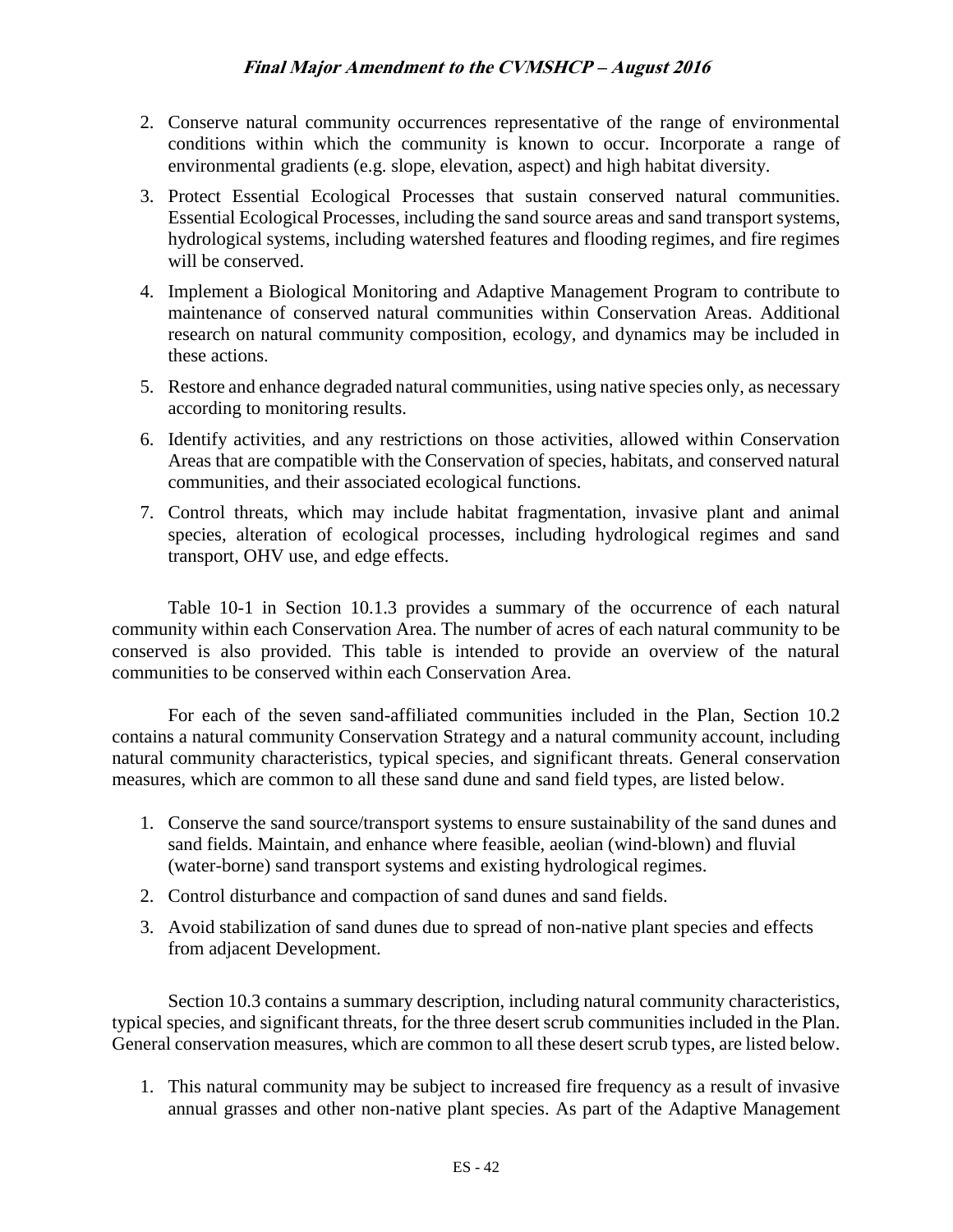and Monitoring Plan, establish a research element that addresses the impact of non-native species.

2. This natural community is adaptively managed, according to an approved Adaptive Management and Monitoring Plan, which would include management to prevent damage from OHV activity and other threats.

Section 10.5 contains a summary description, including natural community characteristics, typical species, and significant threats, for each of the four chaparral communities included in the Plan. General conservation measures, which are common to all these chaparral types, are listed below.

- 1. As part of the Adaptive Management and Monitoring Program, evaluate the need to manage fire to avoid senescence of vegetation due to fire suppression. Develop appropriate fire management prescriptions for chaparral natural communities. This may include the use of prescribed fire and/or standards for controlling wildfires to maintain or restore these communities.
- 2. Essential Ecological Processes, including fire regimes, are protected to ensure sustainability of the community. Please refer to the Section 4.3 subsections for specific goals for ecosystem processes*.*

Section 10.6 contains a summary description, including natural community characteristics, typical species, and significant threats, for the two marsh communities proposed for coverage in the Plan. General conservation measures, which are common to these marsh types, are listed below.

- 1. Ecological processes, including water availability, are protected to ensure sustainability of the community. Please refer to the Section 4.3 subsections for specific goals for ecosystem processes.
- 2. To the extent activities are under Plan authority, maintain water levels, water quality and proper functioning condition of ponds, springs, and other wetlands.
- 3. Control of non-native plants, particularly tamarisk, is implemented.
- 4. As part of the Monitoring and Adaptive Management Plan, complete hydrologic studies for the Salt Creek area to determine if the water sources for marsh areas are adequately protected or if additional water sources may be needed.
- 5. This natural community is adaptively managed, according to an approved Adaptive Management and Monitoring Plan.

Section 10.7 contains a summary description, including natural community characteristics, typical species, and significant threats, for each of the four riparian communities and the desert fan palm oasis community proposed for coverage in the Plan. Riparian communities are considered to be at great risk throughout Southern California (Bowler 1990, Davis et al. 1996). General conservation measures, which are common to all these riparian types, are listed below.